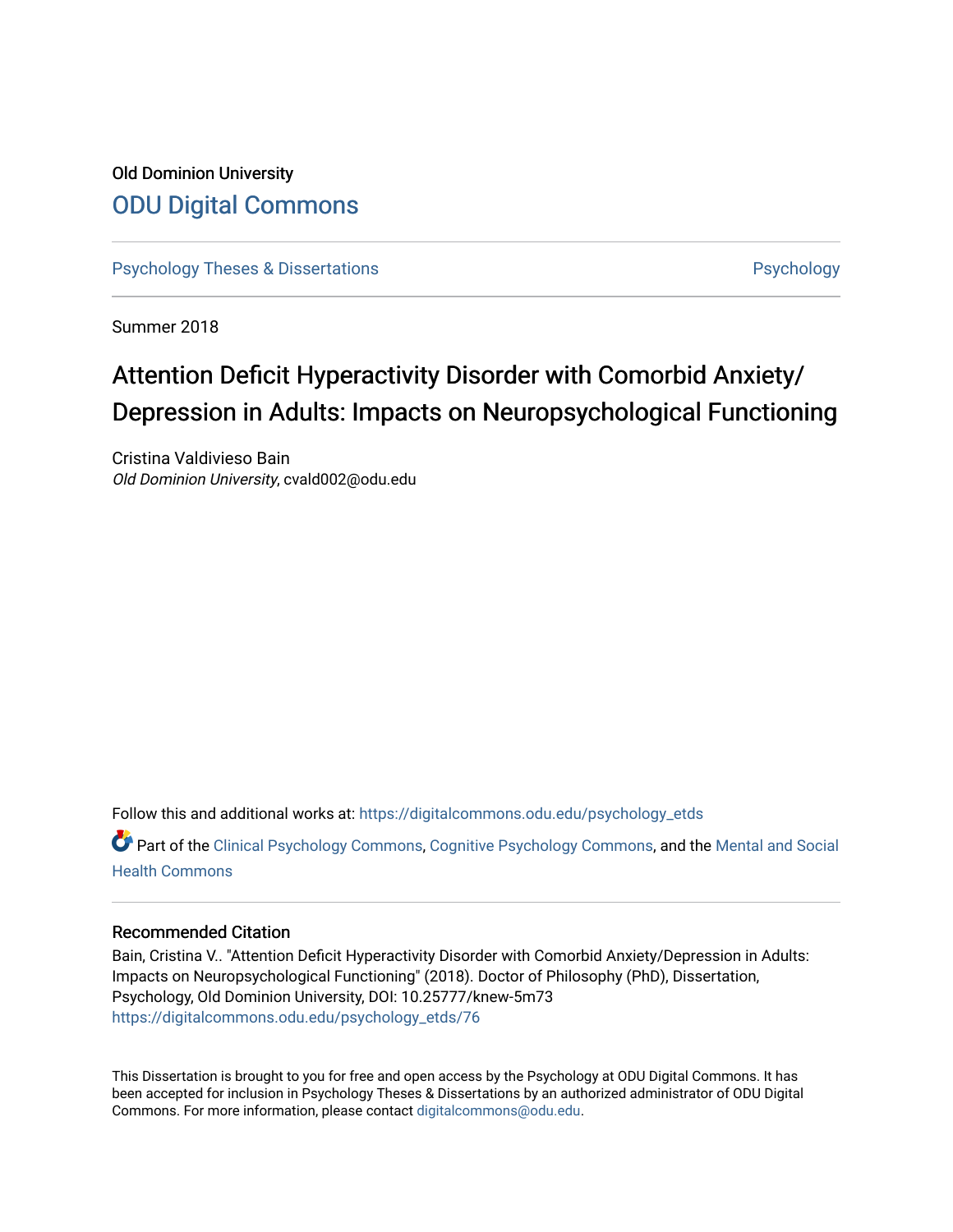# **ATTENTION DEFICIT HYPERACTIVITY DISORDER WITH COMORBID**

# **ANXIETY/DEPRESSION IN ADULTS: IMPACTS ON**

# **NEUROPSYCHOLOGICAL FUNCTIONING**

by

Cristina Valdivieso Bain Master of the Arts, May 2010, University of North Carolina Wilmington

> A Dissertation Submitted to the Graduate Faculties of Eastern Virginia Medical School Norfolk State University Old Dominion University In Partial Requirement for the Degree of

## DOCTOR OF PHILOSOPHY

## CLINICAL PSYCHOLOGY

## VIRGINIA CONSORTIUM PROGRAM IN CLINICAL PSYCHOLOGY August 2018

Approved by:

Jennifer Flaherty (Chair)

Michael Stutts (Member)

Richard Handel (Member)

Serina Neumann (Member)

Clifford Hatt (Member)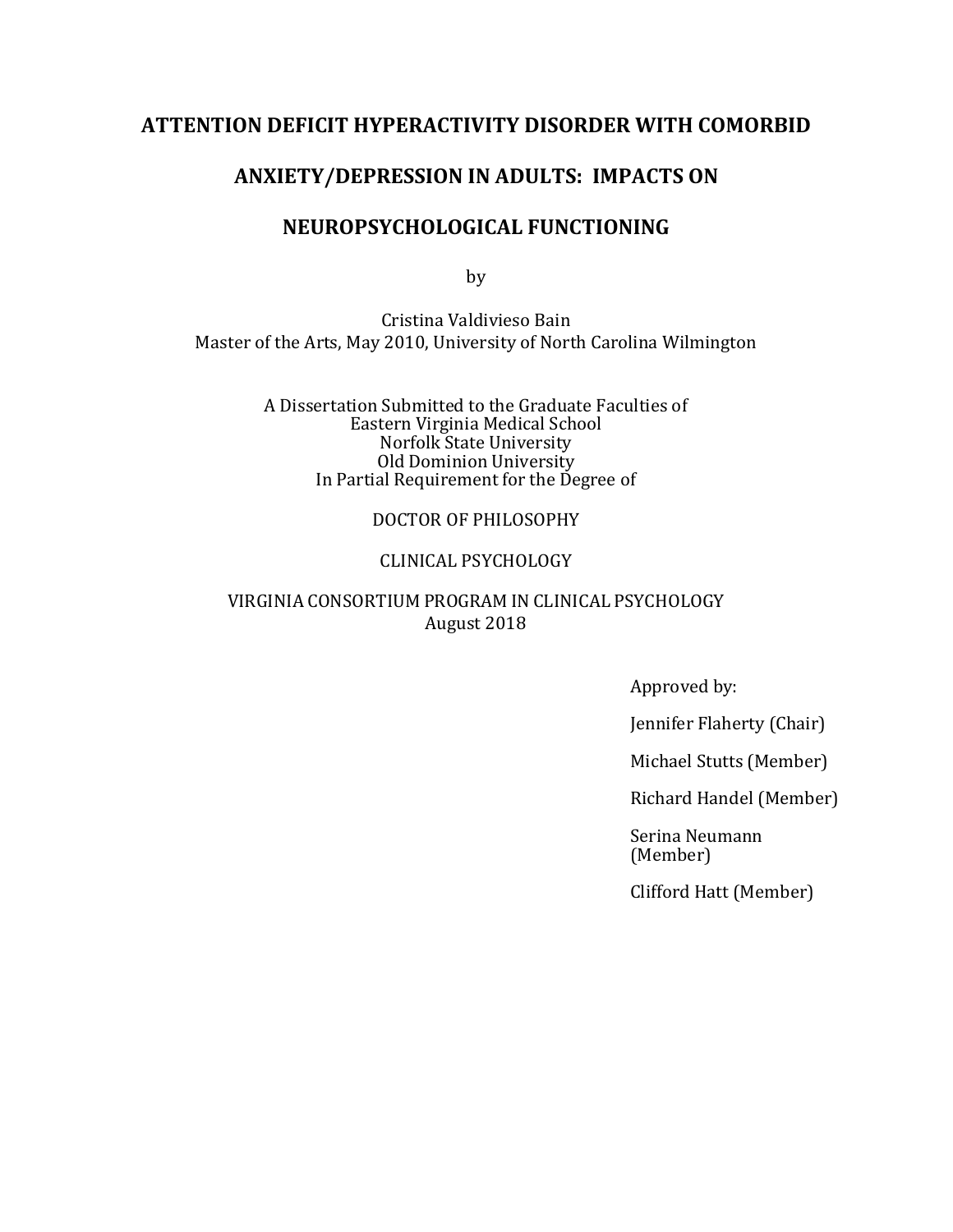### **ABSTRACT**

# ATTENTION DEFICIT HYPERACTIVITY DISORDER WITH COMORBID ANXIETY/DEPRESSION IN ADULTS: IMPACTS ON NEUROPSYCHOLOGICAL FUNCTIONING

# Cristina V. Bain Virginia Consortium Program in Clinical Psychology, 2018 Director: Dr. Robin J. Lewis

ADHD comorbidity with other disorders is high in the adult population (over 44% of individuals carry a second diagnosis, 25% anxiety, 18.6% in depression). Separately, these disorders can impact scores on neuropsychological assessments. Little research has investigated how comorbidity among ADHD and other disorders impacts test scores collectively. Given high rates of comorbidity between ADHD and anxiety/depressive disorders and the potential impact on neuropsychological functioning, the current study examined how these comorbid disorders collectively impact cognition. Specifically, the present study investigated differences in full scale intelligence, general ability, and cognitive proficiency on the WAIS-IV between those diagnosed with ADHD only and those who also have a comorbid anxiety/depressive disorder. This study also investigated the impact of these comorbid diagnoses on working memory, processing speed, executive functioning, and inattention/impulsivity. Specifically, this study tested whether the relationship between ADHD and these four outcome variables could be predicted by the presence of a comorbid anxiety/depressive disorder. Results indicated that there were no significant differences between the two groups for full scale intelligence or general ability. Across both groups, participants had lower cognitive processing scores when compared to general ability scores. With regards to the predictive ability of a comorbid diagnosis, only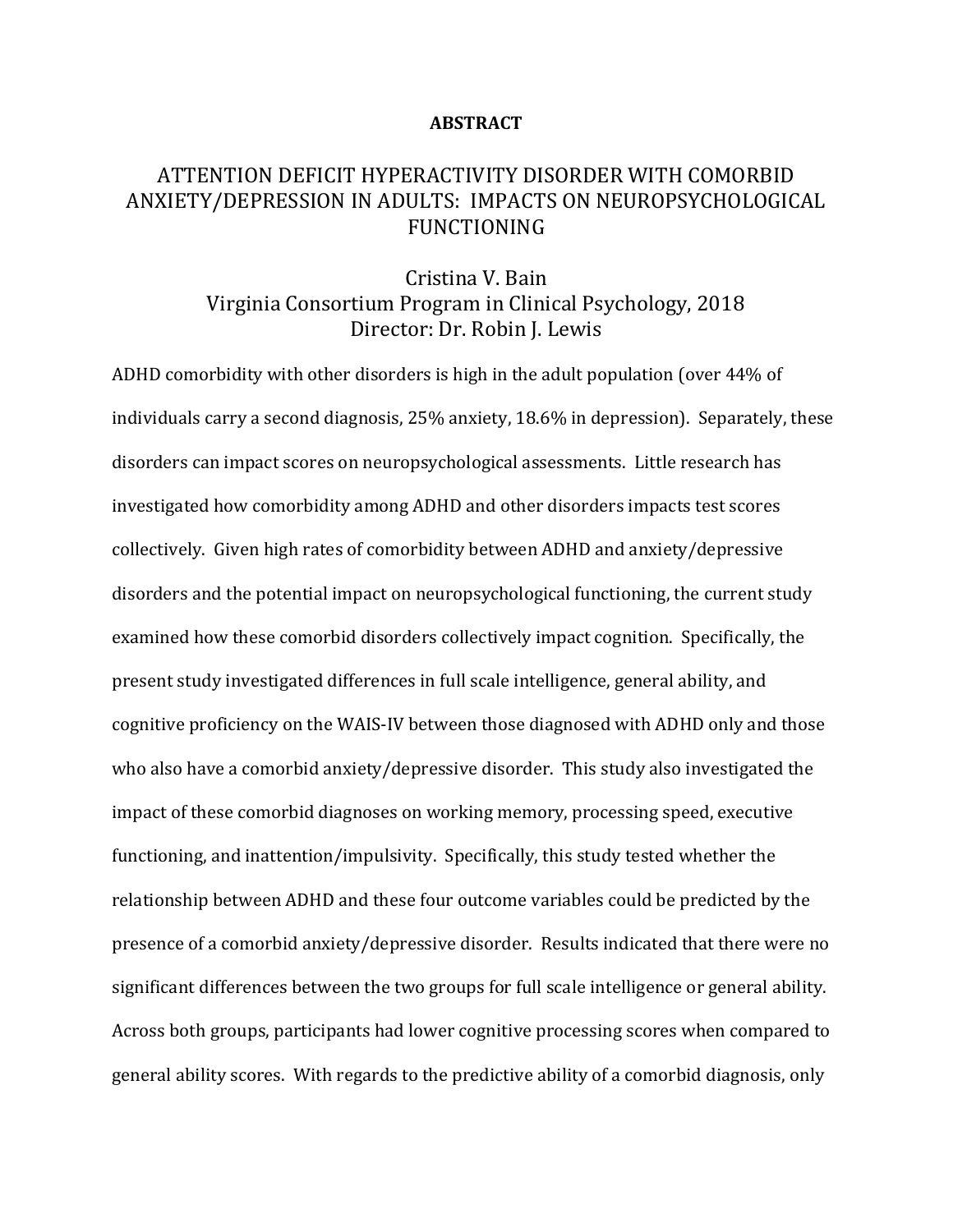two of the analyses were significant. The presence of an anxiety or depressive disorder predicted the relationship between ADHD and working memory and a measure of visual scanning, sequencing, and psychomotor speed (Trailmaking A). In other words, scores on these two outcome variables differentiated participants who had a co-occurring anxiety or depression diagnosis from those with only ADHD. This study addresses a gap that exists in the current literature by focusing on ADHD comorbid with other disorders, a highly common occurrence that has been infrequently studied. This study also investigates these disorders in an adult population, contrasting previous research that focused solely on children and adolescent populations.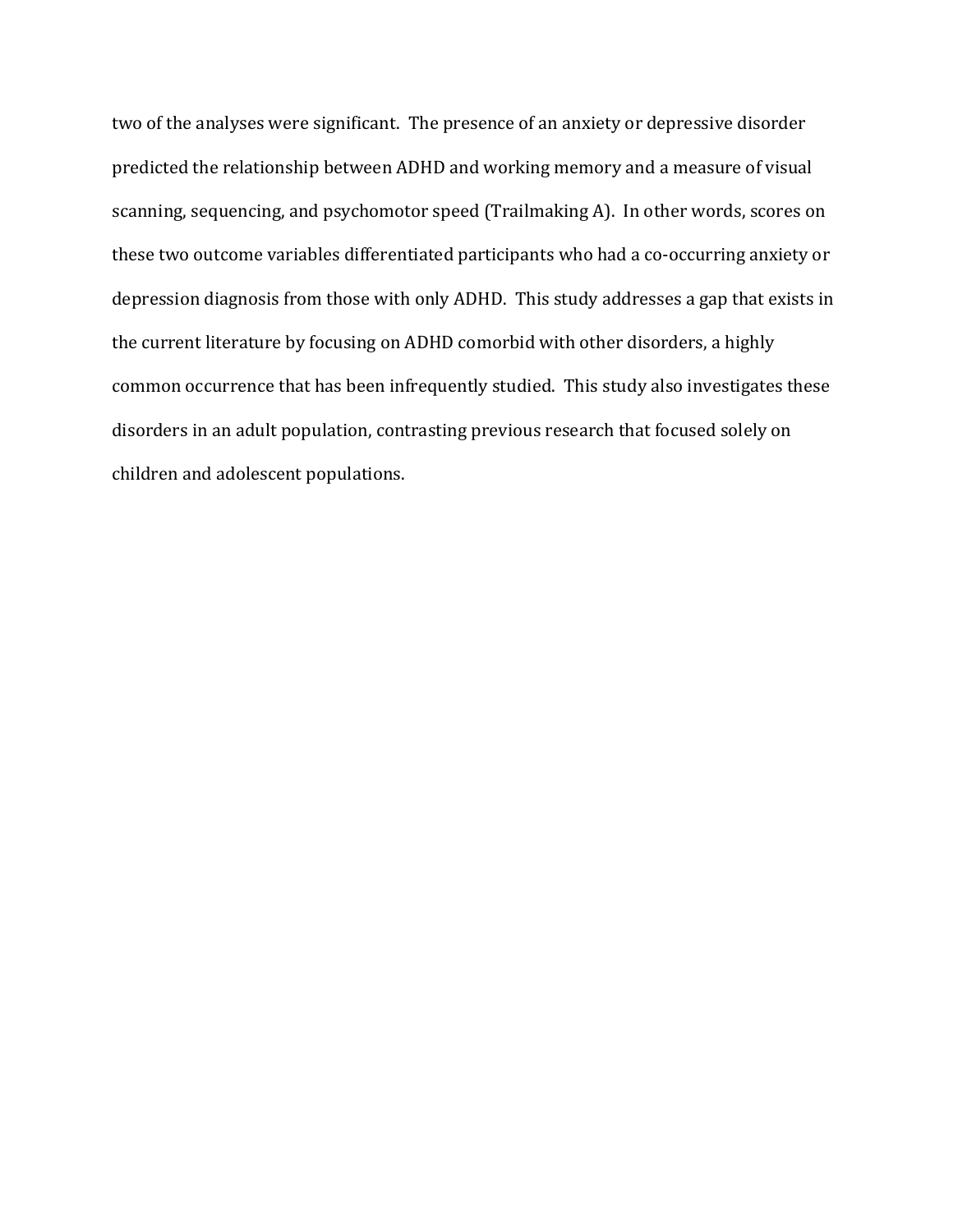Copyright, 2018, by Cristina Valdivieso Bain, All Rights Reserved.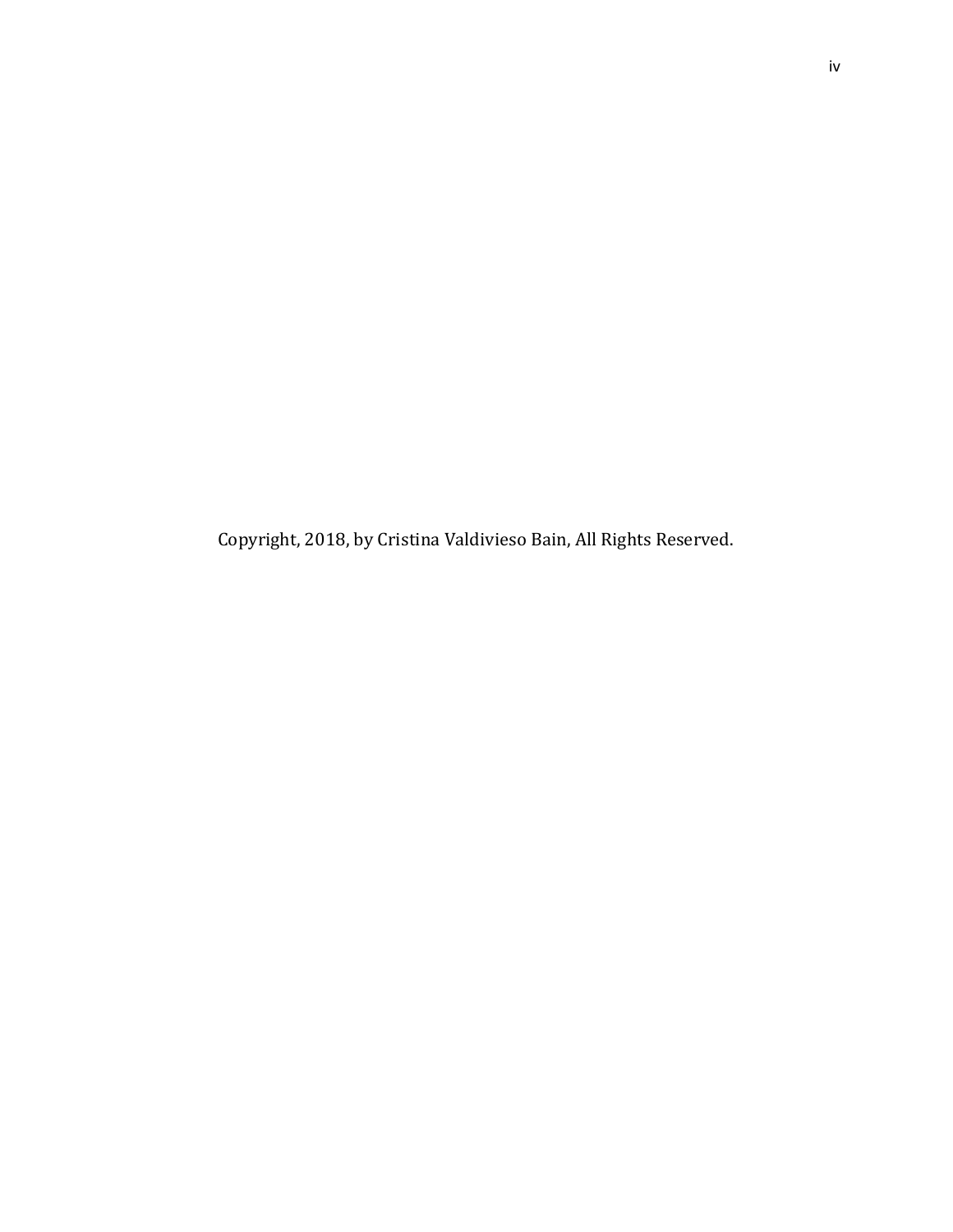### **ACKNOWLEDGMENTS**

First and foremost, the greatest appreciation is extended to my research mentor and dissertation chair, Dr. Jennifer Flaherty. This project exists because of her patience, encouragement, and guidance. I could not have asked for a more flexible and knowledgeable mentor. My gratitude also extends to my dissertation committee, Dr. Michael Stutts, Dr. Richard Handel, Dr. Serina Neumann, and Dr. Clifford Hatt. To my mother, your countless calls to tell me that you were babysitting on a Saturday so I could work on this project (whether I wanted to or not) were so critical to me being able to find the time to devote to this. I also wish to thank my husband for his support and patience throughout my doctoral training. Lastly, to my daughter, who served as a constant motivator and added joy to even the hardest days.

v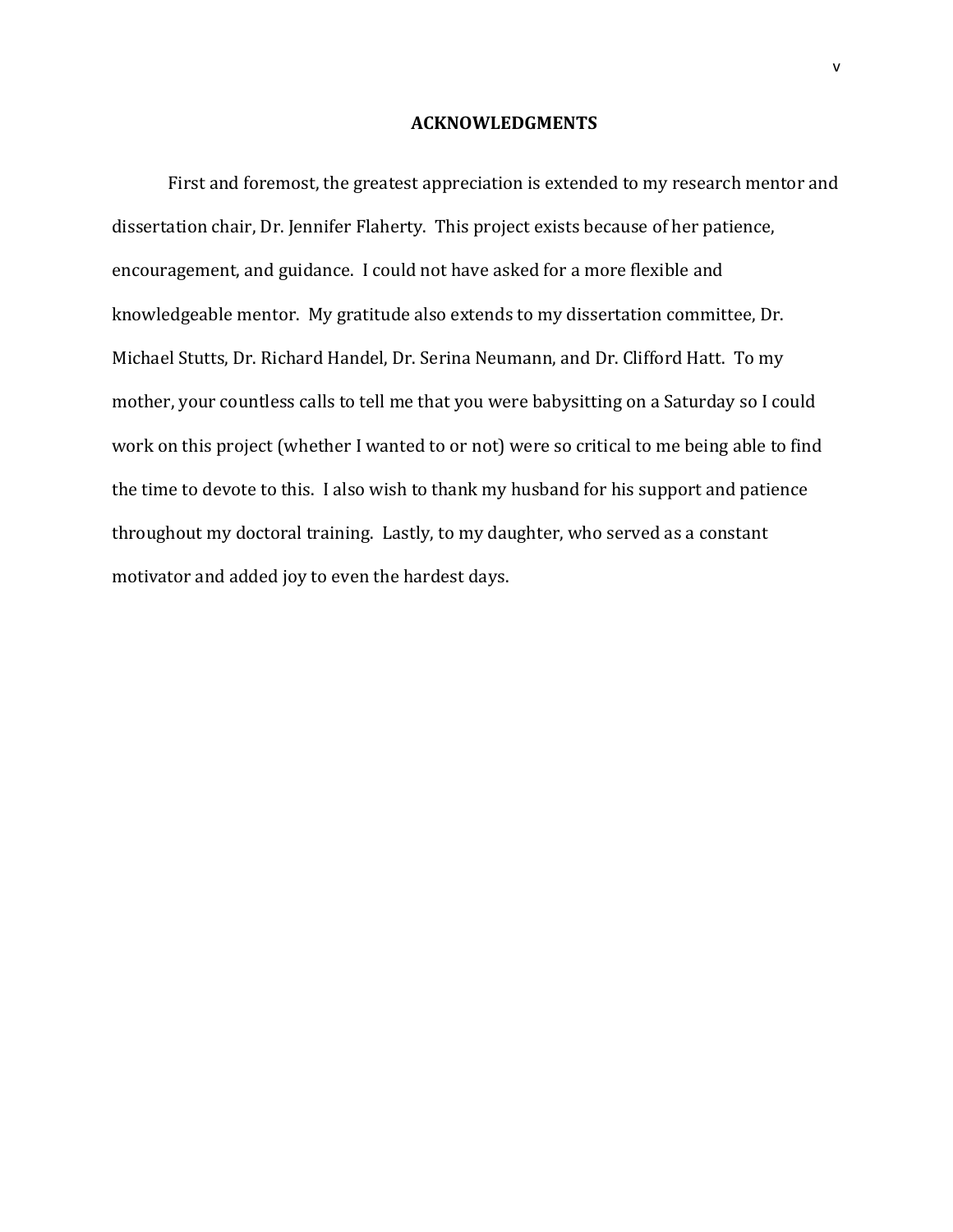# **TABLE OF CONTENTS**

Page

| Chapter |  |
|---------|--|
|         |  |
|         |  |
|         |  |
|         |  |
|         |  |
|         |  |
|         |  |
|         |  |
|         |  |
|         |  |
|         |  |
|         |  |
|         |  |
|         |  |
|         |  |
|         |  |
|         |  |
|         |  |
|         |  |
|         |  |
|         |  |
|         |  |
|         |  |
|         |  |
|         |  |
|         |  |
|         |  |
|         |  |
|         |  |
|         |  |
|         |  |
|         |  |
|         |  |
|         |  |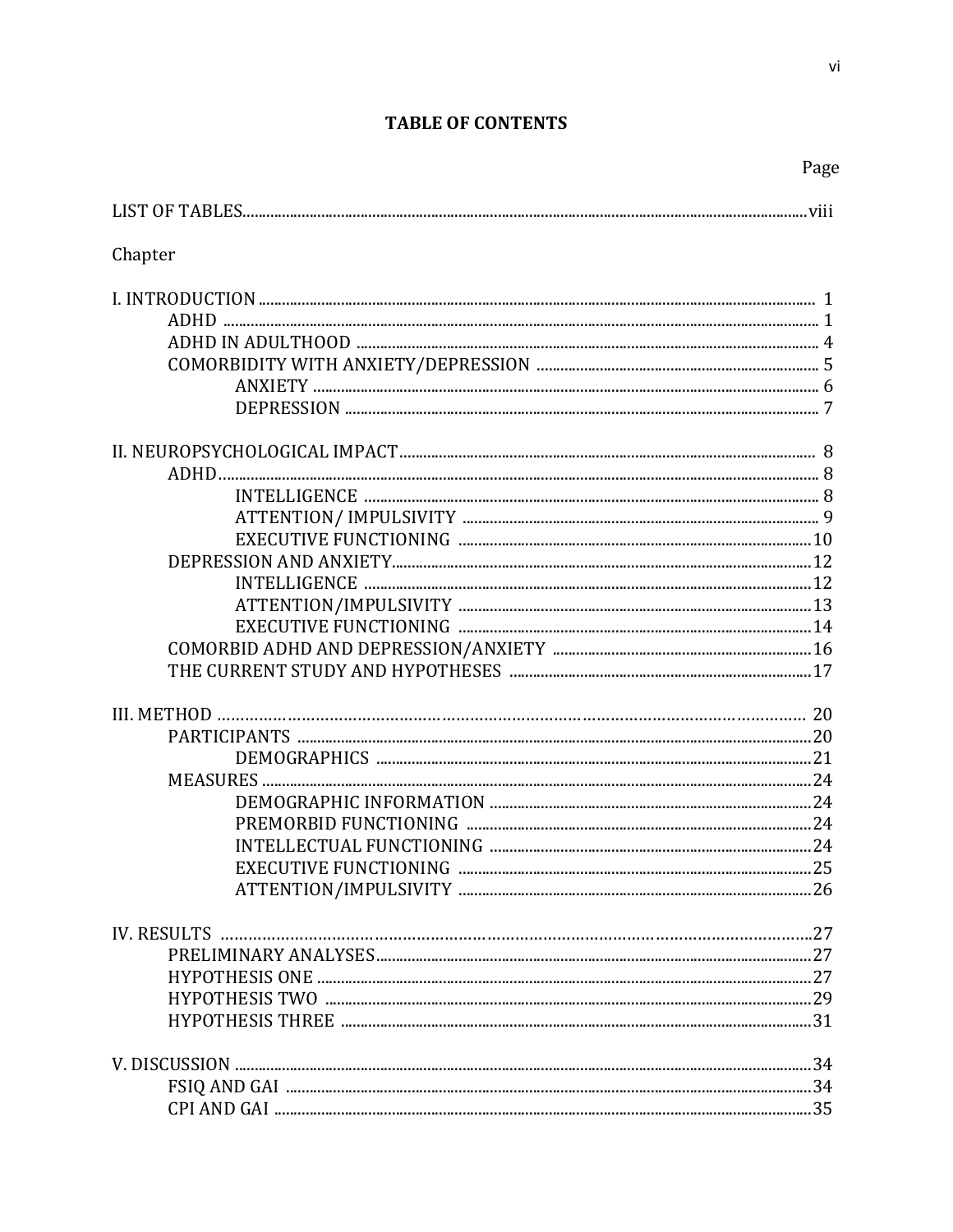# Page

|  | 36 |
|--|----|
|  | 36 |
|  |    |
|  |    |
|  |    |
|  |    |
|  |    |
|  |    |
|  |    |
|  |    |
|  |    |
|  |    |
|  |    |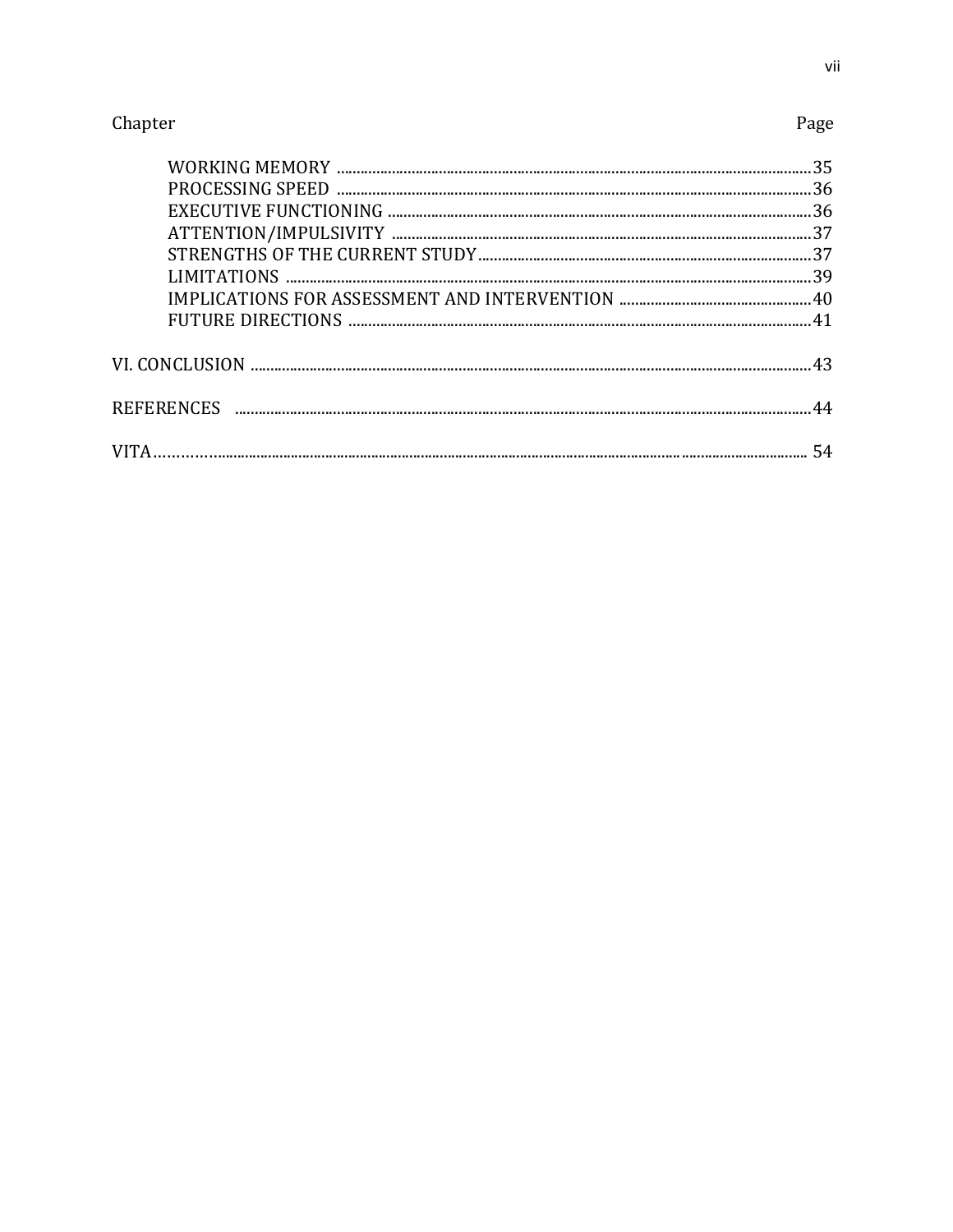# **LIST OF TABLES**

| Table                                                                                                                                                            | Page |
|------------------------------------------------------------------------------------------------------------------------------------------------------------------|------|
|                                                                                                                                                                  |      |
|                                                                                                                                                                  |      |
|                                                                                                                                                                  |      |
| 4. Logistic Regression Predicting Likelihood of Comorbid Anxiety/Depression Diagnosis<br>based on Working Memory, Processing Speed, and Executive Functioning 33 |      |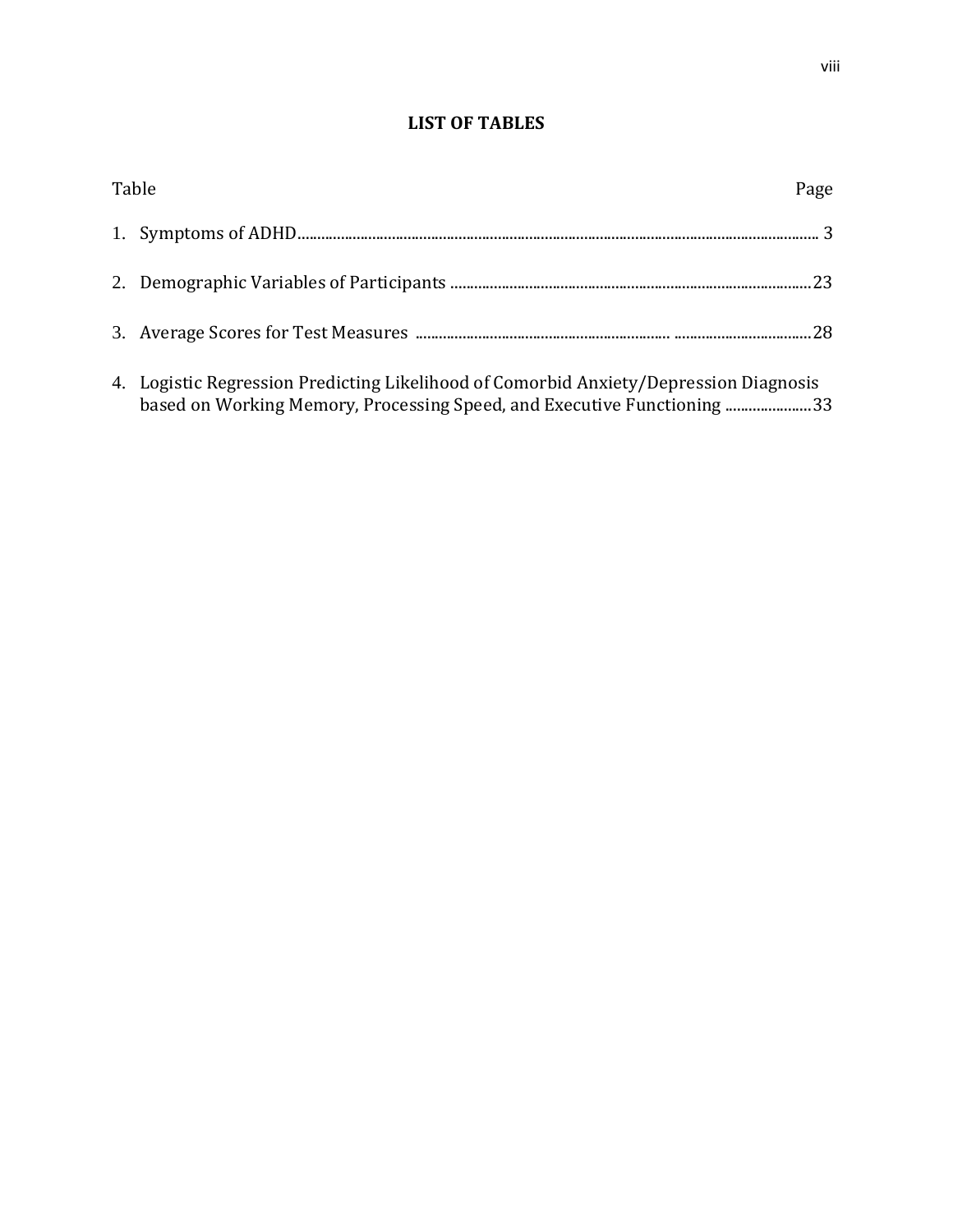### **CHAPTER I**

### **INTRODUCTION**

Although the *Diagnostic and Statistical Manual of Mental Disorders,* Fourth Edition, Text Revision (DSM-IV-TR; American Psychiatric Association, 2000) allowed for the diagnosis of ADHD in adults, the updated *Diagnostic and Statistical Manual of Mental Disorders,* Fifth Edition (DSM-5; American Psychiatric Association, 2013) provides clearer criteria and information on this disorder in adulthood. According to the DSM-V, ADHD affects approximately 2.5% of the adult population. There is evidence that prevalence rates may actually be higher, as adults tend to underreport symptoms of ADHD experienced in childhood (Barkley, Fischer, Smallish, & Fletcher, 2002) making some ineligible for a full diagnosis due to diagnostic criteria requiring presence of symptoms prior to age 12 (American Psychological Association, 2013). Research has indicated that there is a significant rate of symptom continuation and impairment well into adulthood (Mitchell, Nelson-Gray, & Anastopoulos, 2008). Another issue arising with adults suffering from ADHD is high comorbidity with other disorders, which presents unique challenges to diagnosis and treatment (Mitchell, Nelson-Gray, & Anastopoulos, 2008). In addition, these comorbid disorders also contribute to poorer functioning (Wilens, Biederman, & Spencer, 2002). In adults, as many as 25% of adults with ADHD also meet criteria for an anxiety disorder (Jarrett & Ollendick, 2008) and 18.6% with ADHD meet criteria for a depressive disorder (Kessler, et al., 2006).

### **ADHD**

Attention Deficit/ Hyperactivity Disorder (ADHD) was historically regarded as a childhood and adolescent disorder, impacting 3-5% of children (American Psychological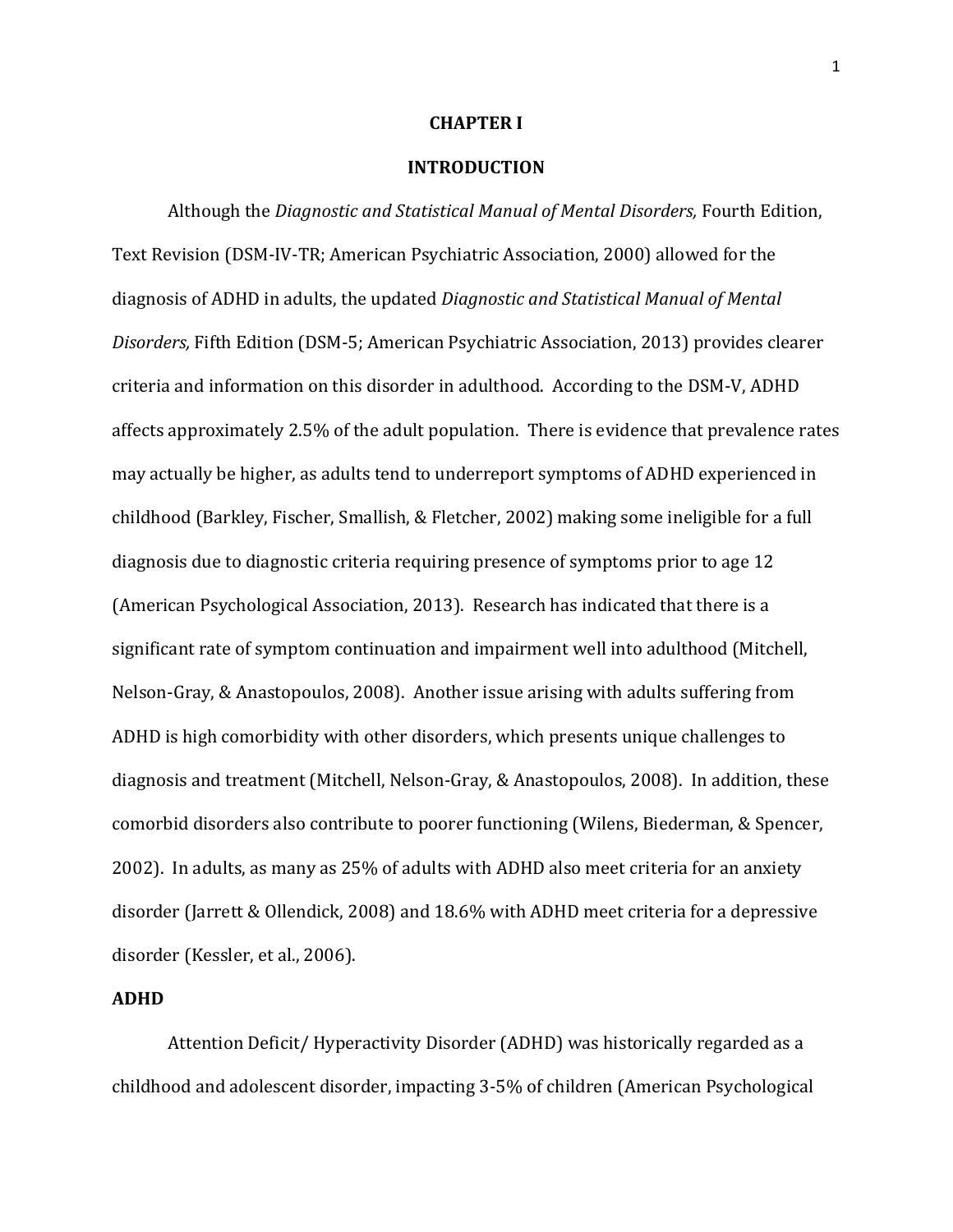Association, 1994). More recently, research has conclusively shown that ADHD is a developmental disorder that, for many, persists over the lifespan (Schmidt & Petermann, 2009). ADHD impacts many areas of functioning, including behavioral, cognitive, emotional, and neuropsychological (American Psychiatric Association, 1994). The most commonly associated symptoms of ADHD are related to inattention, impulsivity, and hyperactivity. These symptoms often lead to difficulties in school, work, social, and family contexts. According to the DSM-5, diagnosis of ADHD requires a persistent pattern of inattention and/or hyperactivity and impulsivity that interferes with function and development. There are specifiers corresponding to the predominant symptoms: predominantly inattentive presentation, predominantly hyperactive/impulsive presentation, and combined presentation (American Psychological Association, 2013). See Table 1 for more information on specific symptoms of ADHD.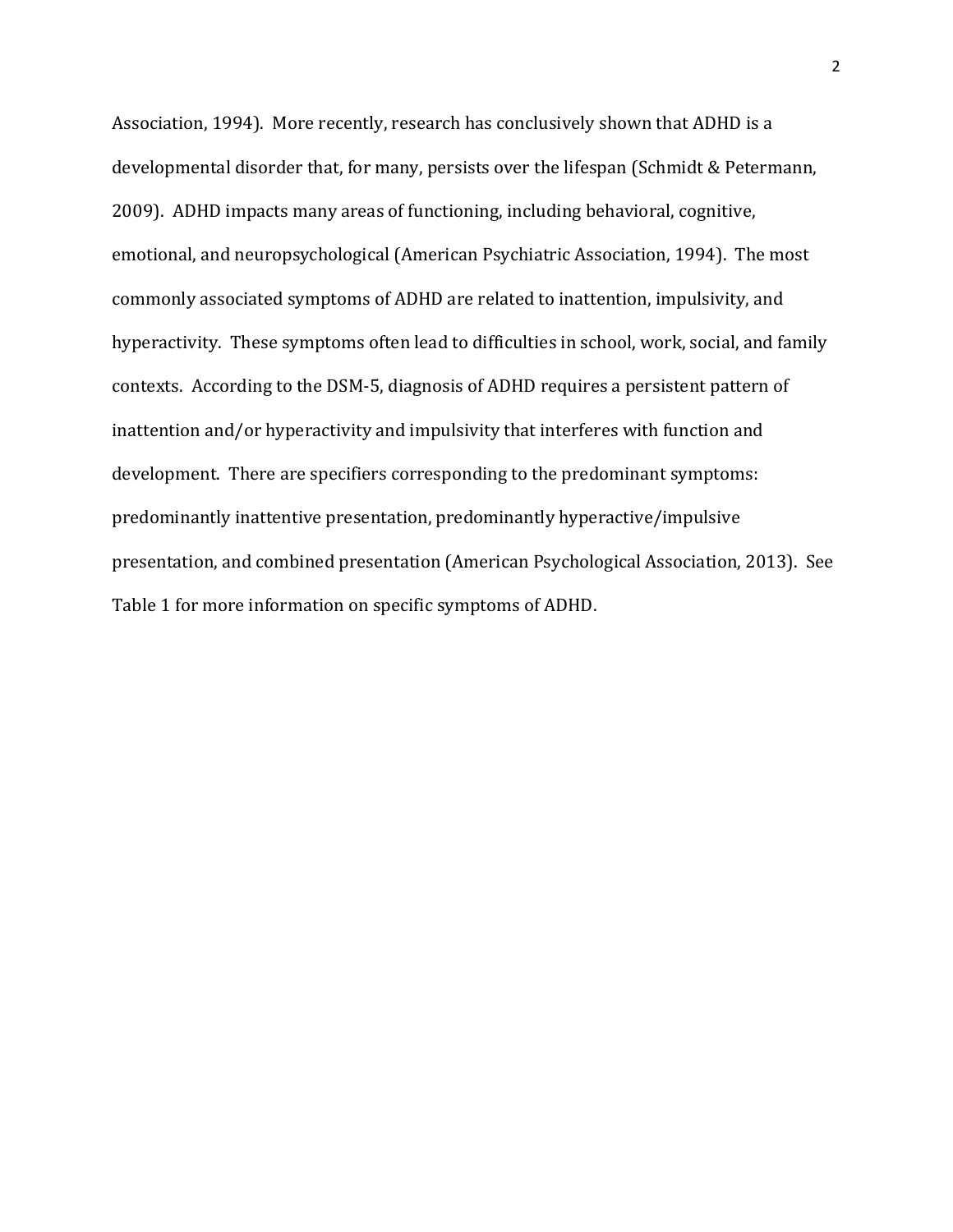# Table 1.

# *Symptoms of ADHD*

| Inattention                                                                                | Hyperactivity/Impulsivity                                    |  |  |  |
|--------------------------------------------------------------------------------------------|--------------------------------------------------------------|--|--|--|
| Fails to pay close attention to details or                                                 | Fidgets with or taps hands or feet or                        |  |  |  |
| makes careless mistakes in schoolwork, at                                                  | squirms in seat                                              |  |  |  |
| work, or during other activities                                                           |                                                              |  |  |  |
|                                                                                            |                                                              |  |  |  |
| Difficulty sustaining attention in tasks or                                                | Leaves seat in situations when remaining in                  |  |  |  |
| play activities                                                                            | seat is expected                                             |  |  |  |
| Does not seem to listen when spoken to                                                     | Runs about or climbs in situations where it                  |  |  |  |
| directly                                                                                   | is inappropriate, is restless                                |  |  |  |
|                                                                                            |                                                              |  |  |  |
| Does not follow through on instructions                                                    | Unable to play or engage in leisure                          |  |  |  |
| and fails to finish schoolwork, chores, or                                                 | activities quietly                                           |  |  |  |
| duties in the workplace                                                                    |                                                              |  |  |  |
|                                                                                            |                                                              |  |  |  |
| Has difficulty organizing tasks and                                                        | Is often "on the go" acting as if "driven by a               |  |  |  |
| activities                                                                                 | motor"                                                       |  |  |  |
|                                                                                            |                                                              |  |  |  |
| Avoids, dislikes, or is reluctant to engage in                                             | Talks excessively                                            |  |  |  |
| tasks that require sustained mental effort                                                 |                                                              |  |  |  |
|                                                                                            |                                                              |  |  |  |
| Loses things necessary for tasks or<br>activities                                          | Blurts out an answer before a question has<br>been completed |  |  |  |
|                                                                                            |                                                              |  |  |  |
| Is easily distracted by extraneous stimuli                                                 | Has difficulty waiting his or her turn                       |  |  |  |
|                                                                                            |                                                              |  |  |  |
| Often forgetful in daily activities                                                        | Interrupts or intrudes on others                             |  |  |  |
|                                                                                            |                                                              |  |  |  |
| <i>Note.</i> In addition, several of these symptoms must be present prior to age 12 and be |                                                              |  |  |  |
| present in two or more settings. There also should be clear evidence that the symptoms     |                                                              |  |  |  |

present in two or more settings. There also should be clear evidence that the symptoms interfere with individual's ability to function in social, academic, or occupational settings. Lastly, six or more symptoms must be present for six months or longer (American Psychological Association, 2013).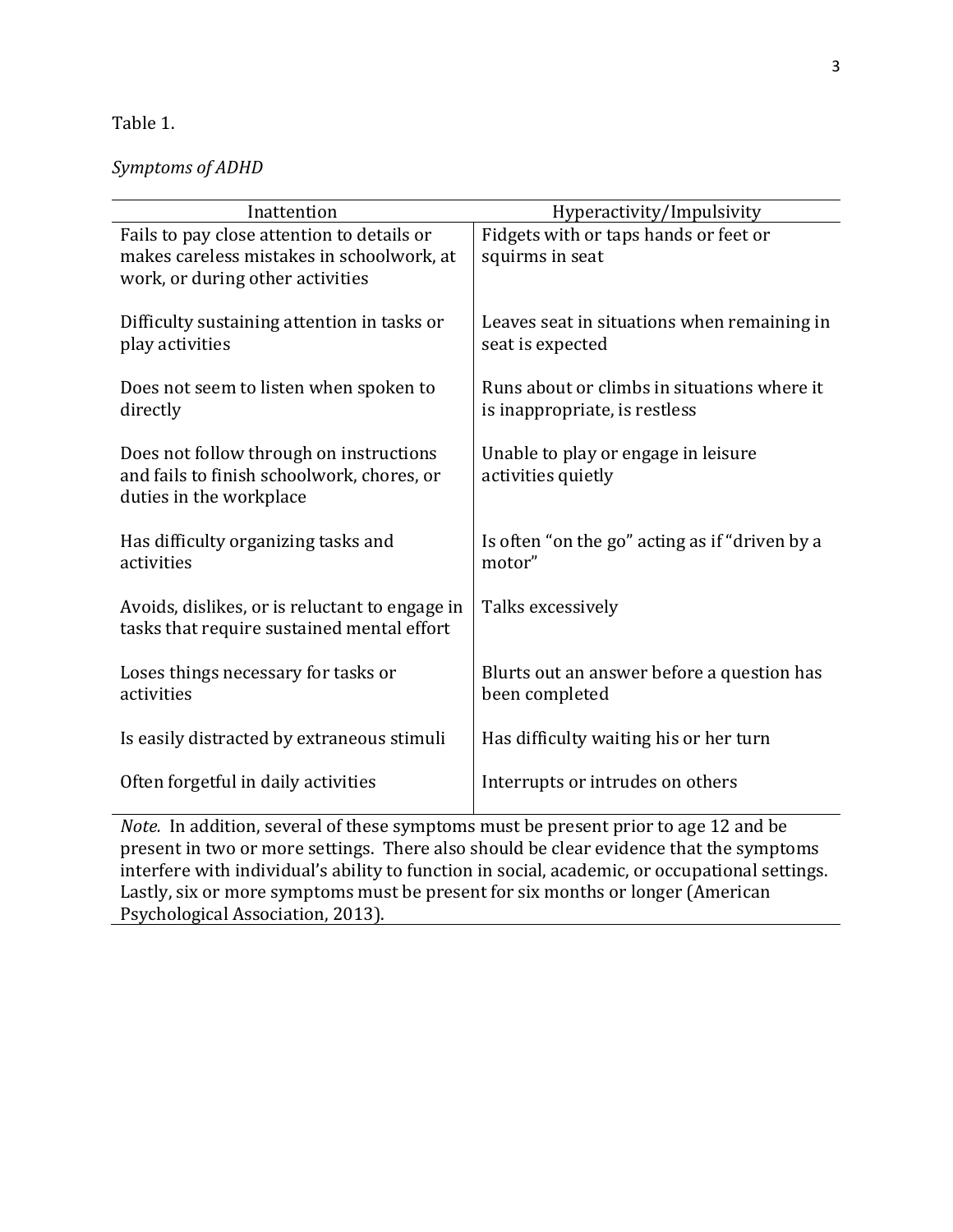### **ADHD in Adulthood**

Barkley (1998) found that 50-70% of children who experience ADHD in youth continue to exhibit signs of the disorder in adulthood. While it is clearly a disorder that persists well beyond childhood or adolescence, ADHD can present differently in adulthood. Whereas primary symptoms in childhood and adolescence are often related to hyperactivity and problems in school, for adults, areas of functioning effected include work and social relationships/partnerships (Soren & Petermann, 2009). While hyperactivity and impulsivity remain core symptoms of ADHD in adults, they present as feelings of agitation or attempts to avoid inactive tasks (Burke and Vorster, 2016). Adults may report feeling restless or overwhelmed, talk excessively, and choose jobs or tasks that require a lot of energy (McIntosh et al., 2009). Impulsivity can present in different ways as well. Adults may shift jobs impulsively, drive too fast, or be quick to anger. Inattention may appear in adults as difficulty reading or keeping up with paperwork, distractibility, forgetfulness, poor time management, and difficulty finishing tasks (McIntosh et al., 2009).

Although more attention has been given to this disorder across the lifespan, there is still difficulty establishing prevalence rates in the adult population. One issue is that ADHD has been previously viewed as a childhood disorder. Another primary issue is the high comorbidity rates of ADHD with other disorders in adulthood (Burke & Vorster, 2016). Adults with ADHD have more lifetime psychopathology, with over 87% reporting symptoms of another psychiatric disorder (McGough et al., 2005). Further, ADHD has been found to be associated with greater disruptive behavior, substance use, mood and anxiety disorders, and an earlier onset of major depressive disorder (McGough et al., 2005). Although present with a number of other psychiatric diagnoses, ADHD has specifically high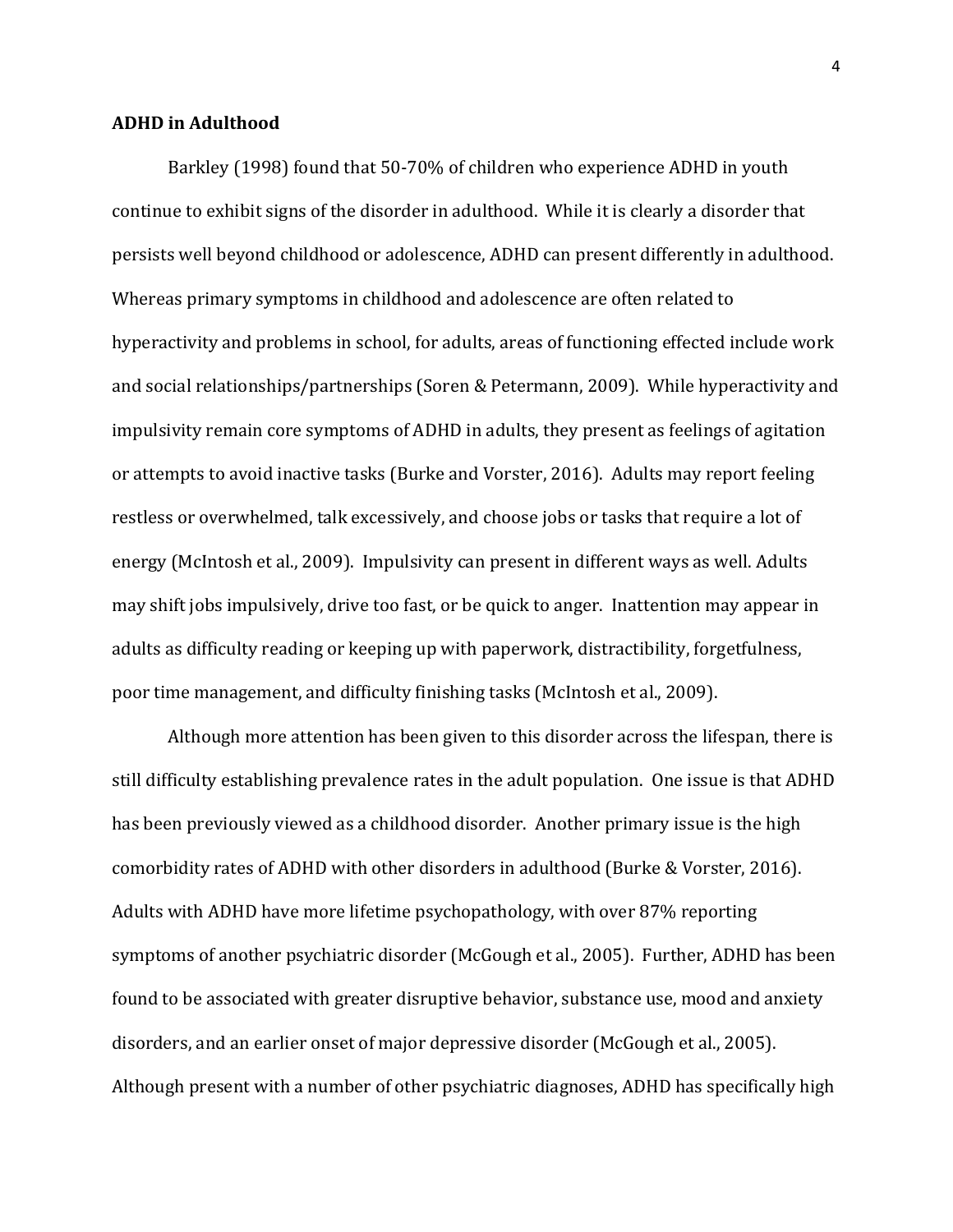comorbidity rates with anxiety and depressive disorders. For this reason, the current study will focus on these disorders co-occurring with ADHD.

### **Comorbidity with Anxiety/Depression**

According to the DSM-5 (American Psychiatric Association, 2013), ADHD comorbidity with depressive and anxiety related disorders is higher than found in the general population. Although no causal link has been demonstrated between ADHD, anxiety, and depressive disorders, it is clear that there is a relation between these areas of psychological functioning and therefore a need for the ability to assess, intervene, and treat the comorbid disorders (Soren & Petermann, 2009). One model used to understand ADHD, executive dysregulation, also offers an explanation of how this disorder would become highly comorbid with anxiety and/or depression. Executive dysregulation posits that individuals with ADHD have poor regulatory control of both inhibition and activation (Brown, 2000). This poor regulation of attention and affect can lead to an increased attention to negative or harmful stimuli and decreased regulation of the accompanying emotional response (Brown, 2000; Scahtz & Rostain, 2006).

Much of the research investigating ADHD with comorbid disorders has focused on child and adolescent populations. In samples of children with ADHD diagnoses, almost 33% also exhibit anxiety related symptoms and up to 52% exhibit depressive symptoms (Managing ADHD Comorbidity, 2007; Mayes, Calhoun, Chase, Mink, & Stagg, 2008; McGough et al., 2005). However, there has been a shift towards focusing on the impact of ADHD with comorbid disorders in adults. Specifically, there is interest in how functioning is impacted in adults who experience ADHD with another psychiatric diagnosis. Some researchers posit that these co-occurring disorders and the effects of the comorbidity are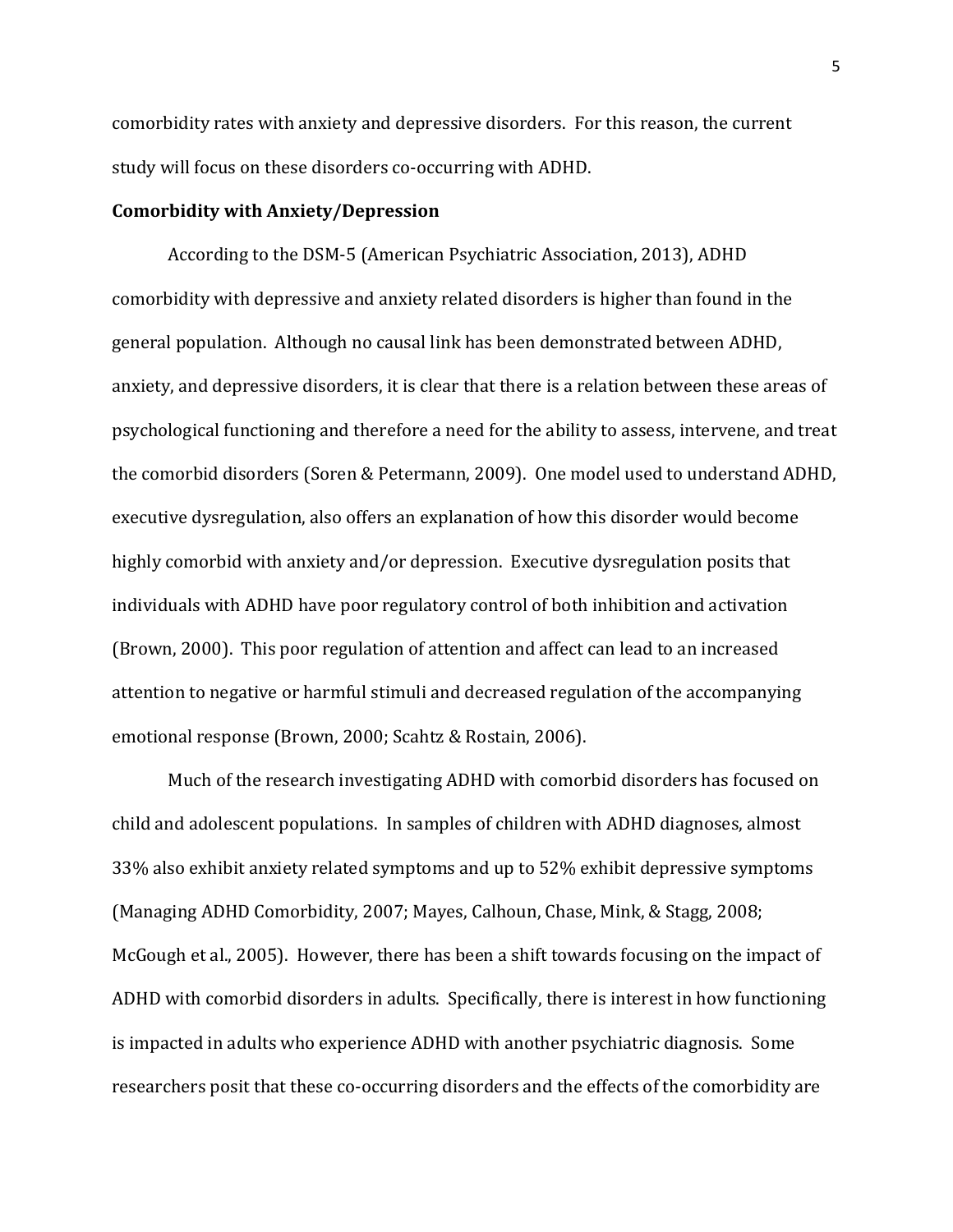additive (Geller, Biederman, Faraone, Spencer, Doyle, & Mullin, 2004; King, Waschbusch, Frankland, Andrade, Thurston, & McNutt, 2005). In other words, instead of simply having overlapping symptomology or features, the presence of the two disorders produces distinct effects that happen together. Researchers have identified the need to study the impact of comorbidity on diagnosis, treatment, and outcome in children as well as adults (Brown 2000; Mayes et al., 2008).

**Anxiety.** ADHD and anxiety disorders are highly comorbid. In some samples, as many as 25% of adults with ADHD also meet criteria for an anxiety disorder (Jarrett & Ollendick, 2008; Schatz & Rostain, 2006). There also appears to be an age-related increase in prevalence rates of anxiety disorders appearing with ADHD (Managing ADHD Comorbidity, 2007). In one study of adults who experienced symptoms of ADHD that persisted from childhood, as many as 40% of men and 50% of women had anxiety disorders (Biederman, Faraone, Spencer, Wilens, Mick, & Lapey, 1994). These findings show that the prevalence rate of anxiety disorders is higher for those with ADHD than those without as prevalence rates based on nationally representative survey data indicate a lifetime prevalence rate of 28.8% for anxiety disorders and 20.8% for mood disorders (Kessler, Berglund, Demier, Jin, Merikangas, & Walters, 2005).

Symptoms of anxiety can often mirror and exacerbate those associated with ADHD. According to the DSM-5, anxiety disorders involve anticipation of a future threat and the accompanying emotional, behavioral, and physiological symptoms (American Psychological Association, 2013). Individuals experience excessive and persistent worry that makes it difficult to maintain control and to concentrate. In addition, individuals likely experience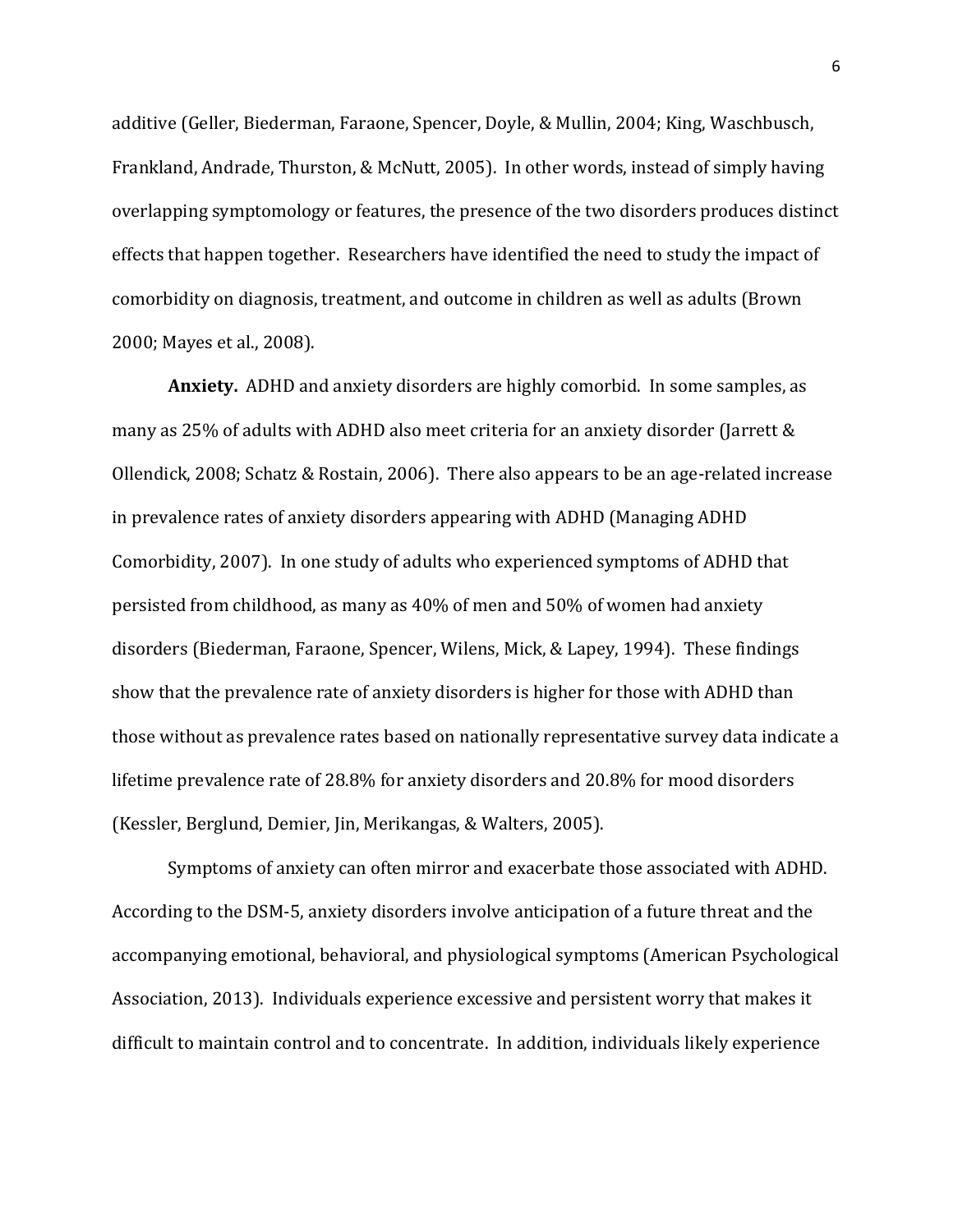the physical symptoms of restlessness, difficulty concentrating, irritability, and sleep disturbance (American Psychological Association, 2013).

**Depression.** ADHD and depressive disorders are also highly comorbid. In children, comorbidity rates are as high as 52% (Mayes et al., 2008). Children who experience both disorders have also demonstrated greater impairment in social and academic functioning when compared with controls and those with only ADHD or depression (Blackman, Ostrander, & Herman, 2005). In a national study of adult ADHD comorbidity, major depressive disorder had a prevalence rate of 18.6% in adults with ADHD (Kessler, et al., 2006). This is compared to a prevalence rate of 7.8% in adults without ADHD. Higher rates of dysthymia were also found. For adults, co-occurring ADHD and depression leads to poor long-term outcomes, including negative impacts on occupational and social functioning (McIntosh et al., 2009).

Like anxiety, symptoms of depression can have an increasingly damaging impact when combined with those of ADHD. According to the DSM-5 (2013), common features of depression include sad or irritable mood accompanied by somatic and cognitive changes that impact functioning. Individuals may experience fatigue and sleep disturbance. They also are likely to experience difficulty concentrating, maintaining focus or concentration, and difficulty making decisions. These challenges, combined with symptoms of ADHD, can prove detrimental to many areas of adult life and ability to function effectively (McIntosh et al., 2009).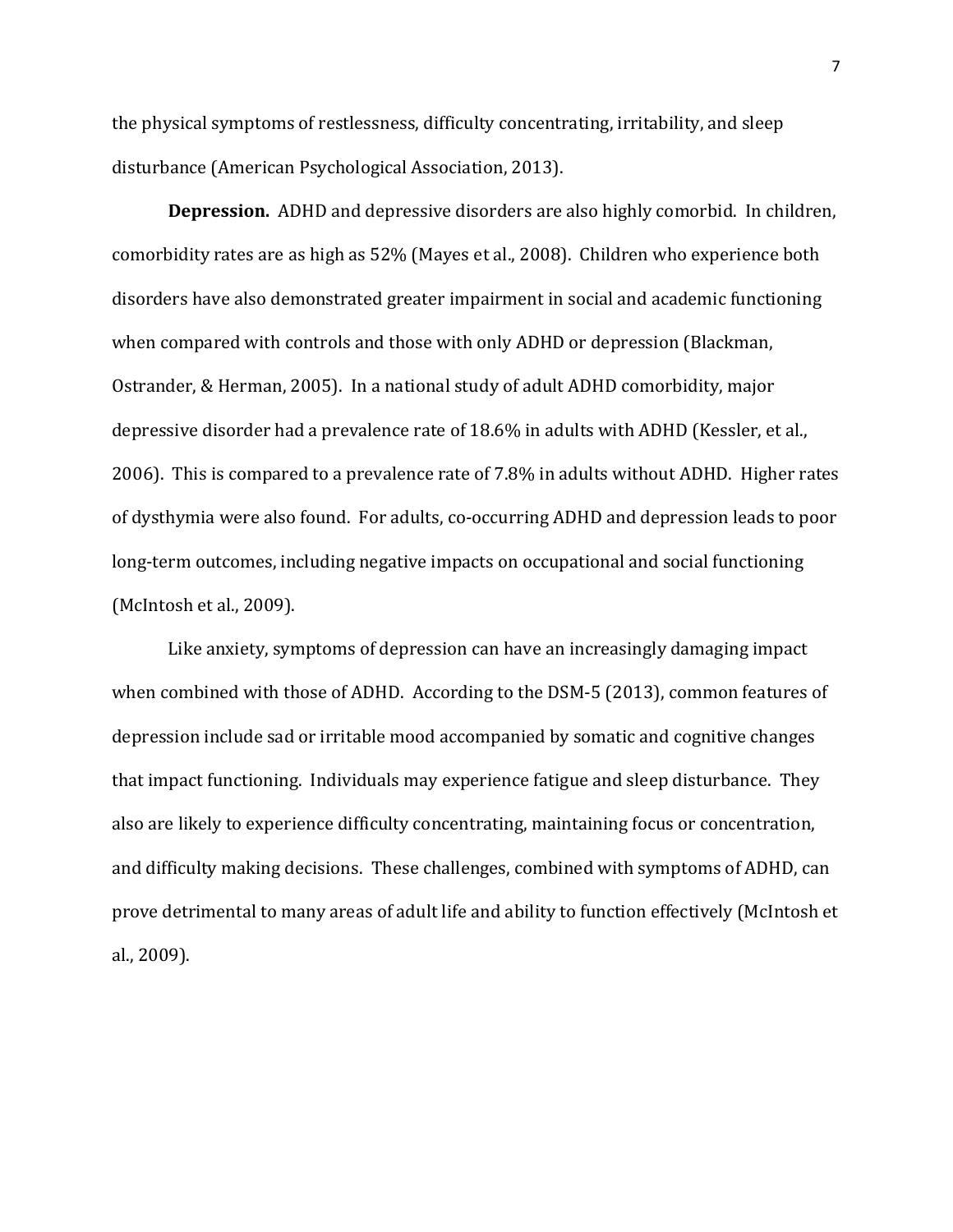### **Neuropsychological Impact**

### **ADHD**

Some researchers have questioned the utility of neuropsychological assessment in diagnosing ADHD, particularly, the use of executive function measures. However, research has consistently shown that some tests differentiate children with ADHD from controls as detailed below (Pritchard, Nigro, Jacobson, & Mahone, 2012).

**Intelligence.** While some studies have recently begun to focus on adult ADHD and intellectual functioning, much of the past research in this domain has involved children. This is primarily due to the age of onset of ADHD and the historical view of ADHD as a disorder of childhood and adolescence. Studies have identified that children with ADHD demonstrate lower overall intelligence quotient (IQ) (Lee et al., 2008), working memory, and processing speed scores (Hervey, Epstein, & Curry, 2004; Mayes & Calhoun, 2006; Thaler, Bello, & Etcoff, 2013) when compared to healthy controls. These deficits are consistently able to differentiate those with ADHD diagnoses from those without.

Studies examining the impact of ADHD on Weschler Adult Intelligence Scale- IV (WAIS-IV) scores point to consistent deficits. A meta-analytic review by Bridgett and Walker (2006) found that adults with ADHD have lower WAIS-IV FSIQ scores. The review found that, on average, adults with ADHD have Full Scale Intelligence Quotient (FSIQ) scores that are 2.94 points lower than adults without ADHD. This difference motivated researchers to consider other measures of intelligence, including the General Ability Index (GAI), a measure of intellectual ability that excludes working memory and processing speed subtests. Harrison, DeLisle, & Parker (2008) examined the GAI in adults with ADHD and found significantly higher performance when compared to FSIQ.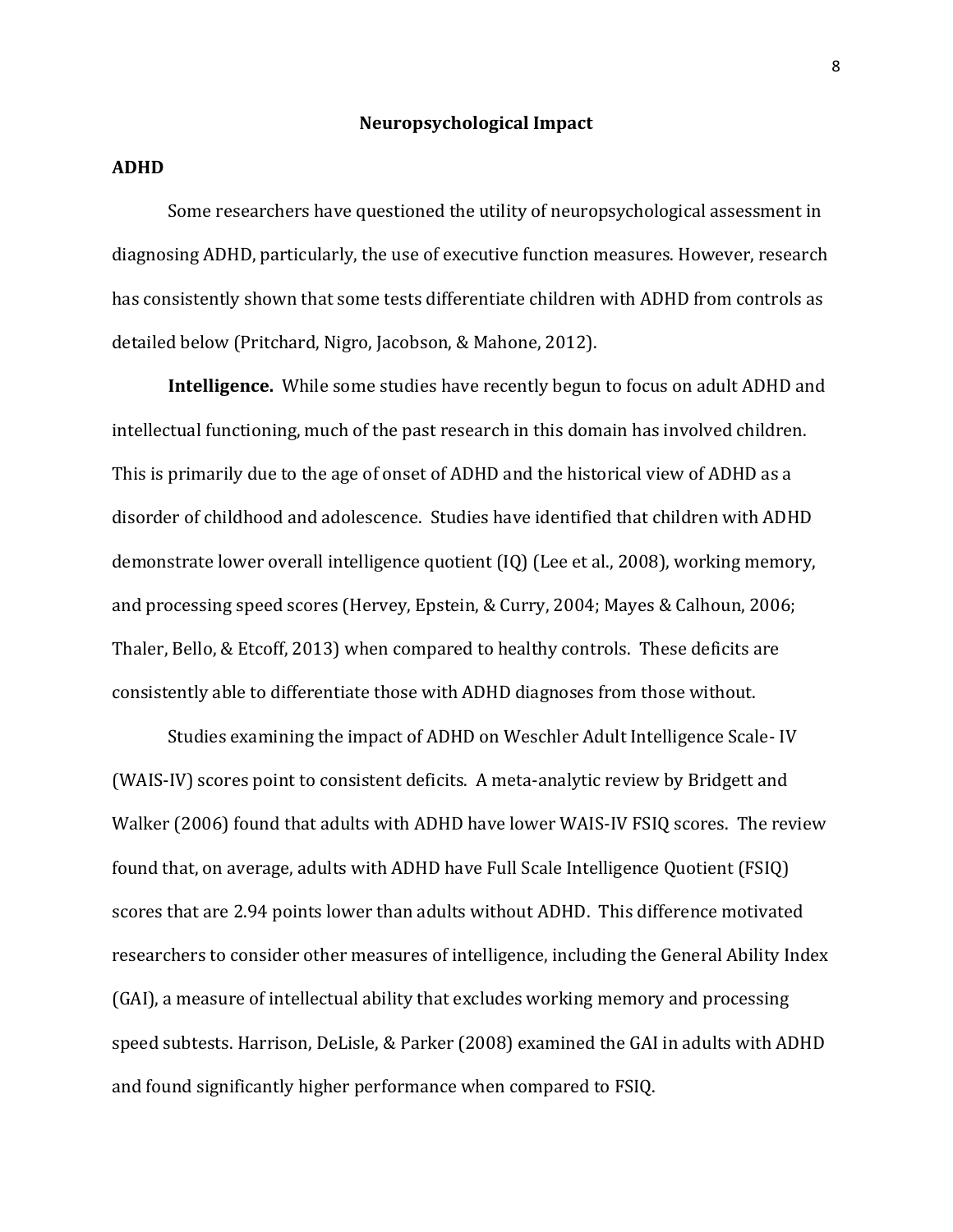In a review by Seidman (2006) 72% of studies that examined cognitive deficits in ADHD found impaired performance on the WAIS-IV, with working memory deficits most prominent. In a 2014 study (Theiling & Petermann), researchers found that adults with ADHD showed significantly lower scores on subtests involving working memory and processing speed when compared to adults with no diagnosis. They also compared the GAI to the FSIQ. Those with ADHD had significantly higher GAI scores when compared to their FSIQ scores, primarily due to the fact that the GAI offers an estimate of general intellectual ability with a reduced emphasis on working memory and processing speed. The authors of this study concluded that the WAIS-IV reliably differentiated between controls and individuals with ADHD and that deficits in those with ADHD were robust and consistent. Lastly, this study provided evidence for consideration of the GAI in patients with ADHD as it may allow for a better understanding of current intellectual functioning in individuals with ADHD.

As a whole, the adult ADHD literature involving WAIS-IV scores demonstrates that this assessment tool clearly discriminates between healthy controls and adults with ADHD. The identification of strengths and weaknesses through this measure is important as it can be useful to facilitate successful intervention (Woods, Lovejoy, & Ball, 2002).

**Attention/Impulsivity.** Two hallmark symptoms of ADHD include inattention and impulsivity. A type of measure called a continuous performance test has been utilized widely in the assessment and diagnosis of ADHD to assess for deficits in these functioning areas. The continuous performance test is a vigilance task used to study sustained attention and also to assess for any deficits (Ballard, 2001). These tasks typically require individuals to perform a mundane task that requires sustained attention and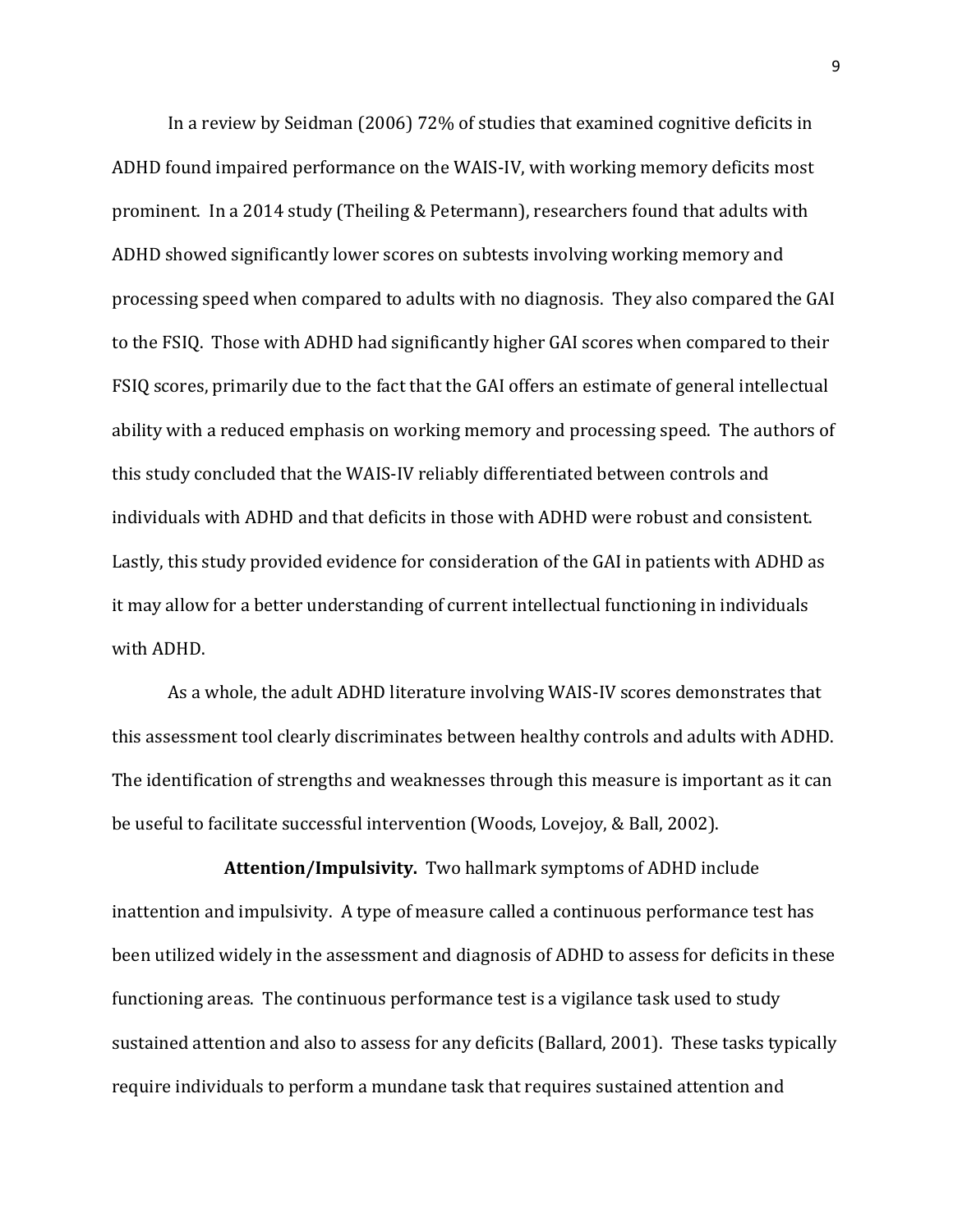inhibition of impulsive responses. On the Gordon Diagnostic System (GDS), which is a continuous performance task used to assess attention deficits and executive functioning skills (i.e. vigilance), children with inattentive symptoms of ADHD had impaired scores related to those without.

In a separate study comparing the scores of adults with ADHD with healthy controls, White, Hutchens, and Lubar (2005) found that those with ADHD demonstrated more impaired performance on the IVA CPT, a continuous performance test used to assess both adults and children. Another similar task, the Conner's Continuous Performance Test, has repeatedly been shown to differentiate ADHD from normal or control groups (Epstein, Erkanli, Conners, Klaric, Costello, & Angold, 2003). In a sample of 817 children, the Conner's CPT consistently differentiated between those with ADHD diagnoses and those without. Children with ADHD consistently made more errors of commission and omission. They also demonstrated more variable reaction times.

**Executive Functioning.** Executive functioning (EF) is a term used to encompass various complex cognitive processes and sub-processes (Elliot, 2003). Broadly, it refers to the ability to manage cognitive functioning and is defined somewhat differently by various researchers/theories. It is comprised of several different skill areas or domains, including organization/problem solving, time management, emotion regulation, restraint, motivation, set-shifting, activation, working memory, and inhibition (Jarratt, 2015; Stuss & Levine, 2002). EF involves the coordination of various processes, like those listed, to reach a goal in a flexible manner (Funahashi, 2001). When EF systems break down, behavior can become disinhibited and poorly controlled. The coordination of these processes and their cohesive contribution toward a goal are key in understanding the concept of EF.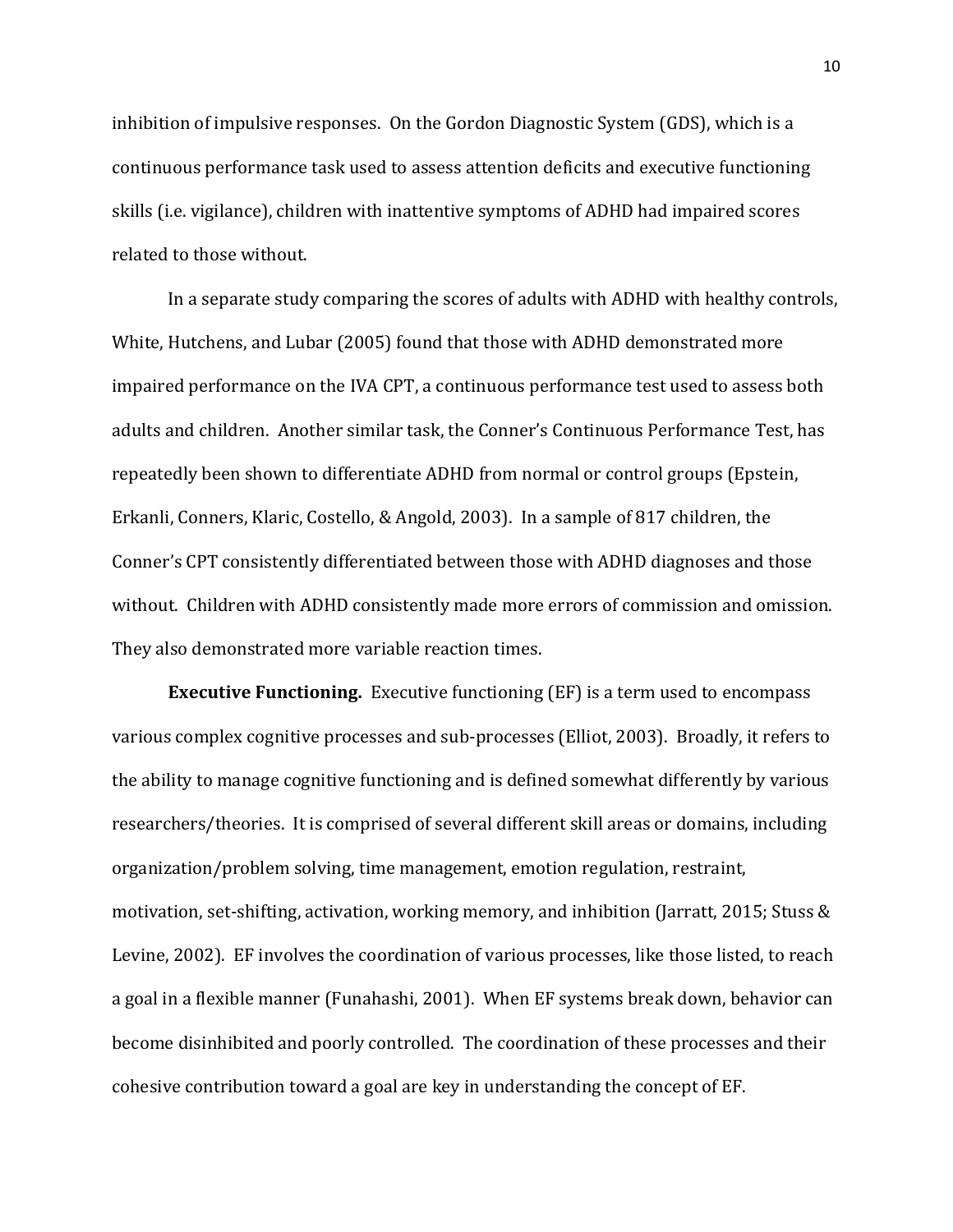In a study of 421 college students with a mean age of 18.83, Jarratt (2015) examined ADHD symptoms in relation to EF. Approximately 10% of the sample was taking medication to address their ADHD symptoms at the time of the study. Participants completed self-report measures of ADHD symptomology, anxiety related symptoms, and executive dysfunction. Overall, inattention was found to be strongly related to deficits in executive functioning (Jarratt, 2015). Specifically, inattention was related to deficits in selfmotivation, self-organization and problem solving, and emotional control. Hyperactivity/impulsivity was also related to deficits in executive functioning, although to a lesser extent.

These deficits are also found in studies involving children and adolescents. Chhabildas, Pennington, & Willcutt, (2001) found that children with inattention issues related to ADHD displayed impaired processing speed on the Wechsler Intelligence Scale for Children. On the Trails assessment, a measure of executive functioning, children with inattentive ADHD had higher total completion times, suggesting impairment in EF domains such as cognitive flexibility and vigilance. A separate study of children with ADHD found that those with and without hyperactive symptoms performed poorly on the STROOP test compared to controls. In particular, the clinical groups demonstrated deficits on interference portions of the test (Barkley, Grodizinsky, & DuPaul, 1992). Overall, executive functioning measures have consistently been used with those with ADHD and have offered interesting findings on specific deficits. Research suggests that using neuropsychological test batteries, rather than individual measures, offers a more sensitive and specific approach to diagnosis of ADHD (Pritchard, Nigro, Jacobson, & Mahone, 2011).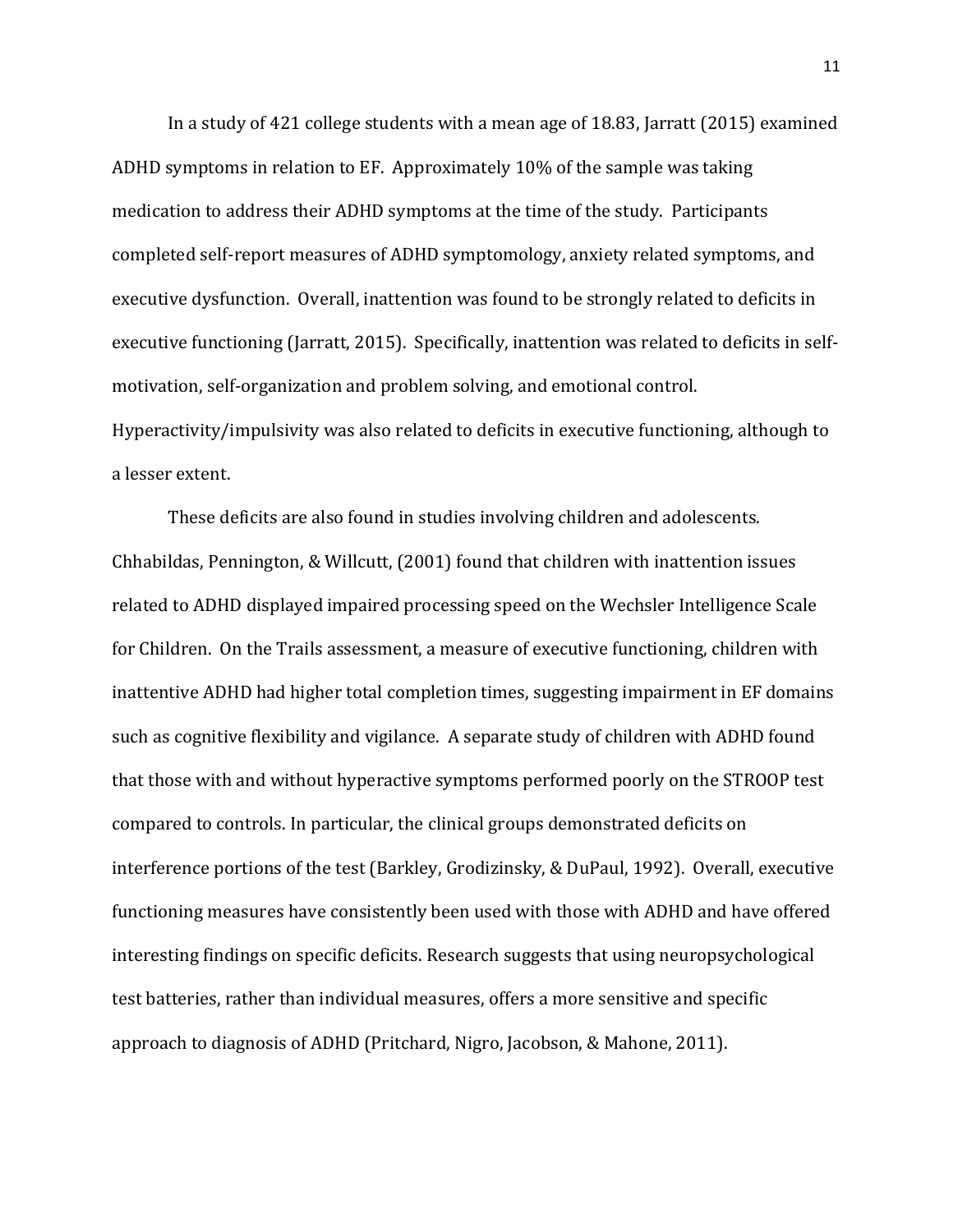### **Depression and Anxiety**

**Intelligence.** Depression and anxiety have been found to impact intellectual testing in several ways. One study (Hill, Smitherman, Pella, O'Jile, & Gouvier, 2008), which examined the impact of self-reported depression and anxiety on the third edition of the WAIS (WAIS-III), found that scores on the Working Memory and Processing Speed indices successfully differentiated between those with symptoms and healthy controls. Deficits in these two areas of the WAIS were more significant for individuals who reported depressive symptoms. A significant weakness of this study was that depressive and anxiety symptoms were self-reported, and no diagnosis was necessary for inclusion in the clinical subgroups. This finding was, however, consistent with other research indicating deficits in working memory on neuropsychological testing for those with DSM diagnosed depressive symptoms (Castaneda et al., 2008). A more recent study (File, 2013) examining working memory differences between healthy controls and depressed individuals found that performance deficits were present on all Working Memory Index subtests for those who reported depressive symptoms. A 2010 review (Marzatti, Consoli, Picchetti, Carlini, & Faracelli, 2010) of cognitive impairment in major depression also highlighted consistent deficits in full scale IQ scores for depressed individuals, primarily due to deficits in working memory and attention.

In a study (Butters et al., 2011) focusing on individuals with Generalized Anxiety disorder (GAD), deficits were also demonstrated between clinical group functioning and healthy controls. Utilizing the WAIS-III as part of a testing battery to examine working memory and processing speed, participants with a diagnosis of GAD performed poorly and significantly worse than those without GAD. The authors concluded that GAD is associated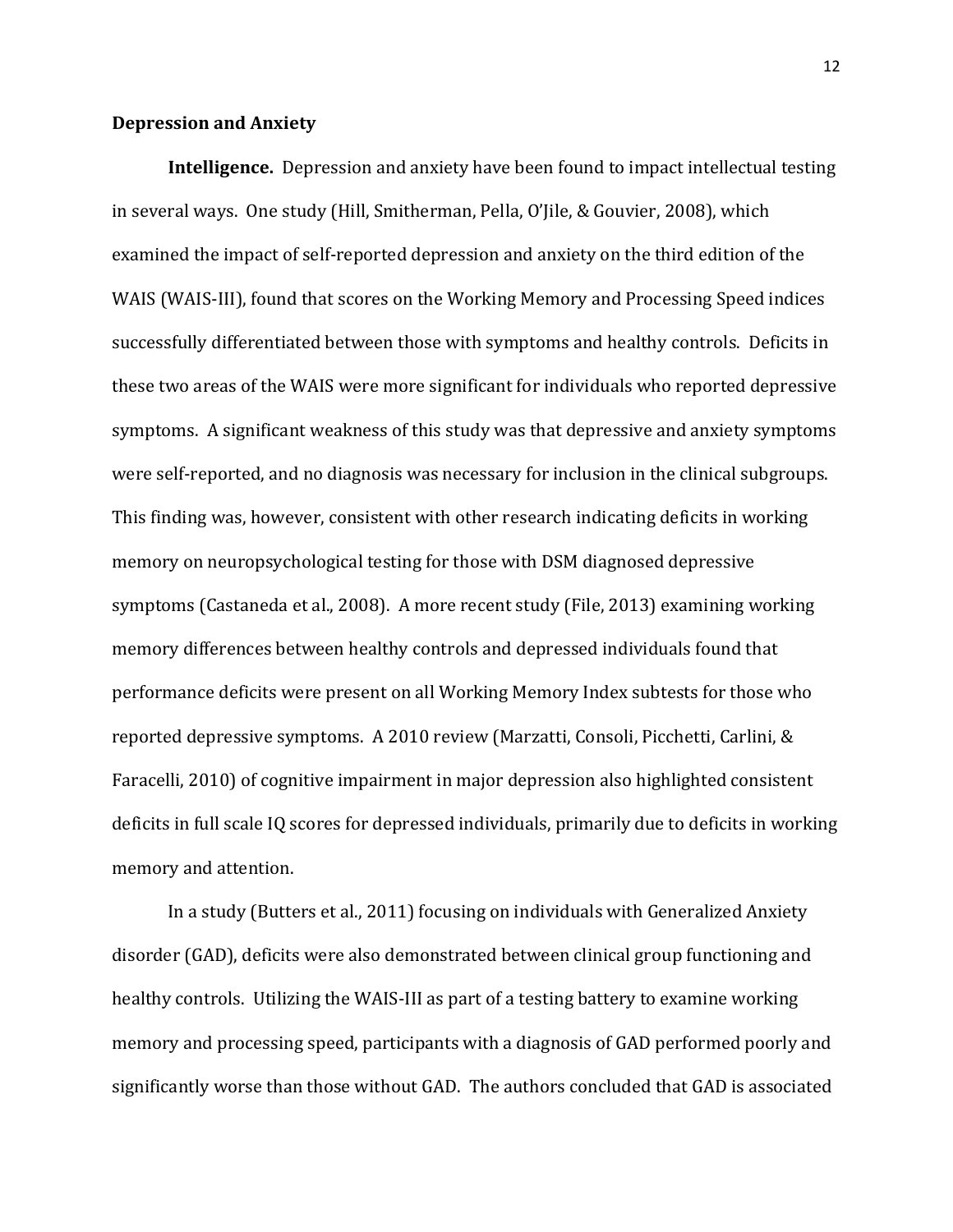with neuropsychological impairments and that further research should investigate how other anxiety disorders and related symptoms impact functioning.

**Attention/Impulsivity.** Deficits in attention and impulsive behavior/thinking can have numerous causes. In addition to ADHD, depression and anxiety have been found to impact these areas of functioning (White, Hutchens, & Lubar, 2005). Continuous performance tests have consistently shown that individuals with anxiety and depression demonstrate deficits in areas attention and impulsivity. In a study comparing performance among depressed individuals (n= 33) to healthy controls (n=33), researchers found that those with depression performed significantly worse on the Continuous Performance Test-Identical Pairs (CPT-IP; Mohn & Rund, 2016). This task requires participants to respond only when two identical stimuli appear during rapidly flashing trials of numerical strings. There was a strong correlation between severity of depressive symptoms and scores on the continuous performance test, with those with more severe symptoms demonstrating larger deficits.

Similar deficits have been found among individuals with anxiety disorders. Ballard (2001) reviewed continuous performance test literature and concluded that those with diagnoses of ADHD, anxiety, depression, and PTSD all demonstrated significantly impaired performance on these measures. Another study examined continuous performance test results among children with anxiety (n= 158). Utilizing the Conner's CPT, researchers found that those with cognitive anxiety, characterized by worrying and oversensitivity, performed more poorly on this measure when compared to those without anxiety (Epstein, Goldberg, Conners, & March, 1997). This finding was especially true for male children.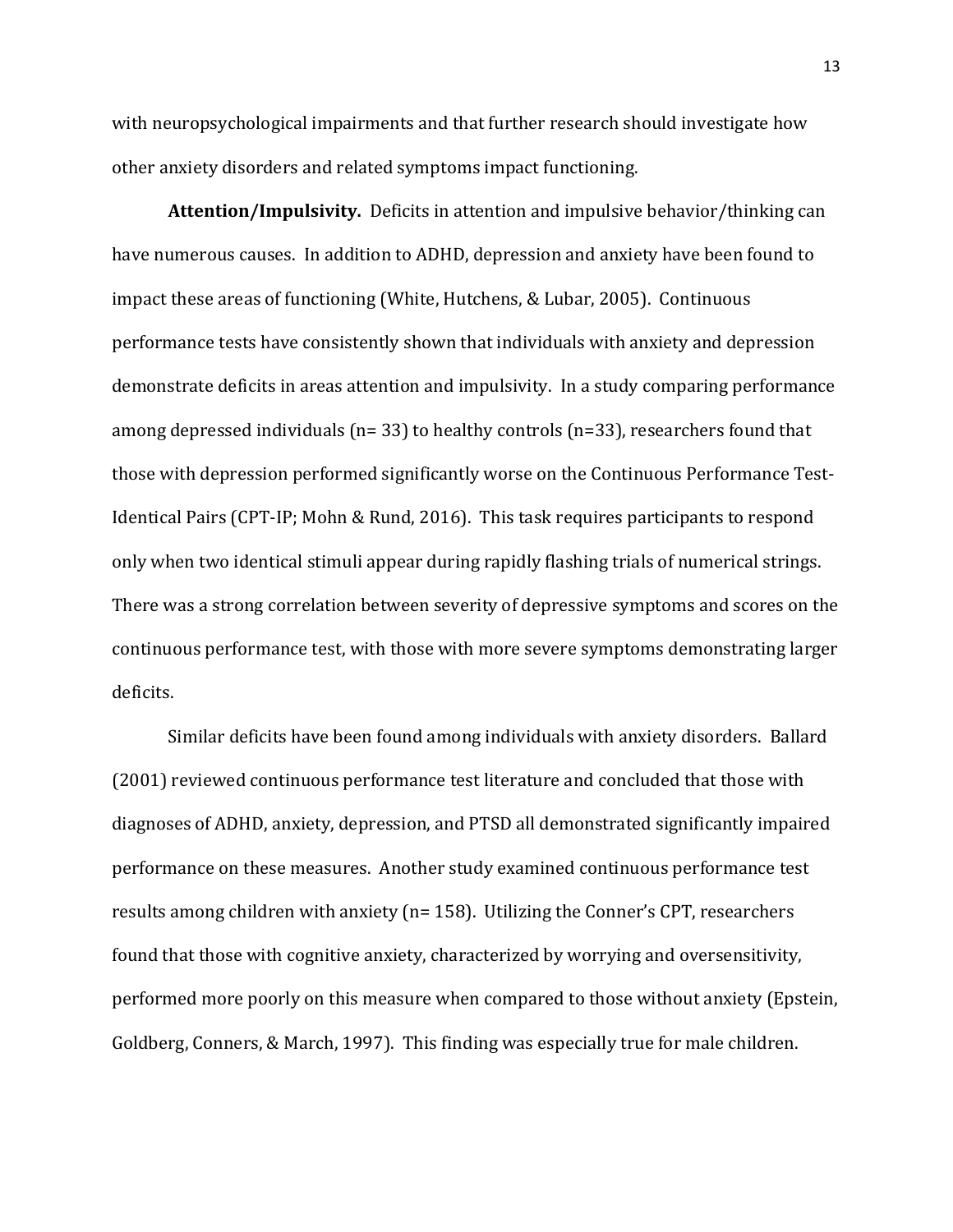**Executive Functioning.** Executive dysfunction appears to be a key factor in individuals with depressive disorders (Castaneda et al., 2008) regardless of age (Marazziti et al., 2010). In a review of research (Castaneda et al., 2008) involving young adults with depressive disorders in inpatient and outpatient settings, researchers concluded that the majority of studies found deficits in most areas of executive functioning compared to healthy controls. Measures of EF that showed impairment for depressed individuals include the Trail Making Test (TMT), Controlled Oral Word Association Test (COWA), and the Wisconsin Card Sorting Task (WCST; Castaneda et al., 2008).

In a comprehensive population based study of cognitive functioning in adults with depressive disorders, Airaksinen and colleagues (2004) used the Trail Making Test and a measure of verbal fluency, among other tests. Their large sample consisted of adults aged 20 to 64 years with MDD (n = 68), dysthymia (n = 28), mixed anxiety-depressive disorder  $(n = 25)$ , minor depression  $(n = 66)$ , and a group of healthy control participants  $(n = 175)$ . Overall, the researchers found that depressed individuals as a whole were impaired on a measure of mental flexibility (Trail Making Test Part B), but perceptual motor speed (Trail Making Test Part A) and verbal fluency were not affected by depression. Additionally, individuals with minor depression did not have significantly impaired scores.

 Lastly, in a study comparing 30 depressive out-patient participants to 38 healthy controls (Den Hartog, Derix, Van Bemmel, Kremer, & Jolles, 2003), depressed individuals demonstrated cognitive deficits in the automatic processing of words and colors on the Stroop Color Word Test compared to healthy controls. The authors concluded that individuals with depression had impairment in efficient information processing.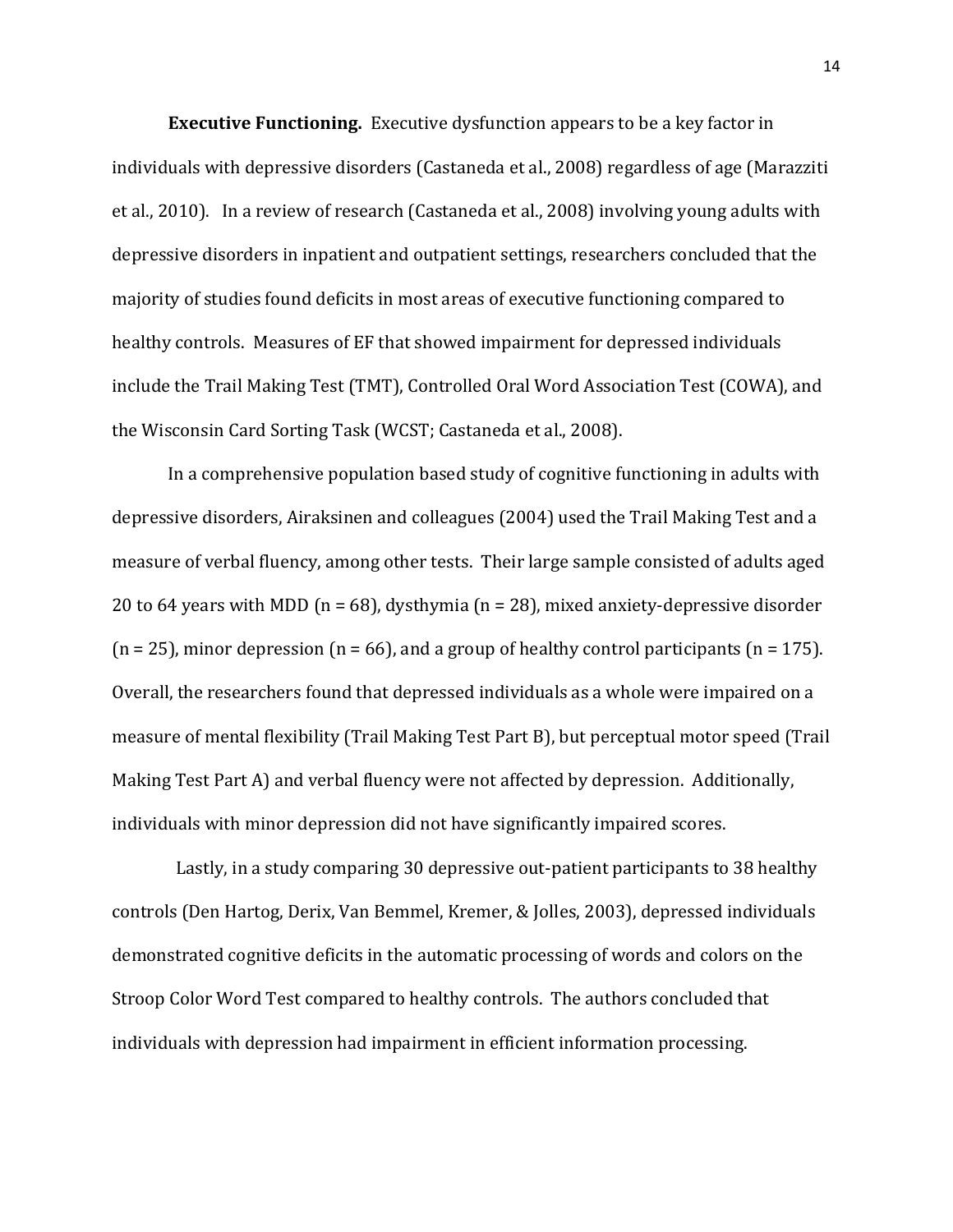Similar deficits in executive functioning have been found in young adults with anxiety and, more specifically, panic and obsessive compulsive disorders (OCD; Boldrini et al., 2005). In a sample of 55 adults (25 with OCD, 15 with panic disorder, and 15 healthy controls), those with OCD demonstrated significant deficits on EF measures including the COWA. The authors concluded that this suggested deficits in the EF domains of cognitive flexibility and verbal fluency. However, researchers (Airaksinen, Larsson, & Forsell, 2005; Castaneda et al., 2008) argued that more research is needed on various subtypes of anxiety as most previous work has focused on trauma related anxiety and obsessive compulsive disorders.

Jarratt (2015) found that executive functioning deficits, as measured by self-report questionnaires, were significantly related to anxiety symptoms. Deficits were demonstrated across executive functioning domains, including time management, problemsolving, restraint, and emotional regulation. Similar results were found by Airaksinen and colleagues (2005) who found that anxiety related symptoms were associated with significant impairments in executive functioning. In this study, a sample of 112 individuals who met DSM-IV criteria for an anxiety disorder were administered EF measures. These scores were then compared to the performance of a control group of 175 people with no current psychiatric disorder or history of mental illness. On the Trail Making Task, there were no significant differences in psychomotor speed (Part A) between those with anxiety disorders and those without. Overall, those with anxiety disorders needed significantly more time to complete Part B, a complex set-shifting task than control participants. More specifically, individuals with panic disorder and OCD were slower than controls, while individuals diagnosed with specific phobia, social phobia, or generalized anxiety disorder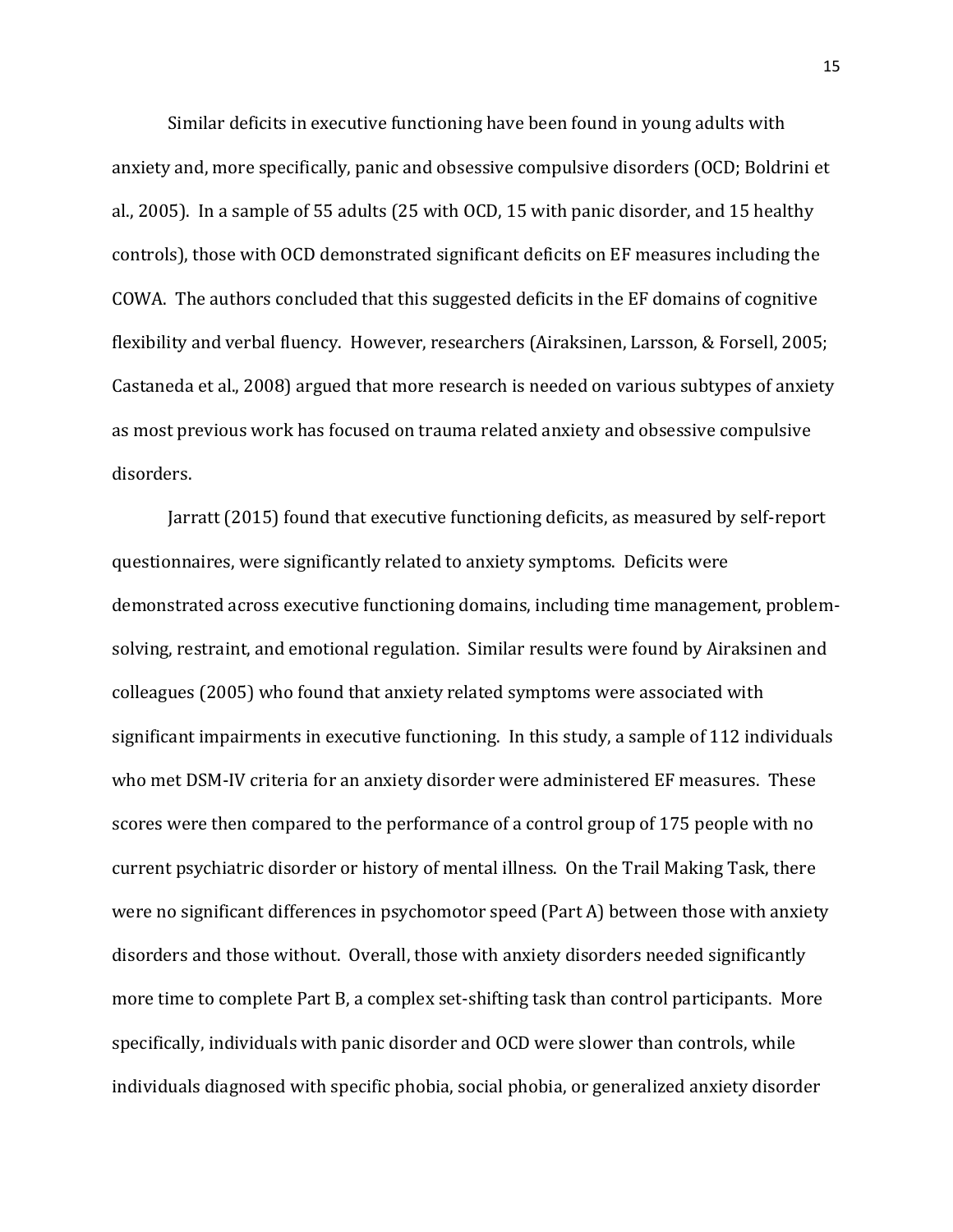(GAD) were not. However, further analyses suggested this impairment may have been related to alcohol use. Individuals taking medication for anxiety were slower to complete Trail Making Test Part B than individuals with anxiety, but not taking medication and control participants; the latter two groups were not significantly different. They also found impairment in verbal fluency among those with social phobia, while individuals with panic disorder, specific phobias, and GAD were not significantly different from control participants. The authors concluded that this suggests obvious deficits in psychomotor speed and verbal fluency in individuals with anxiety disorders (Airaksinen et al., 2005).

Lastly, previous research has suggested that anxiety impacts executive functioning by interfering with cognitive processing (Eysenck, Derakshan, Santos, & Calvo, 2007). Anxiety impacts efficient functioning of individuals' goal directed attentional system. By decreasing attentional control, anxiety has adverse impacts on the EF domains of inhibition and set shifting.

## **Comorbid ADHD and Depression/Anxiety**

There is a paucity of research investigating how disorders comorbid with ADHD impact neuropsychological test performance. Some of the research investigating comorbidity between ADHD and depression/anxiety disorders involves children and adolescents. Tannock, Ickowicz, and Schachar (1995) investigated the impact of ADHD medication on working memory functioning in children with anxiety and ADHD. When compared to children with only an ADHD diagnosis, the comorbid group had significantly lower scores on measures of working memory. After introducing stimulant medication, working memory improved in the nonanxious ADHD group but not in the comorbid group. The researchers suggested that these findings indicated that ADHD comorbid groups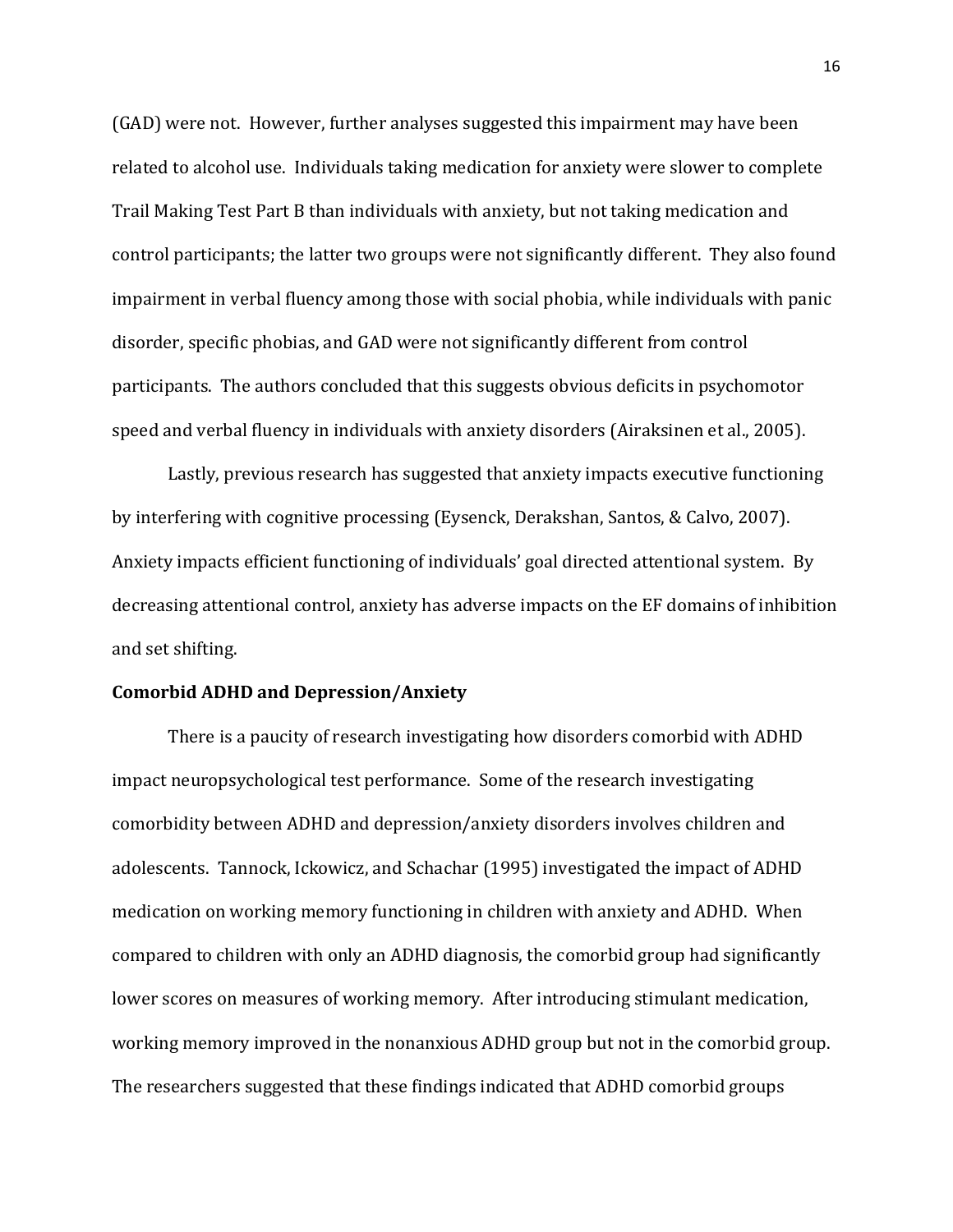constitute a distinct subtype of those with ADHD and that further research should investigate the neuropsychological impacts of these co-occurring disorders (Tannock, Ickowicz, & Schachar, 1995).

One study investigated the relationship between ADHD and anxiety related symptoms in emerging adults (Jarrett, 2015). In a sample of 421 college students, ranging in age from 17-21, researchers assessed executive functioning, via self-report, in those with ADHD, those with anxiety, and those with comorbid ADHD and anxiety. Results indicated that executive functioning skills were more significantly impaired in participants with comorbid disorders. Further, those with ADHD and anxiety demonstrated increased difficulties with self-regulation, self-organization, and problem solving. These difficulties fall in the domains of executive functioning and working memory. The researcher indicated the need for further assessment of these comorbid disorders in adults to allow for better understanding of deficits and a more tailored approach to intervention.

## **The Current Study and Hypotheses**

The purpose of the present study is to enhance understanding of how comorbid ADHD and depression/anxiety disorders impact neuropsychological functioning. Specifically, the present study investigates differences in full scale intelligence, general ability, and cognitive proficiency on the WAIS-IV between those diagnosed with ADHD only and those who also have a comorbid anxiety/depressive disorder. This study also investigates the relationship between comorbid diagnoses and working memory, processing speed, executive functioning, and inattention/impulsivity. Specifically, this study tests the effects of working memory, processing speed, executive functioning, and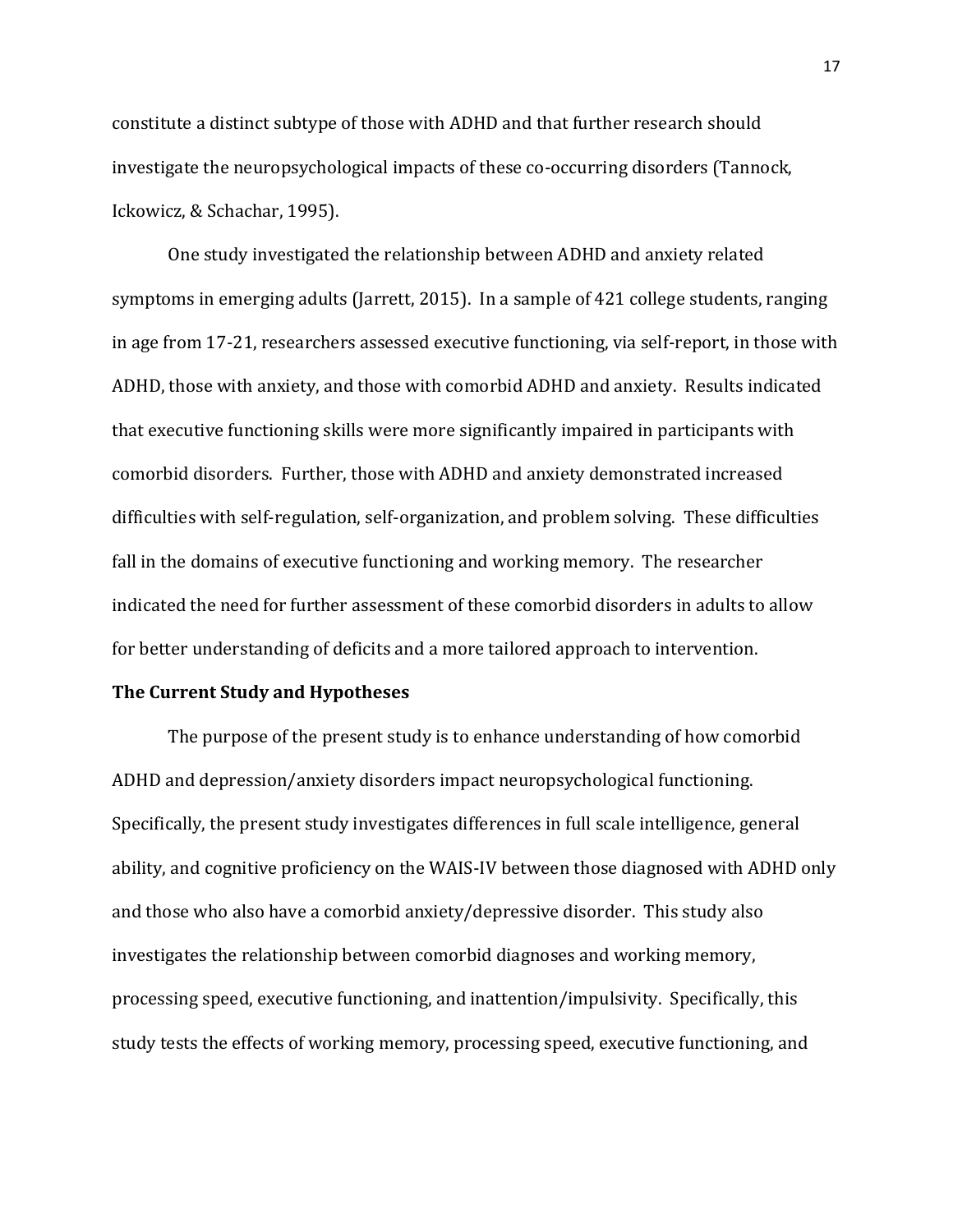inattention/impulsivity on the likelihood that participants have a comorbid anxiety or depression disorder.

This research contributes to the literature by examining how comorbid ADHD and anxiety/depressive disorders impact cognitive functioning in an adult population. This study addresses a gap in the literature by focusing on ADHD comorbid with other disorders, an occurrence with a high prevalence rate but one that has been infrequently studied. This study also investigates these disorders in an adult population, contrasting previous research that focused solely on child or adolescent populations.

Fostering a better understanding of the relationship between these disorders, specifically when comorbid, can inform clinical interventions as well as future research endeavors. Based on the rationale featured above, this study will investigated differences between those with ADHD only and ADHD with a comorbid depressive/anxiety disorder in areas of cognitive ability, including full scale IQ, general ability, and cognitive proficiency. The study also tested whether the presence of a comorbid anxiety or depression disorder could be predicted from participant's scores on measures of working memory, processing speed, executive functioning, and inattention/impulsivity. The following hypotheses were be tested:

- H1. Adults with a comorbid anxiety/depressive disorder will have lower FSIQ and GAI when compared with those who have ADHD only.
- H2. Adults in both groups (adults with ADHD comorbid and ADHD only) will demonstrate lower CPI scores when compared to the GAI scores (H2.a.). CPI will be lower in the ADHD comorbid group when compared to the ADHD only group (H2.b.).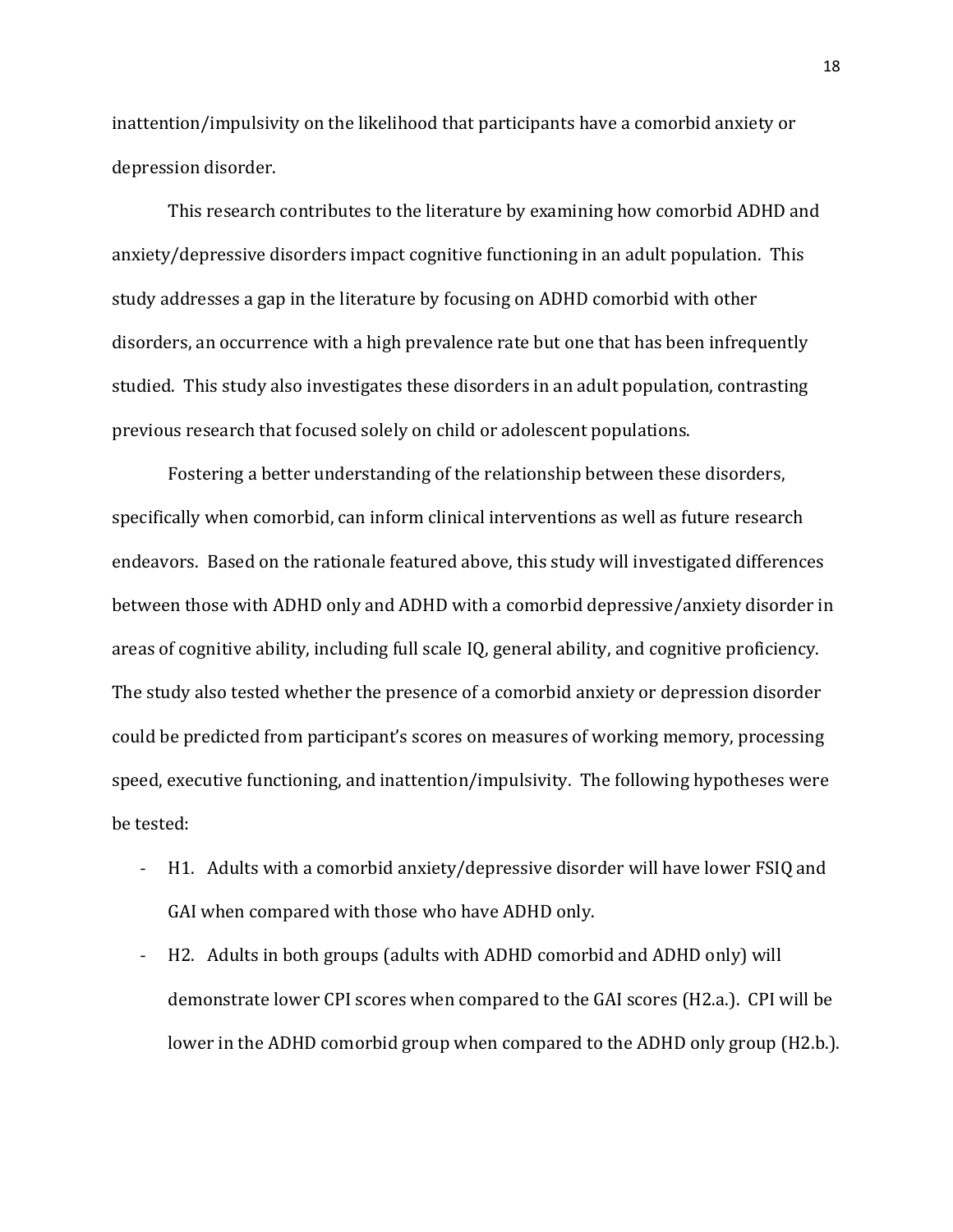- H3. Test scores on measures assessing working memory (H3.a.), processing speed (H3.b.), executive functioning (H3.c.), and attention/impulsivity (H3.d.) will predict the presence of a comorbid anxiety or depression disorder.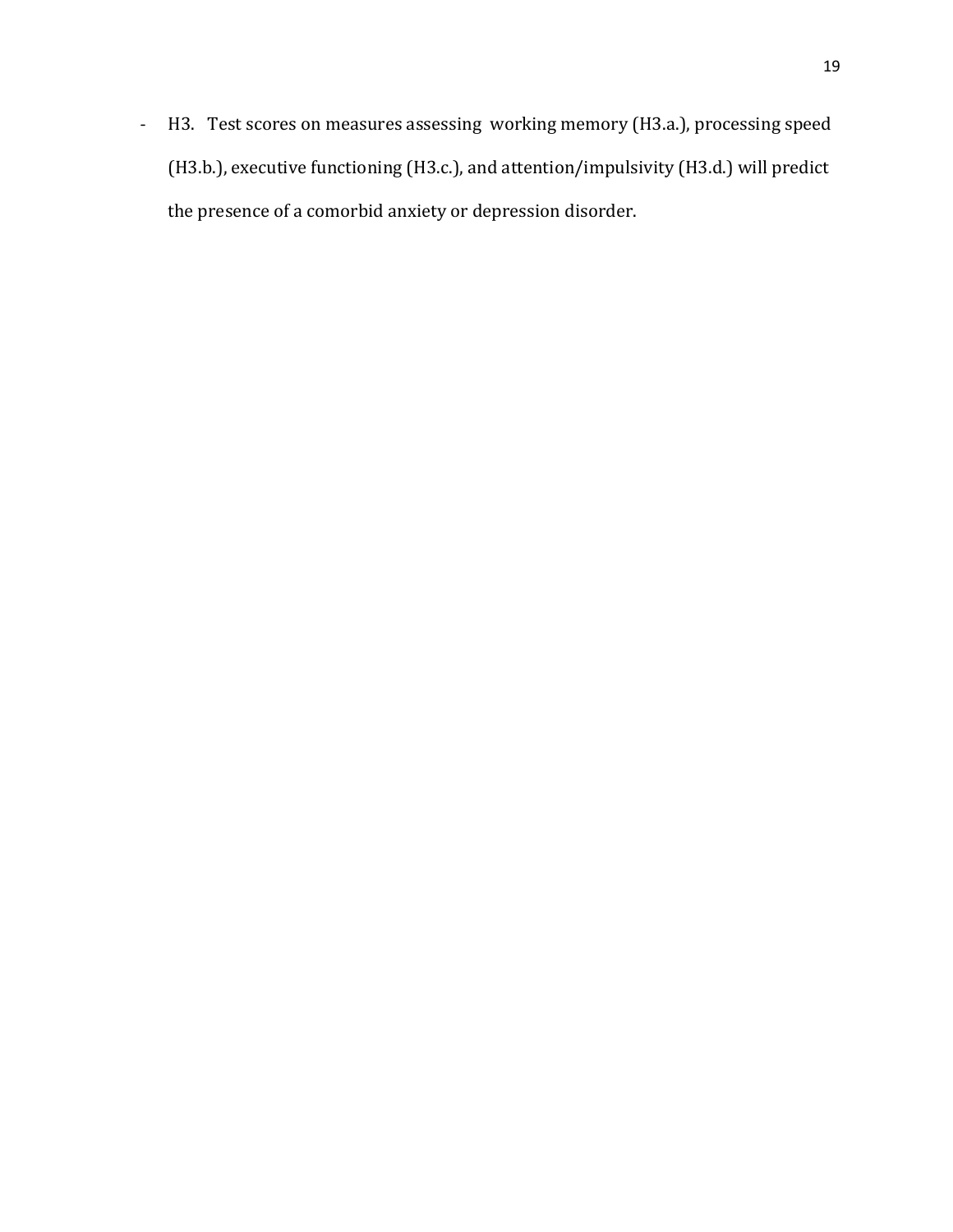## **CHAPTER II**

#### **METHOD**

### **Participants**

Data was accumulated from archival testing records from the neuropsychology clinic at a large academic medical center in the mid-Atlantic United States. All participants are adults referred for neuropsychological testing to further evaluate for the presence of an attention related disorder. Only participants over the age of 18 and without any comorbid cognitive disorder were considered for this study. Testing occurred between 2007 and 2016. Data available for each participant was drawn from the intake history form, initial intake session, neuropsychological testing scores, and the final report. This study utilizing this testing data was approved by the committee on human subjects research prior to data extraction and analysis. The study participants were divided into two groups, those with ADHD only and those with ADHD and a comorbid anxiety/depressive disorder. Groups were divided based on the clinician's diagnosis, which is based on the clinical interview, patient history, behavioral observation, and test scores. Additional measures used in diagnosing ADHD included the Wender Utah Rating Scales (WURS; (Ward, Wender, & Reimherr, 1993) and Conners Adult ADHD Rating Scale-Self Report: Long Version (CAARS-S:L; Conners, Erhardt, & Sparrow, 1999). Measures used to diagnose anxiety and depression related symptoms include the Beck Anxiety Inventory (BAI; Beck & Steer, 1993) and the Beck Depression Inventory Second Edition (BDI-II; Beck, Brown, & Steer, 1996).

To evaluate the minimum sample size needed for this study power analyses were conducted. Using G\*Power, a power analysis for the ANOVA was completed (Faul, Erdfelder, Buchner, & Lang 2009). This analysis was used to compare differences between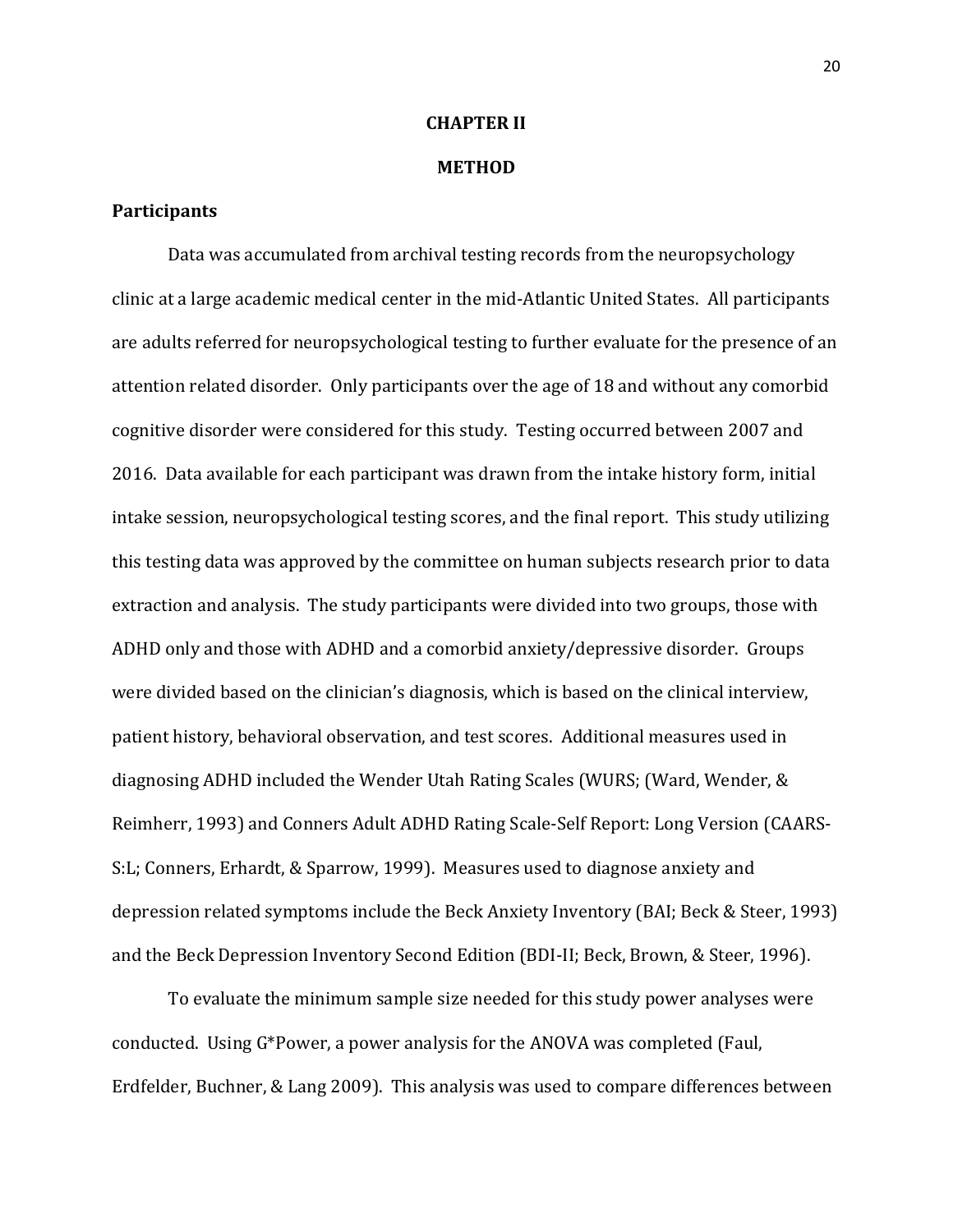those with ADHD only and those with ADHD and a comorbid anxiety/depressive disorder on several neuropsychological assessments. With an *α* of .05, a sample size of 208 participants achieves a power of .95. With an *α* of .05, a sample size of 128 participants achieves a power of .8.

To test the third hypothesis, binary logistic regression was utilized. Using G\*Power, a power analysis for an a priori logistic analysis was calculated. With an *α* of .05, a sample size of 145 participants achieves a power of .95.

A total of 141 participants were included in the study based on the previously discussed inclusion criteria. Data were then examined for missing values. Due to the analyses to be utilized, cases were only excluded if scores necessary for hypotheses proposed were missing. In total, 12 participants were excluded due to missing data bringing the sample to 129.

**Demographics.** Demographic variables of participants are displayed in Table 1. Participants' ages ranged from 18 to 67, with a mean age of 32.76 years. The sample was predominantly Caucasian (76.7%) and African American (17%) with the remainder identifying as Hispanic (7%) and Asian (6%). The sample was almost evenly split among male (45.7%) and female (54.3%) participants. Education level varied from 7 years to 20 years, with an overall average of 13.82. The majority of participants were single (58.1%), with the rest either married (34.9%) or divorced (7%). Of the 129 participants, 56 were on a psychoactive medication at the time of testing. Of those, 29 (52%) were on medication to treat anxiety or depression symptoms, 21 (38%) were on medication to treat ADHD symptoms, 5 (9%) were on medication for pain, and 1 (1%) was on a sleep medication. In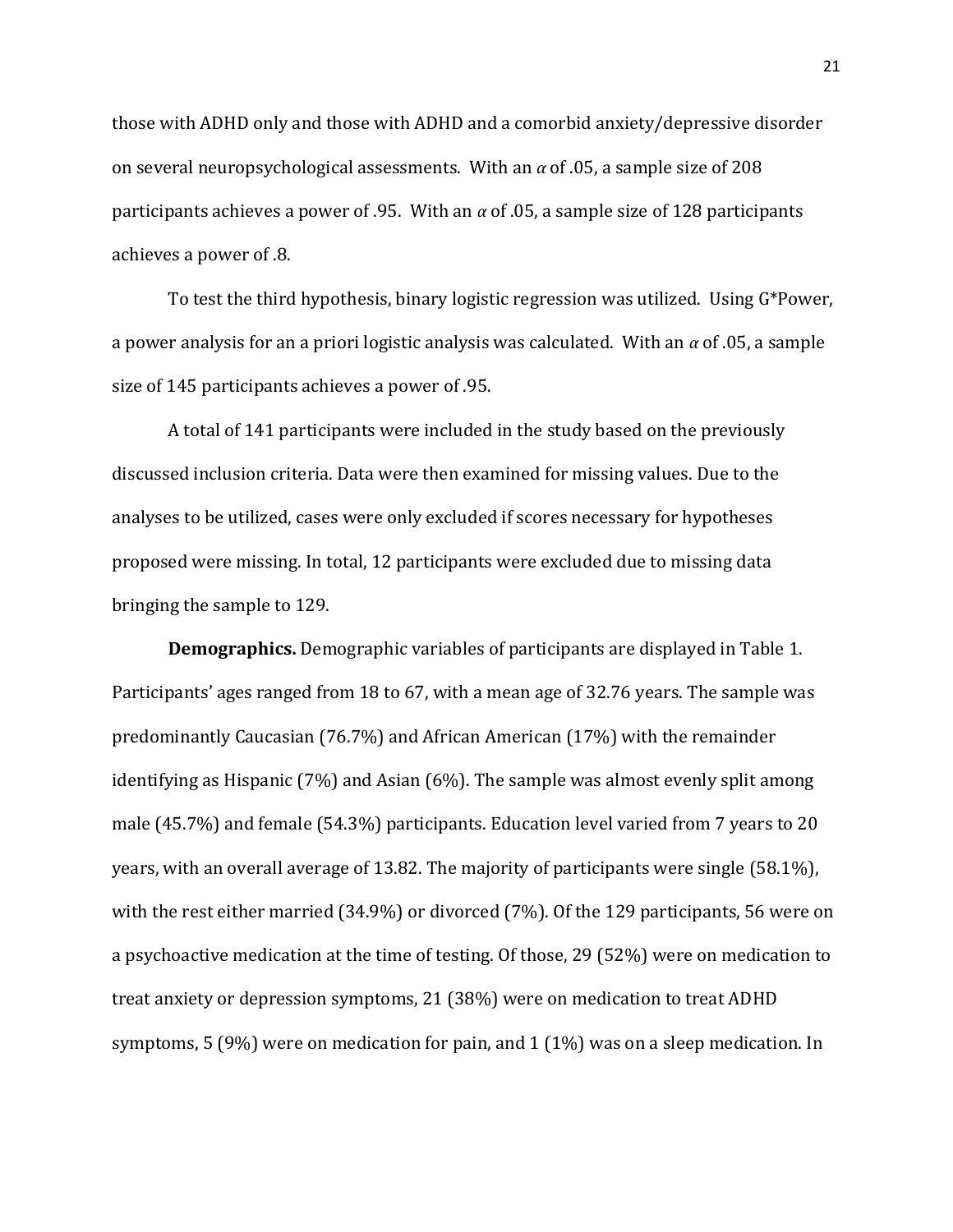total, 80 participants carried a comorbid anxiety or depression diagnosis while 49 only received an ADHD diagnosis.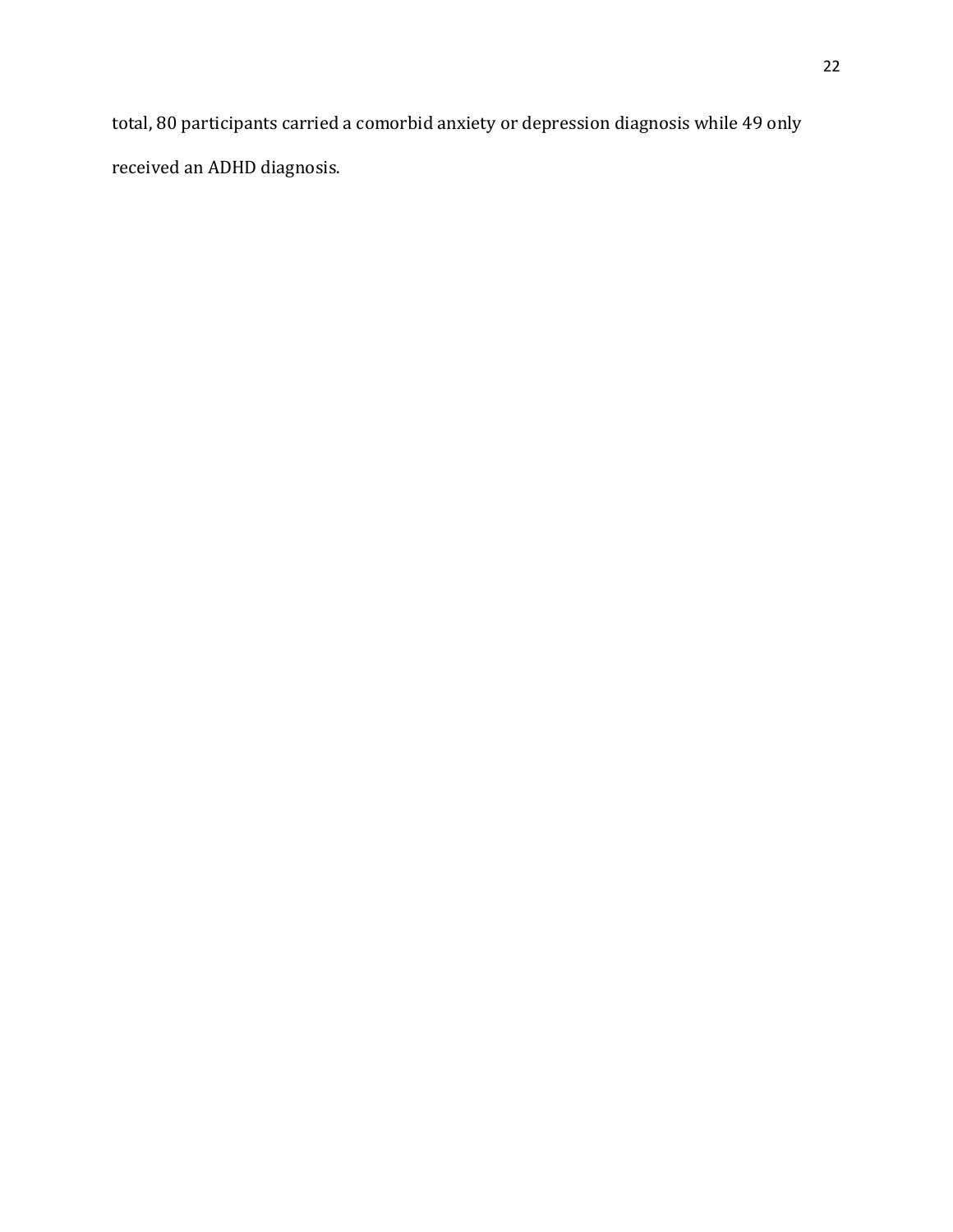# Table 2

| Variable              | $\mathbf N$ |            |  |  |
|-----------------------|-------------|------------|--|--|
|                       |             | Percentage |  |  |
| Gender                |             |            |  |  |
| Male                  | 59          | 45.7       |  |  |
| Female                | 70          | 54.3       |  |  |
| Ethnicity             |             |            |  |  |
| Caucasian             | 99          | 76.7       |  |  |
| African American      | 17          | 13.2       |  |  |
| Hispanic              | 7           | 5.4        |  |  |
| Asian                 | 6           | 4.7        |  |  |
| <b>Marital Status</b> |             |            |  |  |
| Single                | 75          | 58.1       |  |  |
| Married               | 45          | 34.9       |  |  |
| Divorced              | 9           | 7          |  |  |

# *Demographic Variables of Participants*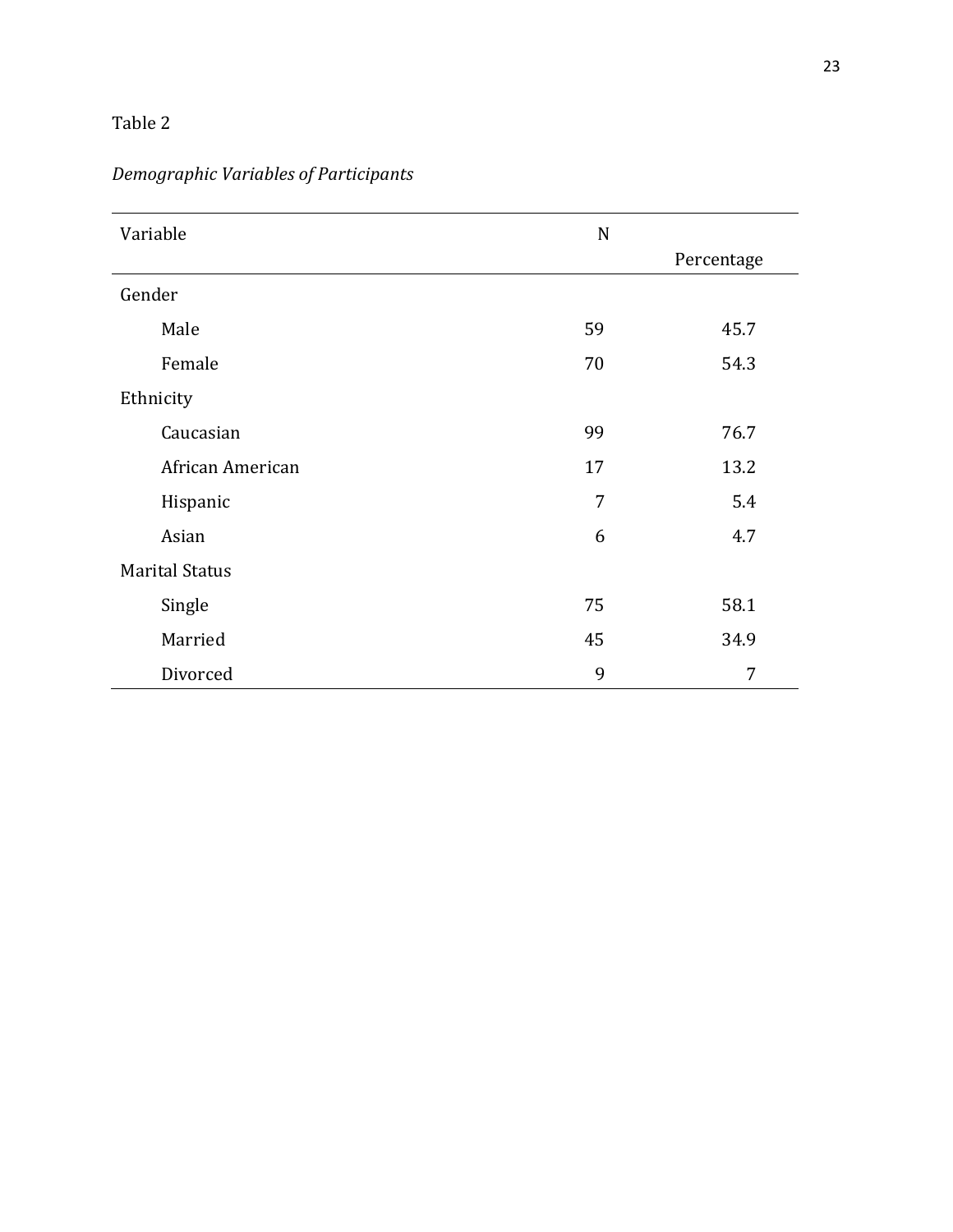### **Measures**

**Demographic Information.** Participants were asked to report demographic information on the intake form and during the initial interview. Information gathered includes age, race, ethnicity, gender, marital status, current medication use, and highest education level attained.

**Premorbid Functioning.** In order to estimate cognitive abilities, the Test of Premorbid Functioning (TOPF) was used (Psychological Corporation, 2009). This assessment is a revised version of the Wechsler Test of Adult Reading (WTAR; Wechsler, 2001) and provides an estimate of an individual's premorbid cognitive and memory functioning. The TOPF is based on a reading paradigm (Psychological Corporation, 2009). It requires participants to read and pronounce words that have unusual or irregular grapheme to phoneme transitions (Psychological Corporation, 2009). The total score is the number of words correctly pronounced. An estimated WAIS-IV FSIQ is obtained based on demographic information and test score.

**Intellectual Functioning.** Intellectual functioning was assessed using the Wechsler Adult Intelligence Scale- Fourth Edition (WAIS-IV; Wechsler, 2008). The WAIS-IV provides several different scales that measure different areas of intellectual ability. General intellectual functioning is expressed in a Full Scale Intelligence Quotient (FSIQ), with four specific cognitive areas represented by separate index scores: Verbal Comprehension Index (VCI), Perceptual Reasoning Index (PRI), Working Memory Index (WMI), and Processing Speed Index (PSI; *M*=100, *SD*=15). All index scores contribute to the FSIQ. Several subtests (*M*=10, *SD*=3) then make up each index score. In this study, two other index scores will be utilized. One is the General Ability Index (GAI), which measures general mental ability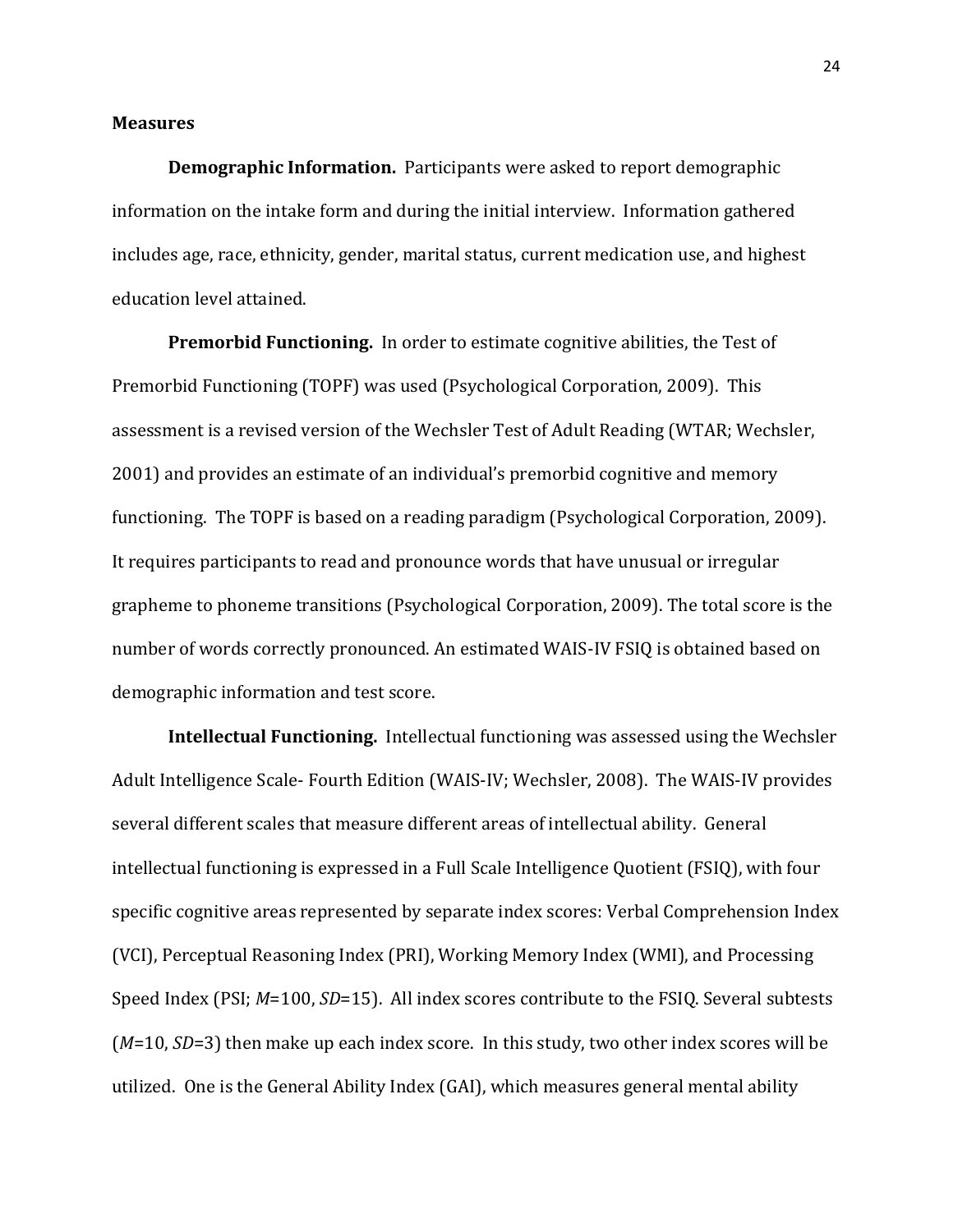(Wechsler, 2008). This index is derived from the core VCI and PRI subtests. It is useful as it provides a measure of general mental ability with a reduced emphasis on working memory and processing speed (relative to the FSIQ). In contrast, the Cognitive Proficiency Index (CPI), as developed on the Wechsler Intelligence Scale for Children-Fourth Edition (Wechsler, 2014), will be derived from WMI and PSI subtests (Wechsler, 2008). This index represents an individual's proficiency at cognitive processing. This study will use the FSIQ, GAI, and CPI.

**Executive Functioning.** Several measures were used to assess executive functioning. The Controlled Oral Word Association test (COWA; Benton, 1969) measures both verbal fluency and executive functioning. In this task individuals are given one minute to spontaneously generate words that begin with a certain letter for three trials. Testretest reliability for this assessment falls between .70 and .88 (Spreen & Straus, 1998). Internal consistency was also high ( $α = .83$ ; Ruff, Light, Parker, & Levin, 1996). For the current study the internal consistency was  $\alpha$  =.77. The total score is the number of words generated across all trials.

The Stroop Neuropsychological Screening Test (SNST; Trennery, Crosson, DeBoe, & Leber, 1988) measures response inhibition and selective attention. During the Color Task, the individual reads aloud a list of color names as quickly and accurately as possible. In the Color-Word Task, the individual names the color of the ink in which the color names are printed, which is not congruent with the printed word, as quickly and accurately as possible. Test-retest reliability is strong ( $α= .90$ ) for this measure. The score used was the total score for the Color-Word Task.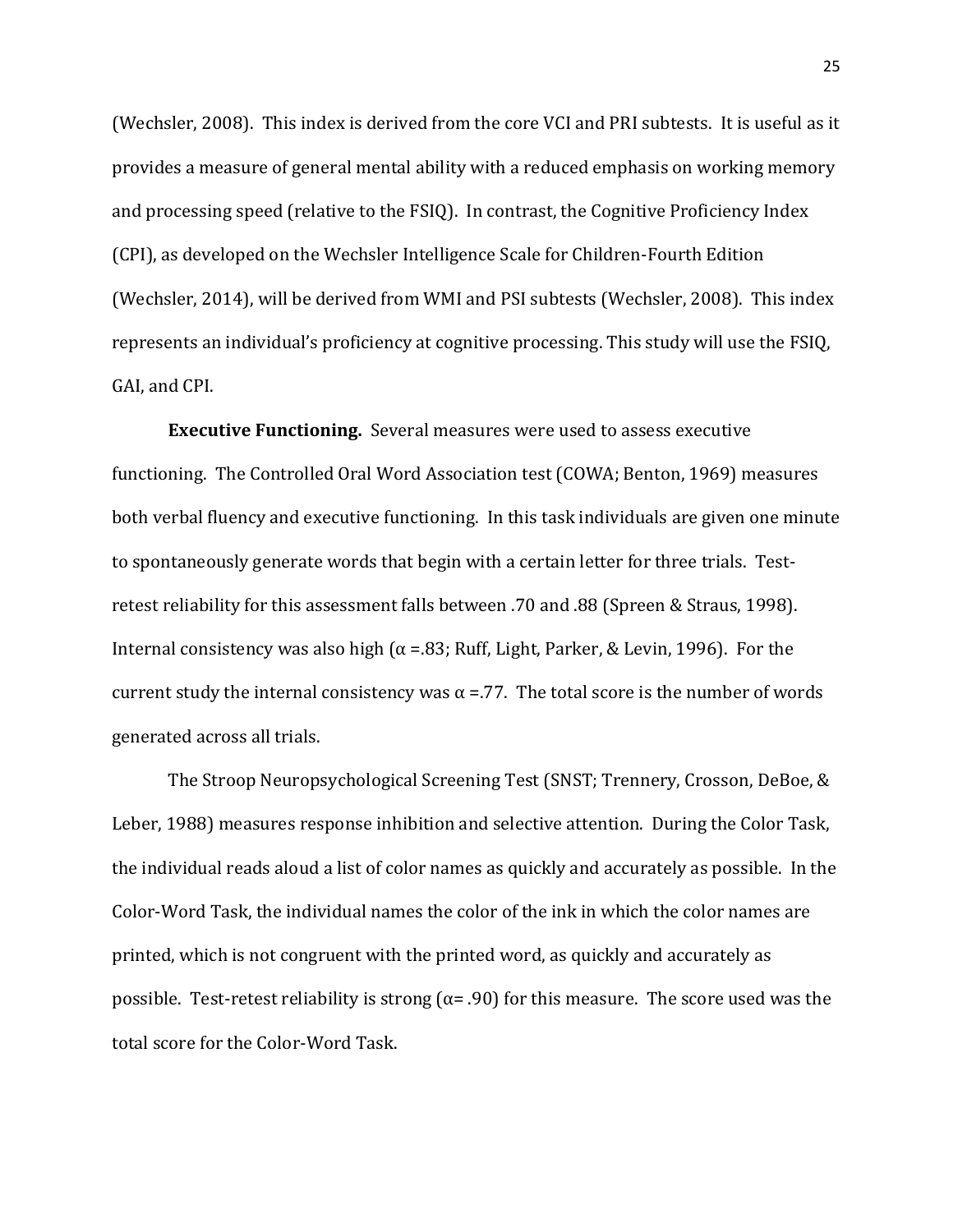The Trail Making Test (Army Individual Test Battery, 1944) measures executive functioning domains of cognitive flexibility, divided attention, and visual tracking (Reitan, 1992). The task consists of two parts, A and B, with each part timed by the test administrator. In part A, individuals are tasked with connecting numbered dots in numerical order. In part B, the task is slightly more complex and requires individuals to connect dots alternating between letters and numbers (i.e. 1-a, 2-b, 3-c; Retain, 1992). Reliability coefficients for both tasks A and B fall between .60 and .90 (Spreen & Straus, 1998). The Trail Making Test also demonstrates strong interrater reliability (Trails A= .94, Trails B= .90; Fals-Stewart, 1992). The scores used were T scores based on the individual's total time to complete each part.

**Attention/Impulsivity.** The Integrated Visual and Auditory Continuous Performance Test (IVA+Plus; Sanford & Turner, 2004) was developed to assess sustained attention and impulsivity via a mundane automated task (Sanford & Turner, 2004; Arble, Kuentzel, & Barnett, 2014). The task requires participants to monitor information presented both visually and auditory. They are tasked with responding to predetermined target stimuli while at the same time refraining from responding to distractor stimuli (Arble, Kuentzel, & Barnett, 2014). The measure provides scores for inattention and impulsivity for both visual and auditory attention (Sanford & Turner, 2004). The IVA + Plus continuous performance task has strong empirical support for its clinical sensitivity and validity in measuring attentional functioning (Tinius, 2003; White, Hutchins, & Lubar, 2005).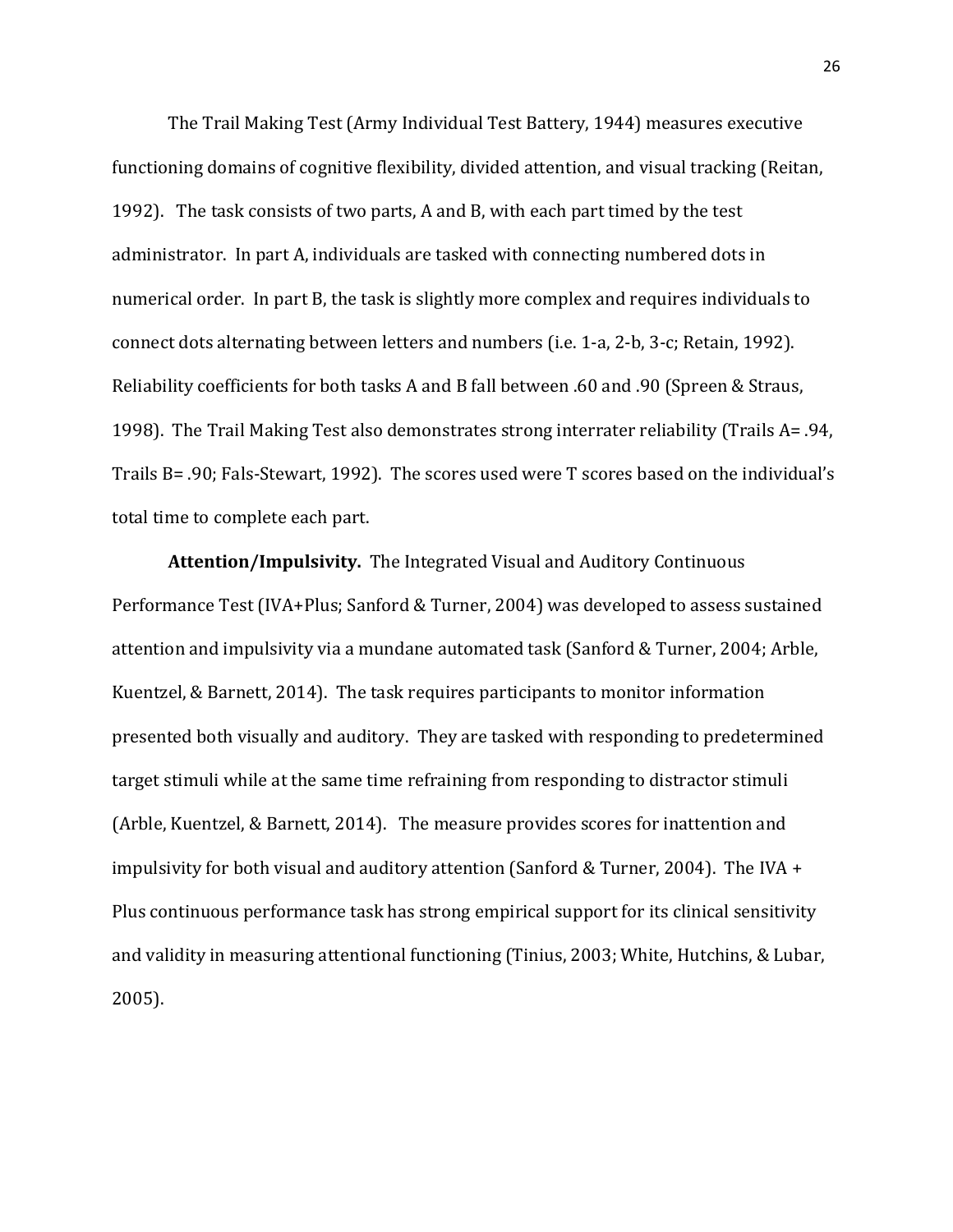### **CHAPTER III**

#### **RESULTS**

### **Preliminary Analyses**

Preliminary analyses assessed for missing data, outliers, coding errors, and assumptions of statistical analyses. Individuals who were missing necessary data points were removed from analyses, with 12 cases removed. See table 3 for average scores for measures.

An initial cross tabulation analysis was computed to determine if there was a difference between the groups based on level of education attained, current medication use, and estimated full scale intelligence quotient. There were no outliers in the data utilized for this analysis, as assessed by inspection of a boxplot. Variables were normally distributed across both ADHD and ADHD comorbid groups, as assed by Shapiro-Wilks' test (*p*>.05). There was homogeneity of variances for highest education level (*p*=.966), medication use (*p*=.786), and estimated full scale IQ (*p*=.171) for both ADHD and ADHD comorbid groups, as assessed by Levene's test for equality of variances. There were no significant differences between groups based on education level or estimated full scale IQ. There was a statistically significant difference in medication use among ADHD only and ADHD comorbid groups, X2(1,129)=7.25, *p*< .05). Due to this difference between groups, medication use was used as a covariate in statistical analyses.

### **Hypothesis One**

We hypothesized that there would be significant differences between groups based on both FSIQ (H1a) and GAI (H12), with the ADHD comorbid group having lower scores on Table 3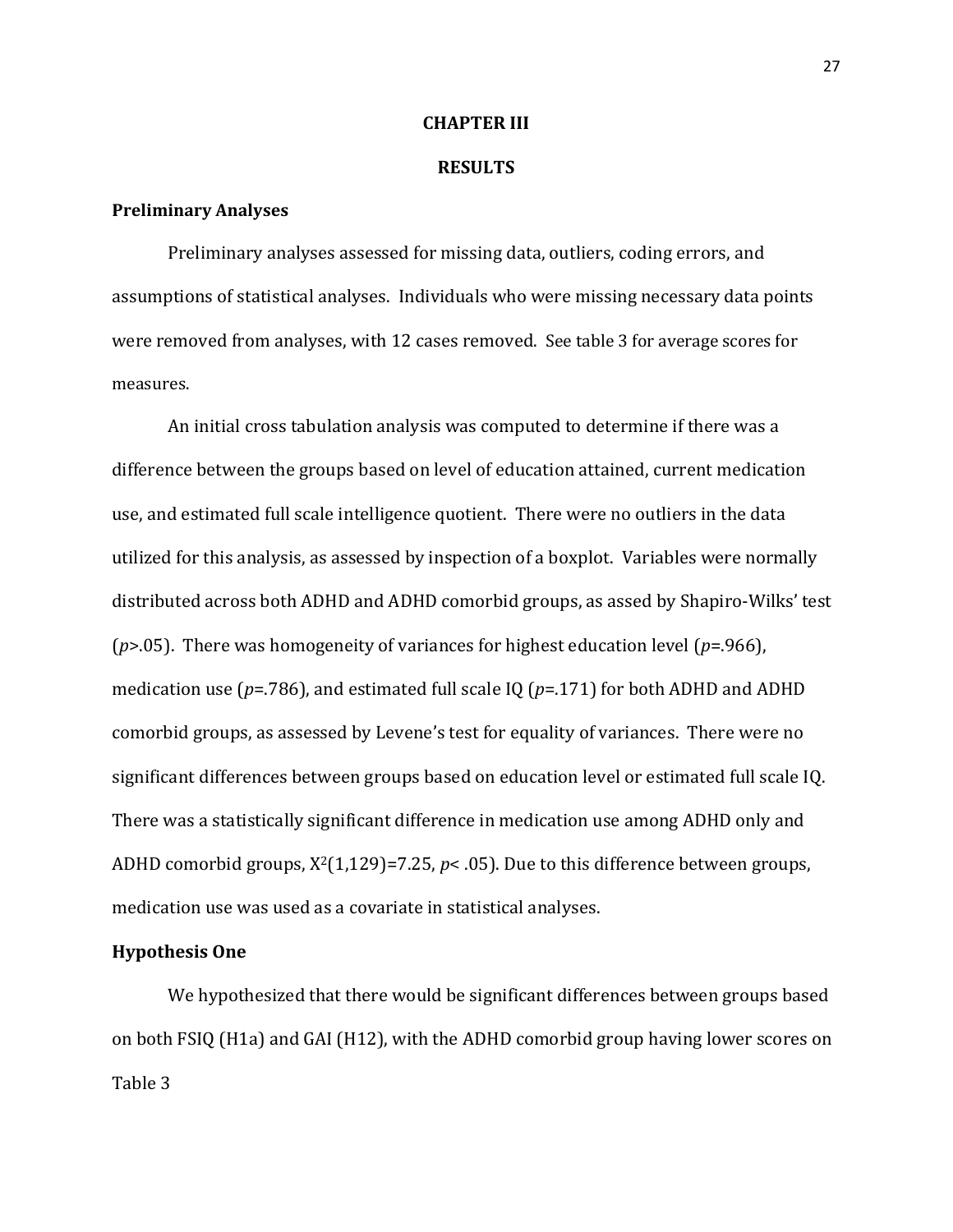| Variable                     | <b>ADHD Only</b><br>$(n = 49)$ | <b>ADHD</b> with<br>Comorbid<br>Disorder<br>$(n = 80)$ | Total<br>$(N = 129)$ |  |
|------------------------------|--------------------------------|--------------------------------------------------------|----------------------|--|
| <b>Intellectual Ability</b>  |                                |                                                        |                      |  |
| <b>FSIQ</b>                  | 102.04 (13.61)                 | 100.68 (14.59)                                         | 101.19 (14.19)       |  |
| GAI                          | 103.43 (14.95)                 | 105.41 (16.05)                                         | 104.66 (15.61)       |  |
| <b>CPI</b>                   | 97.96 12.35)                   | 94.85 (11.89)                                          | 96.03 (12.12)        |  |
| PSI                          | 96.82 (12.47)                  | 95.15 (13.24)                                          | 95.78 (12.9)         |  |
| <b>WMI</b>                   | 100.22 (12.59)                 | 94.44 (14.25)                                          | 96.64 (13.89)        |  |
| <b>Executive Functioning</b> |                                |                                                        |                      |  |
| <b>COWAT</b>                 | 46.36 (9.38)                   | 44.08 (10.13)                                          | 44.94 (9.88)         |  |
| <b>SNST</b>                  | 95.67 (19.13)                  | 88.94 (20.66)                                          | 91.50 (20.82)        |  |
| Trailmaking A                | 47.57 (10.39)                  | 43.89 (10.25)                                          | 45.29 (10.42)        |  |
| <b>Trailmaking B</b>         | 48.41 (11.57)                  | 46.41 (10.39)                                          | 47.17 10.86)         |  |
| Attention/Impulsivity        |                                |                                                        |                      |  |
| <b>IVA FSRCQ</b>             | 75.87 (24.11)                  | 73.59 (22.82)                                          | 74.50 (23.22)        |  |
| <b>IVA FSAQ</b>              | 57.77 (30.01)                  | 60.09 (31.97)                                          | 59.15 (31.13)        |  |

*Note: Intellectual ability and Attention/Impulsivity scores are standard scores with a mean=100, SD=15. The COWAT and Trailmaking tests utilize T scores with a mean=50, SD=10. SNST scores are raw scores for time. Standard deviations presented following each value in parenthesis.*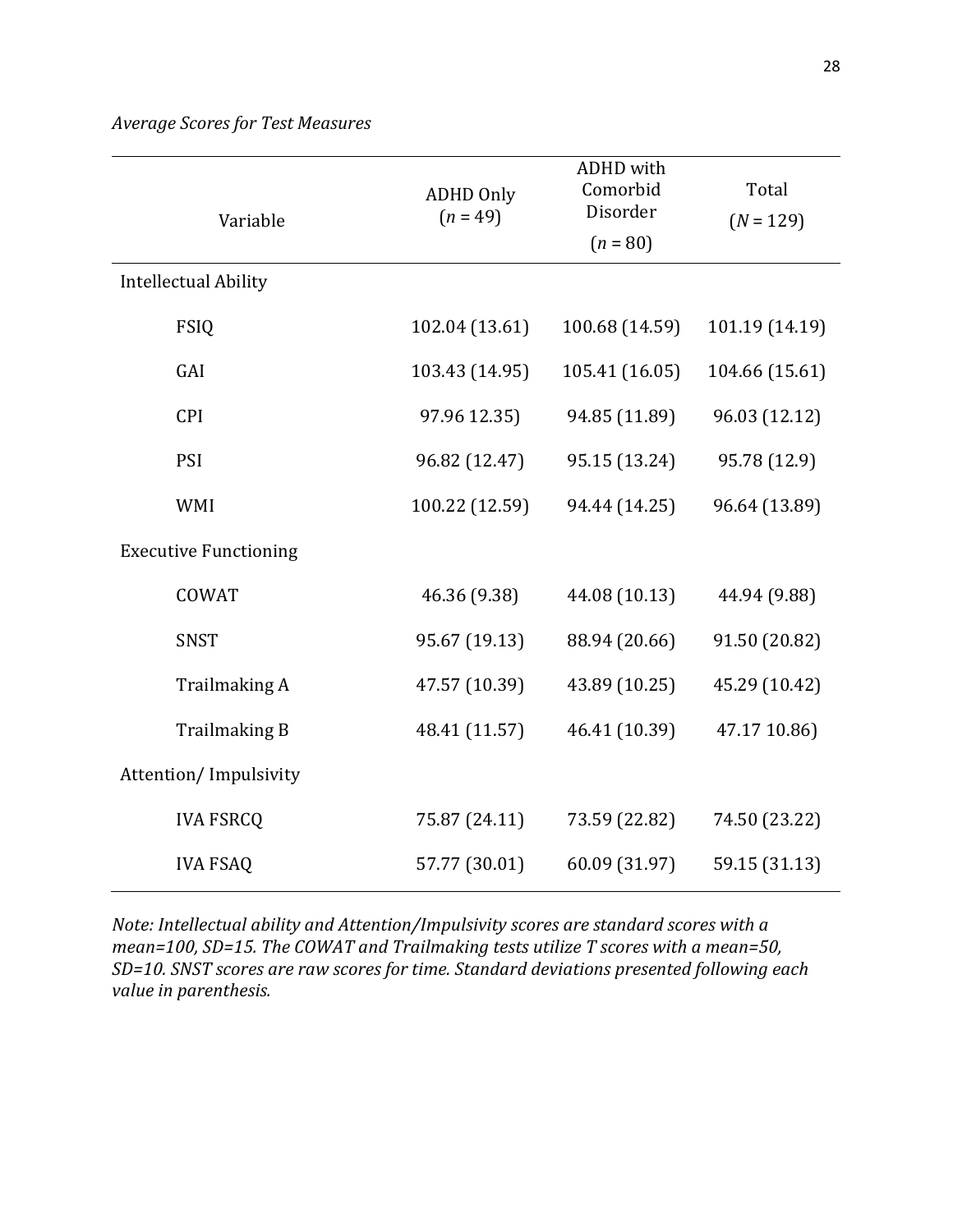both indices when compared to the ADHD only group. In order to evaluate the first hypothesis regarding the differences between the two groups (ADHD only and ADHD comorbid) an analysis of covariance (ANCOVA) was conducted. Assumptions were tested prior to analysis. There was a linear relationship between variables across both groups, as assessed by visual inspection of a scatterplot. There was homogeneity of regression slopes as the interaction term was not statistically significant, *F*(1,125)= .131, *p*= .718. Standardized residuals were normally distributed, as assessed by Shapiro-Wilk's test (*p*>.05). There was homoscedasticity, as assessed by visual inspection of the standardized residuals plotted against the predicted values. There was homogeneity of variances, as assessed by Levene's test of homogeneity of variance (*p*= .765).

There was one outlier for FSIQ, and this value was Winsorized (Wilcox, 2005) to the next highest value on the scale. For the ANCOVA, the grouping variable was based on diagnosis (ADHD only and ADHD comorbid). The dependent variables were FSIQ (H1a) and GAI (H1b). Current medication use was included as a covariate. There was no significant difference in FSIQ scores between the two groups, *F*(1,126)=.673, *p*= .413, partial  $\eta$ <sup>2=</sup>.005. There was also no significant difference in GAI scores between the two groups *F*(1,125)=.303, *p*= .583, partial η 2=.009.

### **Hypothesis Two**

Hypothesis two posited that across both groups, ADHD only and ADHD comorbid, participants would have lower Cognitive Proficiency Index (CPI) scores when compared to their General Ability Index (GAI) scores (H2.a.). It was also hypothesized that the ADHD comorbid group would have lower CPI scores when compared to the ADHD only group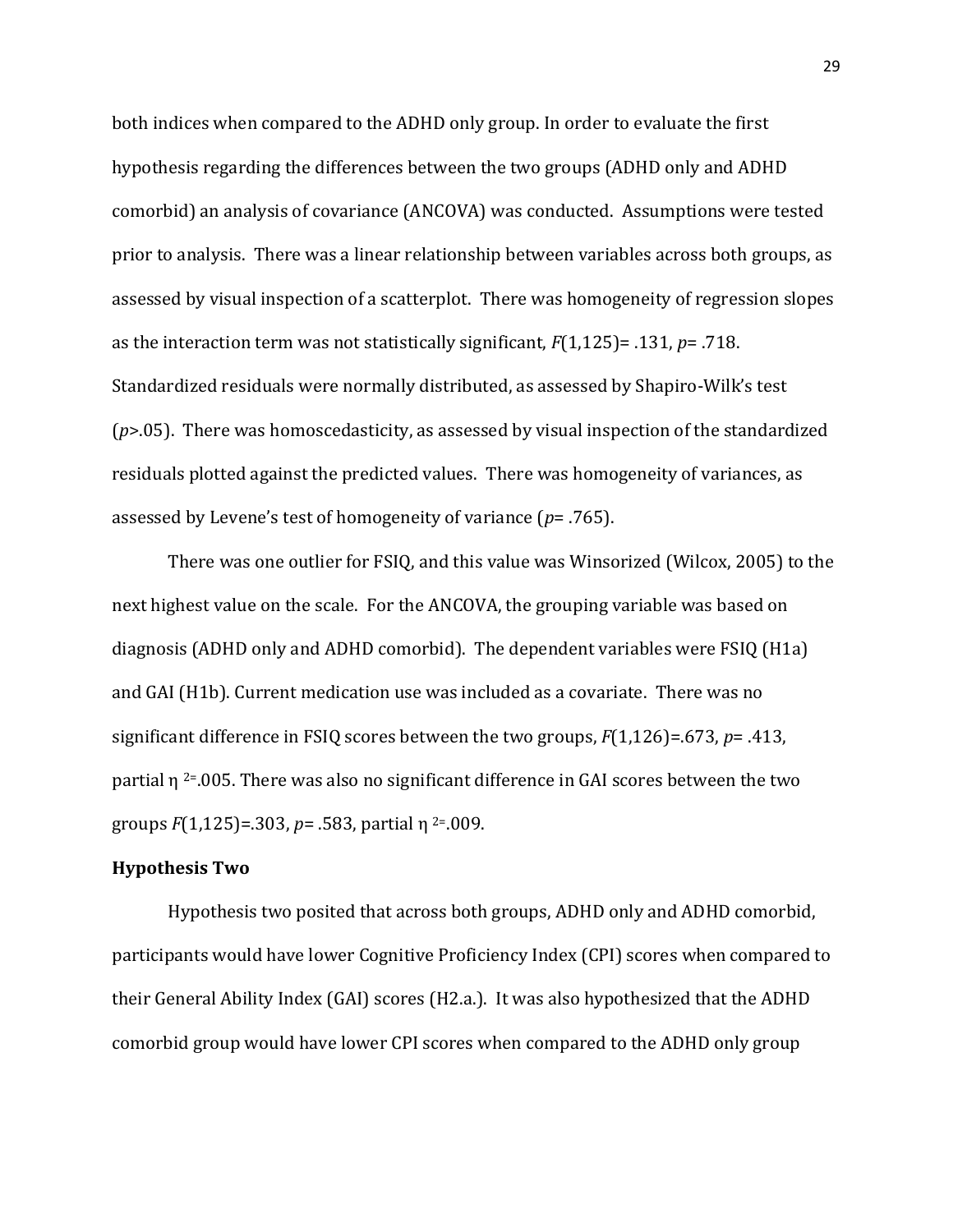(H2.b.). To test these hypotheses a one sample T-test and Analysis of Covariance were utilized.

The first part of hypothesis two (H2.a.) was addressed using a one sample T test. Prior to data analyses assumptions were tested. The test scores (CPI and GAI) represent independent scores and variables are appropriate for this analysis. No significant outliers were detected as assessed by inspection of a boxplot. CPI and GAI scores were normally distributed, as assessed by Shapiro-Wilk's test (*p*> .05). As predicted, CPI was significantly lower than GAI scores,  $t(128)$ = 89,  $p$ < .001. Across both groups the average CPI score was 96.03, while the average GAI score was 104.66.

To test the second part of the hypothesis (H2.b) we utilized an Analysis of Covariance. Assumptions were tested before data analysis. The independent variable of group membership is categorical and the two groups were independent of each other. Test observations were also independent. There was a linear relationship between the covariate (medication use) and CPI scores as assessed by a visual inspection of a scatterplot. There was homogeneity of regression slopes as the interaction term was not statistically significant, *F*(1, 125)= 1.39, *p*= .241. Standardized residuals for the groups were normally distributed, as assessed by Shapiro-Wilk's test (*p*> .05). There was homoscedasticity, as assessed by visual inspection of the standardized residuals plotted against the predicted values. There was homogeneity of variances, as assessed by Levene's test of homogeneity of variance (*p*= .662). No outliers were detected. After adjustment for medication use, there was not a statistically significant difference in CPI scores between the ADHD only and ADHD comorbid groups, *F*(1,126)= 2.337, *p*= .129, partial η<sup>2</sup> = .018.

30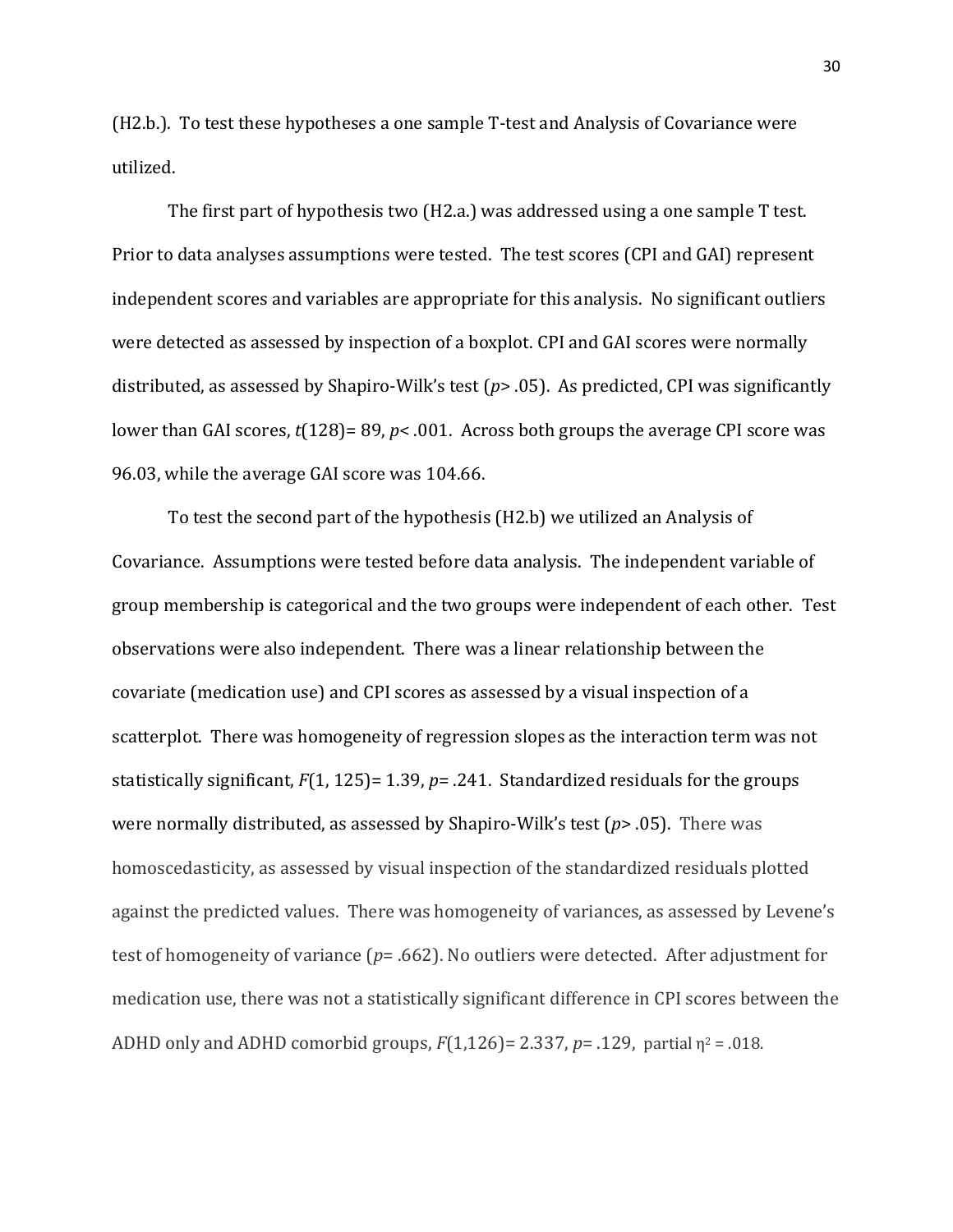### **Hypothesis Three**

Lastly, it was hypothesized that test scores measuring several different areas (working memory, processing speed, executive functioning, and attention/impulsivity) would predict the presence of a comorbid anxiety or depression disorder. To test all parts of this hypothesis (H3.a., H3.b., H3.c., H3.d.), binary logistic regression was utilized. This analysis tested the relationship between ADHD diagnosis, presence of a comorbid anxiety/depressive disorder, and predictor variables. Outcome, or dependent, variables included in this analysis included group membership, either to the ADHD only group or the ADHD comorbid group. Predictor variables include working memory (H3.a.), processing speed (H3.b.), executive functioning (H3.c.), and inattention/impulsivity (H3.d.)

Prior to analyses assumptions were tested. Linearity of the continuous variables with respect to the logit of the dependent variable was assessed via the Box-Tidwell (1962) procedure. A Bonferroni correction was applied using all fifteen terms in the model resulting in statistical significance being accepted when *p* < .00333 (Tabachnick & Fidell, 2007). Based on this assessment, all continuous independent variables were found to be linearly related to the logit of the dependent variable. The logistic regression model was statistically significant,  $\chi^2(14) = 24.502$ ,  $p < .05$ . Nagelkerke equals 26.7% of the variance in diagnoses and correctly classified 64.9% of cases. Sensitivity was 46.7%, specificity was 77.3%, positive predictive value was 58.3% and negative predictive value was 68%. Of the six predictor variables only two were statistically significant: Working Memory Index and Trailmaking A (as shown in Table 2). Individuals with lower Working Memory Index scores were 14.64 times more likely to feature an anxiety or depression diagnosis than those with higher scores. Lower Trailmaking A scores, a measure of executive functioning,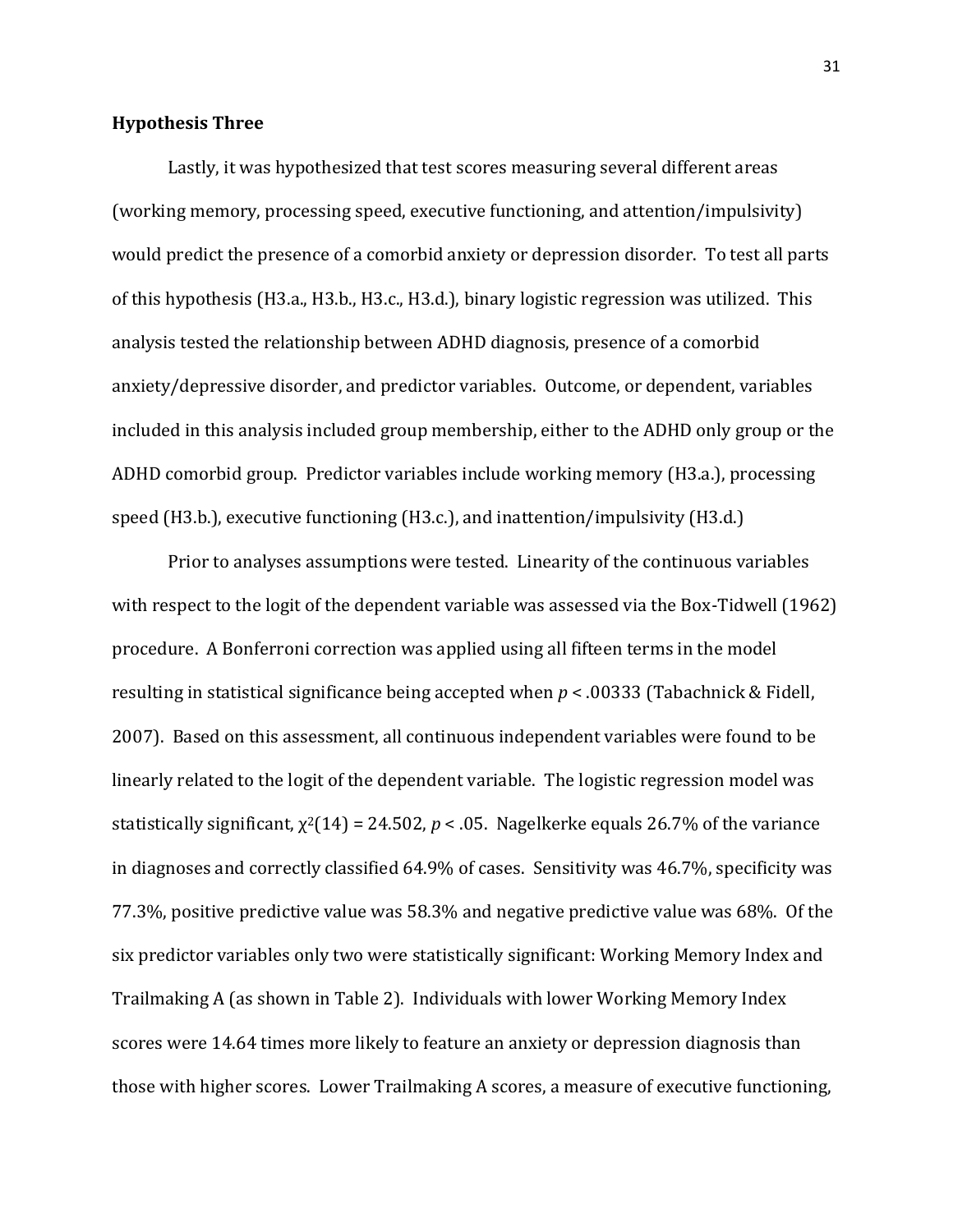was associated with an increased likelihood of an anxiety or depression diagnosis in addition to ADHD.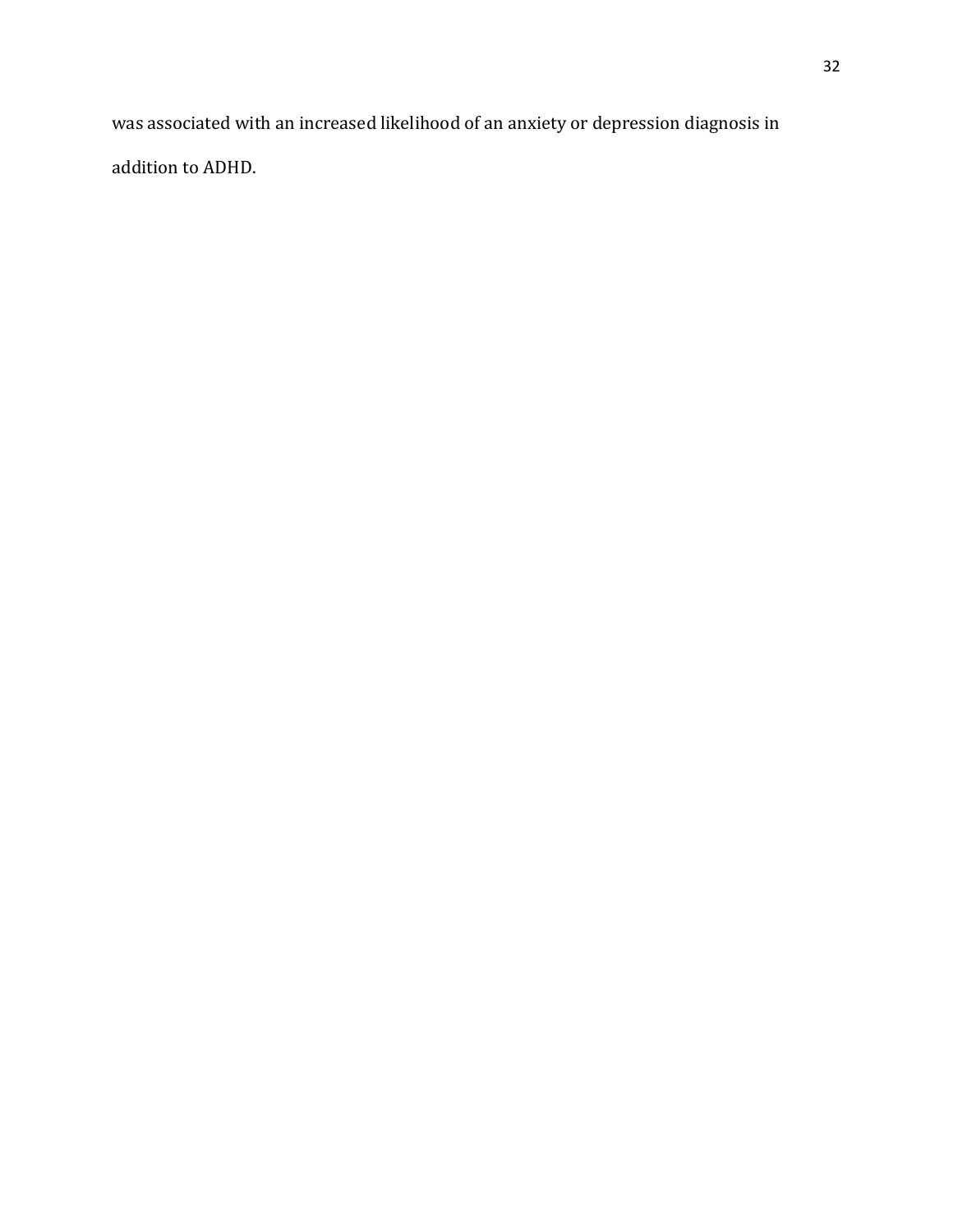## Table 4

| Variables               | $\boldsymbol{B}$ | <b>SE</b> | Wal<br>$\mathbf d$ | Df           | $\boldsymbol{p}$ | Odds  | 95% CI for Odds<br>Ratio |       |
|-------------------------|------------------|-----------|--------------------|--------------|------------------|-------|--------------------------|-------|
|                         |                  |           |                    |              |                  | Ratio | Lower                    | Upper |
| WMI                     | .035             | .018      | 3.93               | $\mathbf{1}$ | $.047*$          | 1.04  | 1.00                     | 1.07  |
| <b>PSI</b>              | $-0.025$         | .020      | 1.57               | $\mathbf{1}$ | .210             | .975  | .938                     | 1.01  |
| COWA                    | .003             | .021      | .025               | $\mathbf{1}$ | .874             | 1.00  | .963                     | 1.05  |
| TrailA                  | .047             | .023      | 4.06               | $\mathbf{1}$ | $.044*$          | 1.05  | 1.00                     | 1.09  |
| TrailB                  | $-0.025$         | .024      | 1.08               | $\mathbf{1}$ | .299             | .976  | .931                     | 1.02  |
| Stroop                  | .017             | .012      | 2.03               | $\mathbf{1}$ | .154             | 1.02  | .994                     | 1.04  |
| Constant<br><b>1999</b> | $-4.206$         | 1.82      | 5.35               | $\mathbf{1}$ | .02              | .015  |                          |       |

*Logistic Regression Predicting Likelihood of Comorbid Anxiety/Depression Diagnosis based on Working Memory, Processing Speed, and Executive Functioning*

*Note:* \* *p* < .05.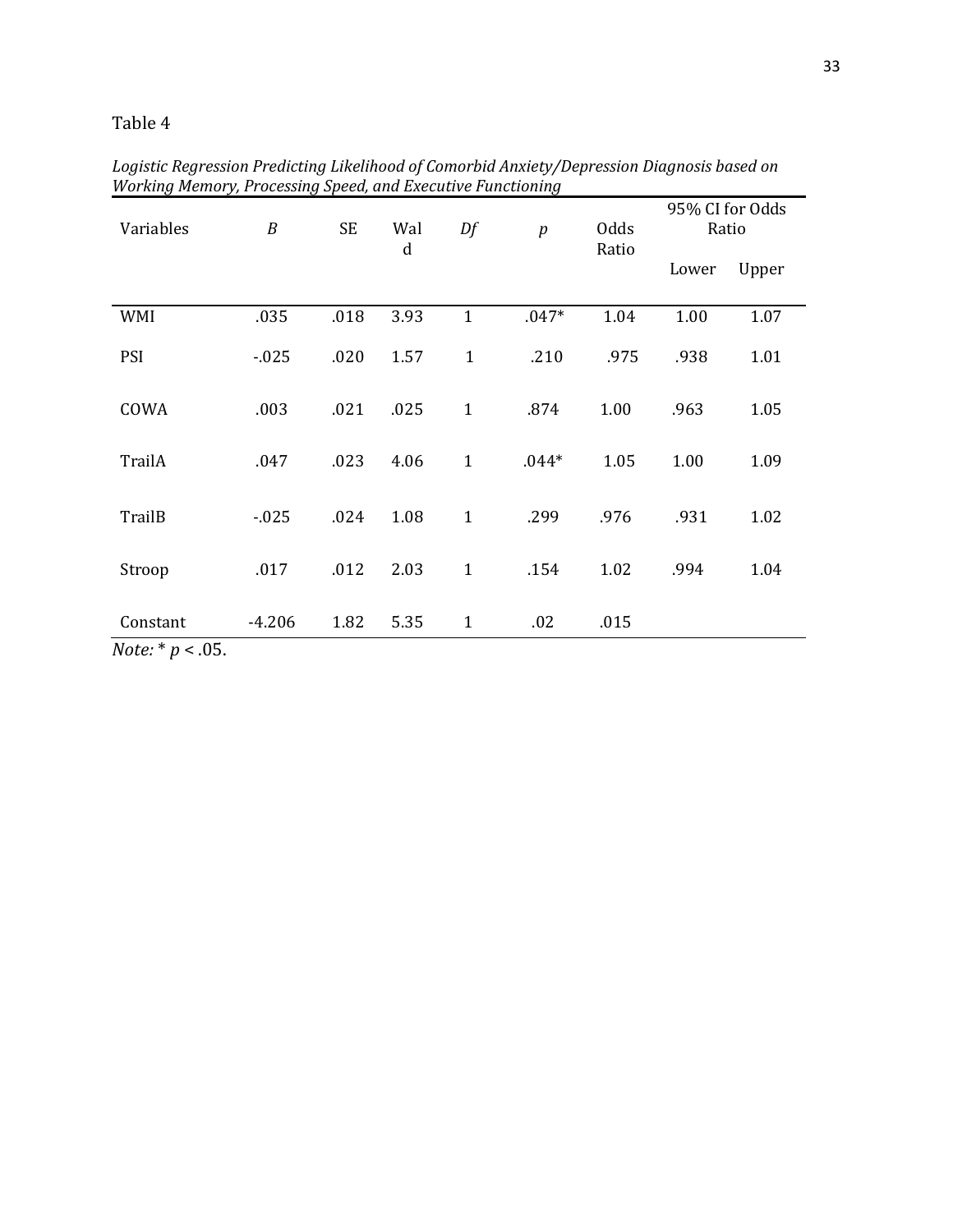#### **CHAPTER IV**

### **DISCUSSION**

This study tested differences in several areas of neuropsychological test scores between those diagnosed with ADHD only and those diagnosed with ADHD and a comorbid anxiety or depressive disorder. With regards to intellectual ability, this study examined scores for full scale intelligence, general ability, and cognitive proficiency. Hypotheses predicted lower full scale intelligence and general ability scores for those with ADHD and a comorbid anxiety or depressive disorder compared to those with ADHD alone. It was also hypothesized that cognitive processing scores would be lower than general ability scores for both groups, with a greater difference between the two for those with a comorbid disorder. Working memory, processing speed, executive functioning, and inattention/impulsivity scores were also examined. This study examined whether the relationship between ADHD and the scores in these domains was differentiated by the presence of a comorbid anxiety or depressive disorder. Hypotheses predicted that scores on measures assessing working memory, processing speed, and executive functioning would predict the presence of a comorbid anxiety or depressive disorder. Specific findings will be presented for each set of outcome variables. A general discussion of overall findings, limitations, and future directions for research follows.

### **FSIQ and GAI**

In contrast to the hypotheses, the present study provides no evidence for difference in full scale intelligence and general ability between those with ADHD only and those with a comorbid anxiety or depressive disorder. As this is the first known study to explore the differences between these scores in individuals with ADHD and a comorbid disorder, these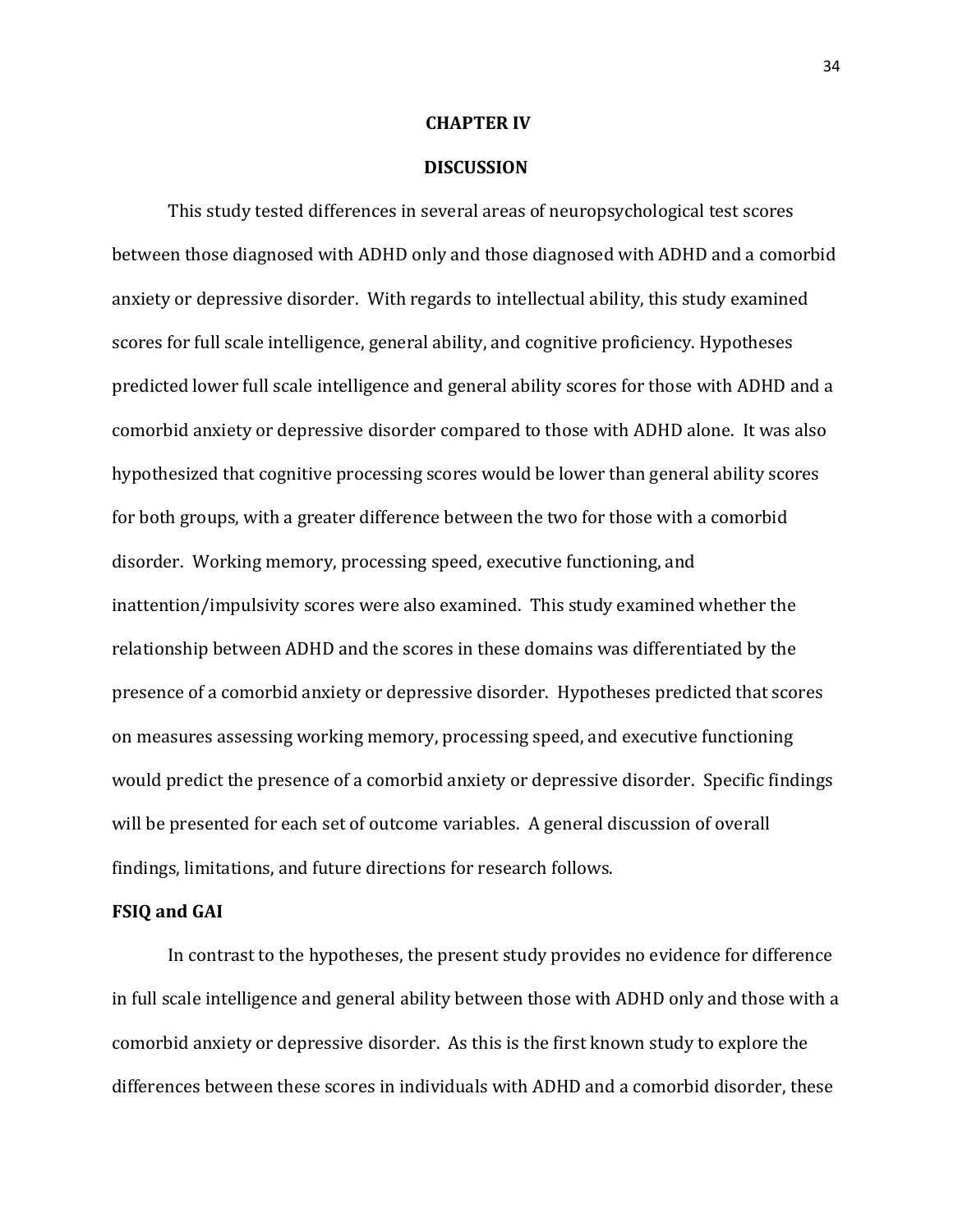results, while not supportive of the first hypothesis, represent a novel contribution to the understanding of how a comorbid disorder may or may not impact different areas of cognitive functioning and intellectual ability.

### **CPI and GAI**

Results demonstrated that across both groups cognitive processing scores were significantly lower than general ability scores. This is consistent with the findings of other studies (e.g., Harrison, DeLisle, & Parker, 2008) which found that cognitive processing scores for those with ADHD were significantly lower than general ability scores, the latter of which places less focus on tasks involving working memory and processing speed. Results did not support the second part of the hypothesis. No difference was found between cognitive processing scores for the ADHD only and ADHD comorbid group. Contrary to what was hypothesized, the addition of a comorbid disorder was not associated with significantly lower cognitive processing scores.

## **Working Memory**

Consistent with hypotheses, working memory scores predicted group membership, either ADHD only or ADHD comorbid. Lower working memory scores were associated with a significant likelihood of the individual having a comorbid anxiety or depressive disorder. Although deficits in working memory for those with ADHD is widely supported by research, the additional impacts of a comorbid anxiety or depression disorder have not been examined in adults. The results found in the present study are consistent with similar findings of more significant deficits in working memory ability in children with ADHD and anxiety (Tannock, Ickowicz, and Schachar, 1995). These findings add to the understanding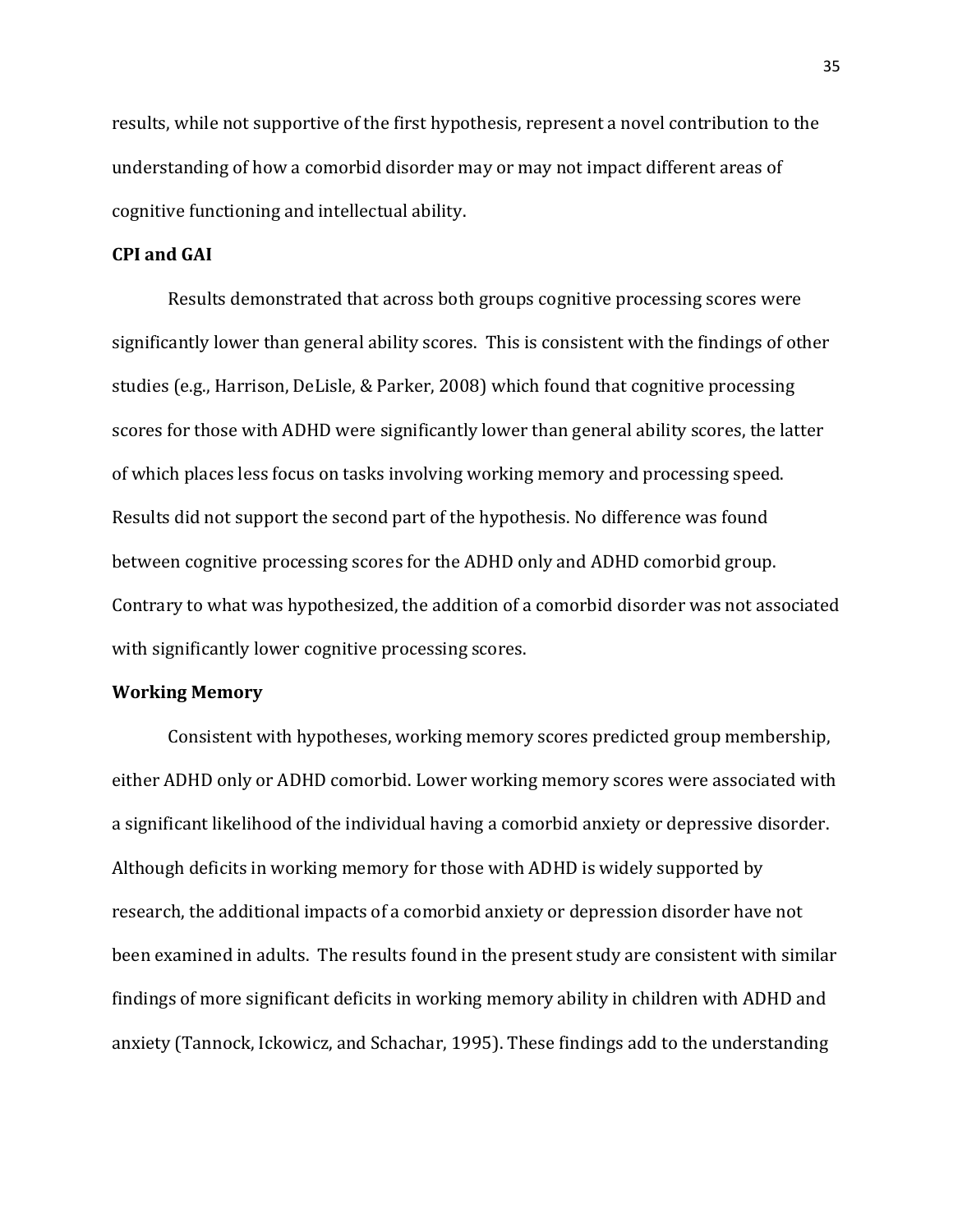of how the collective impact of ADHD and a co-occurring anxiety or depressive disorder can impact an individual's functional ability.

### **Processing Speed**

No significant effects were found for processing speed. Processing speed scores did not significantly predict whether or not an individual had a comorbid anxiety or depressive disorder. Previous research has shown that ADHD (e.g., Thaler, Bello, & Etcoff, 2013), anxiety (e.g., Butters et al., 2011), and depression (e.g. Hill et al., 2008) all independently are associated with impaired processing speed. However, this study was the first to look at the potential combined impact of ADHD and a comorbid anxiety or depressive disorder on processing speed. Results indicated that there was no significant difference in deficits observed in those with only an ADHD diagnosis and those with co-occurring anxiety or depression.

## **Executive Functioning**

To assess executive functioning skills several measures were utilized, including the Controlled Oral Word Association Test (COWA), Stroop Neuropsychological Screening Test (SNST), and Trailmaking Tests A and B (TMT). Of these measures, only Trailmaking A significantly predicted whether a participant had a comorbid anxiety or depressive disorder. Trailmaking A measures visual scanning, sequencing, and psychomotor speed. Trailmaking B adds a component of set switching. This finding is in contrast to a previous study that found that depressed individuals performed more poorly on Trailmaking B (Airaksinen et al., 2004). The present study provides a unique and novel finding that shows that Trailmaking A is a tool that can successfully differentiate between individuals with ADHD only and those with a comorbid anxiety or depressive disorder.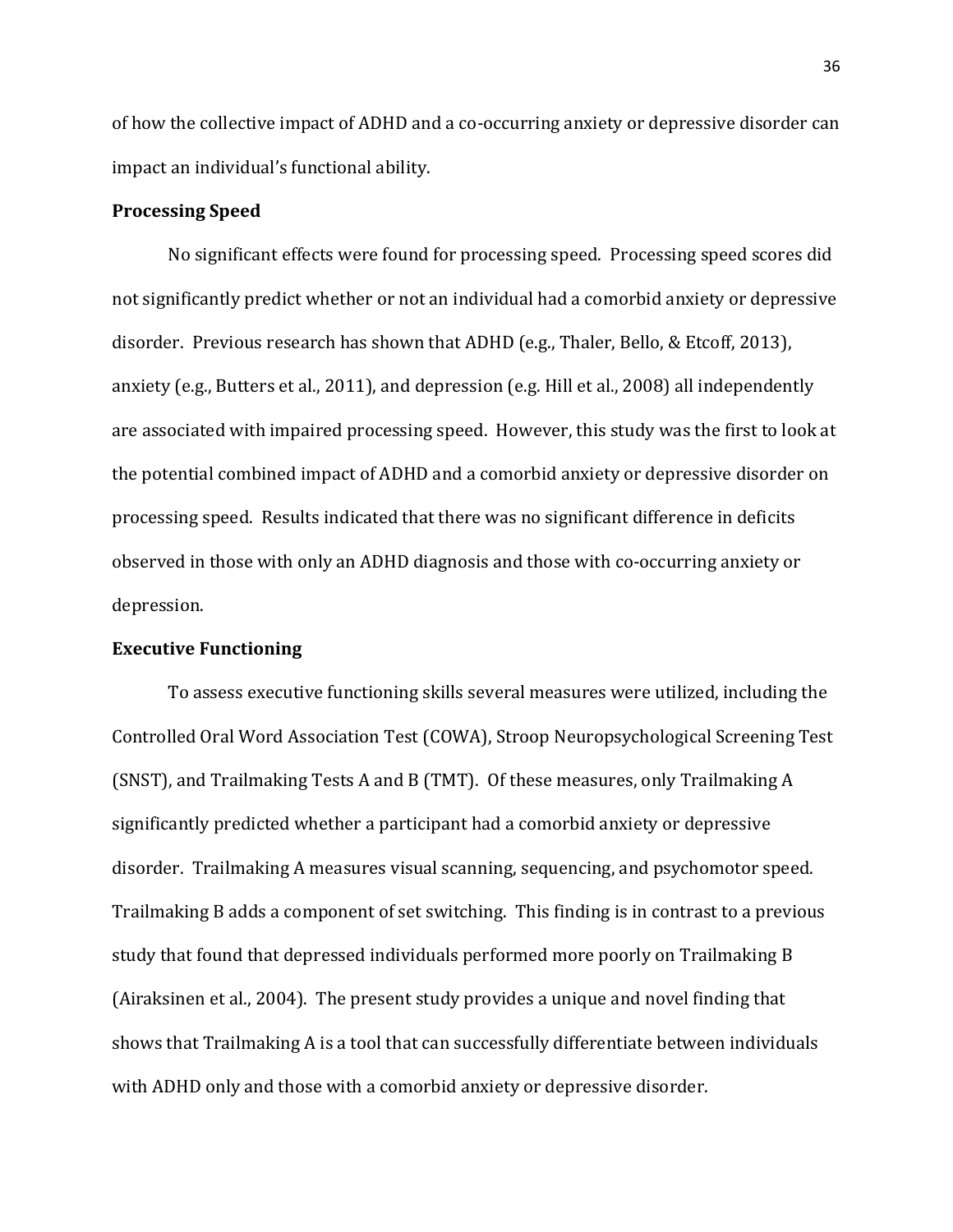### **Attention/Impulsivity**

Similar to processing speed, no significant effects were found for attention/impulsivity. Research has shown deficits in attention/impulsivity for individuals with ADHD (e.g., White, Hutchins, & Lubar, 2005) and for individuals with anxiety (e.g., Ballard, 2001) or depression (e.g., Mohn & Rund, 2016). However, the results of the present study indicated that there were no significant differences in deficits observed in those with only an ADHD diagnosis and those with co-occurring anxiety or depression.

In conclusion, there were no significant differences between the two groups for full scale intelligence or general ability. Across both groups, as expected, participants had lower cognitive processing scores when compared to general ability scores. With regards to the predictive ability of a comorbid diagnosis, only two of the analyses were significant. The presence of an anxiety or depressive disorder predicted the relationship between ADHD and working memory and a measure of visual scanning, sequencing, and psychomotor speed (Trailmaking A). In other words, scores on these two outcome variables differentiated participants who had a co-occurring anxiety or depression diagnosis from those with only ADHD.

## **Strengths of the Current Study**

This study investigated differences in full scale intelligence, general ability, and cognitive proficiency on the WAIS-IV between those diagnosed with ADHD only and those who also had a comorbid anxiety/depressive disorder. This study also examined the impact of these comorbid diagnoses on working memory, processing speed, executive functioning, and inattention/impulsivity. Though a growing body of literature examined the neuropsychological impacts of co-occurring disorders, this study was among the few to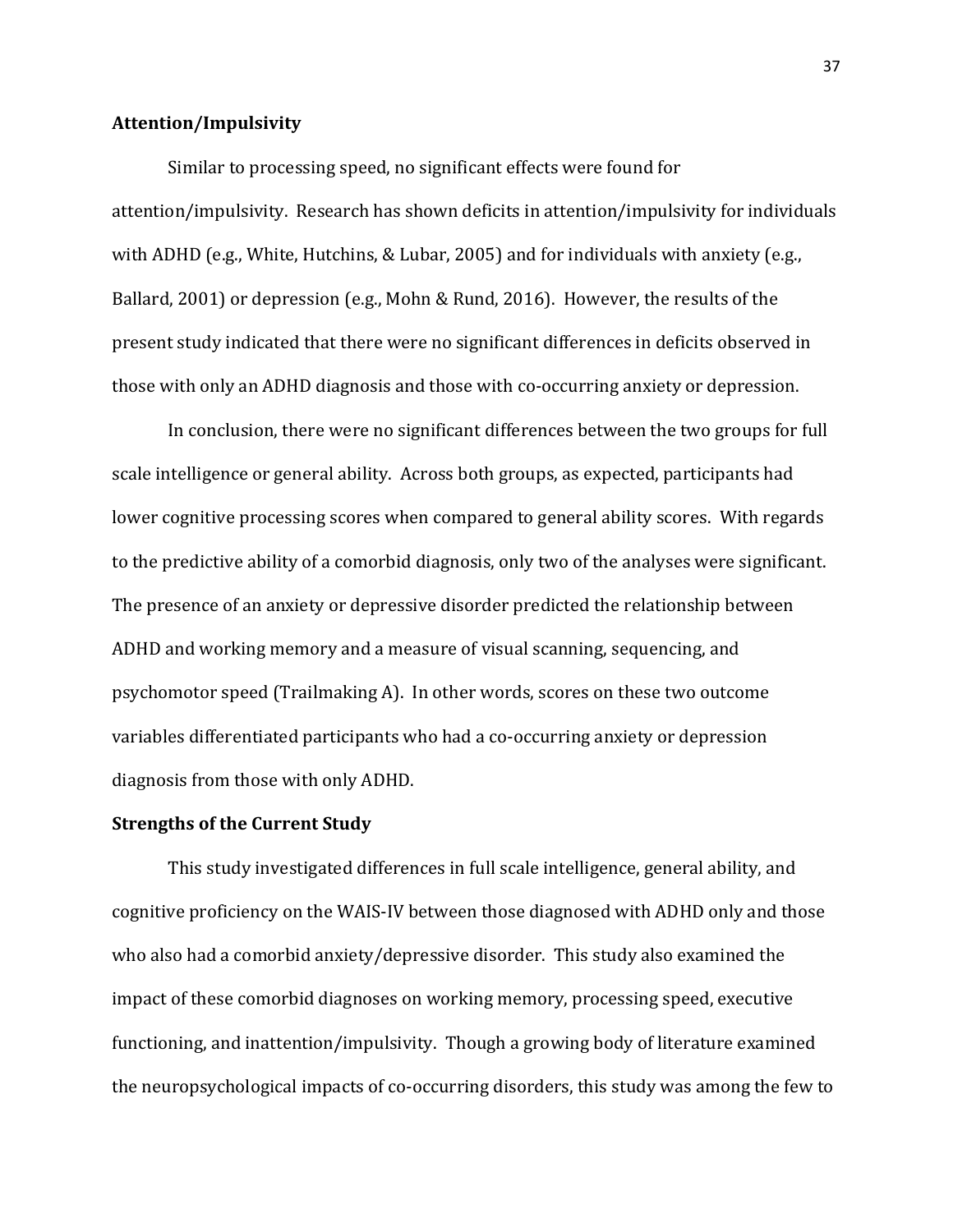explore these variables in a sample of adults with ADHD and comorbid anxiety or depressive disorders to inform whether insights from clinically-based research can be translated to useful information to aid in the assessment, diagnosis, and understanding of these frequently co-occurring disorders. Given the high occurrence of comorbidity between these disorders, it is critical that they are studied in terms of their combined impact on an individual's functioning. While the body of research provides a solid understanding of the ways ADHD, anxiety, and depression can impact functioning in a number of ways, there is less scientific investigation into how these disorders intersect to create new and potentially greater challenges for the individual.

Specifically examining the impact of these disorders in an adult population is another strength of the current study. ADHD has traditionally been viewed as a developmental disorder impacting children and adolescents, with many of the commonly viewed consequences related to school performance. However, research has indicated that for most this disorder persists over the lifetime (Schmidt & Petermann, 2009). Difficulties related to the symptoms of ADHD are present in work, social, and family contexts in addition to the more commonly noted educational impacts (American Psychiatric Association, 1994). The current study addresses a gap in the literature, which has mostly focused on the ways ADHD and other comorbid disorders impacts the functioning of children and adolescents.

Although this study utilized existing medical and assessment records, there was a wide array of information available and accessible for each individual, including multiple measures, demographic information, medications, and detailed background information. The ability to have such in depth information available, even in a study that utilized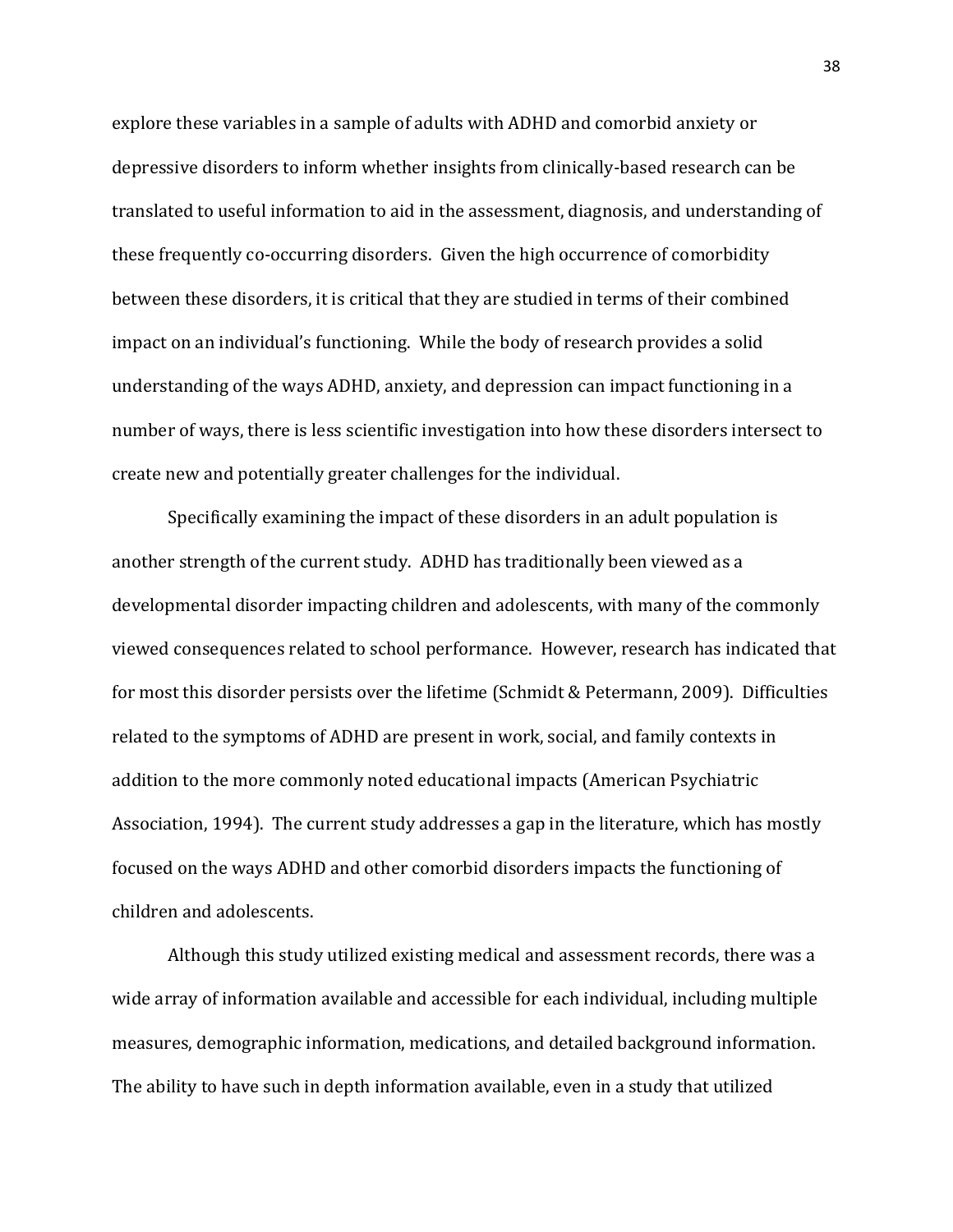archival records, was helpful in allowing for appropriate analyses to answer the research questions. Executive functioning, for example, is a term used to encompass various cognitive processes (Jarratt, 2015) and having multiple measures of executive functioning allowed for a more in depth look into different skill areas or domains.

### **Limitations**

A number of study limitations must be considered when interpreting the findings. This study could have benefited from a larger sample. The participants included for analysis in this study were pulled from archival records from a neuropsychology clinic at a large academic medical center in the mid-Atlantic United States. Participants were included after meeting a set of inclusion criteria related to age, other diagnoses, and availability of test scores needed for analyses. Overall, the study featured data for 129 participants. Preliminary power analyses indicated that with an *α* of .05, a sample size of 208 participants achieves a power of .95 and that with an *α* of .05, a sample size of 128 participants achieves a power of .8. A larger sample size would have allowed for more power in analyses and a broader understanding of the clinical impacts of these disorders on neuropsychological functioning. Another limitation related to the sample is the distribution of groups. Of the records reviewed and included in this study, 80 carried a comorbid diagnosis while 49 received only an ADHD diagnosis. While this is reflective of the overall prevalence of these disorders co-occurring with one another and the need for research examining this occurrence, it would have been preferred for the two groups to mirror each other more closely in size. The sample for this study also featured more females, which is likely reflective of the higher base rates for anxiety and depression among women as compared to men (Castanega et al., 2008).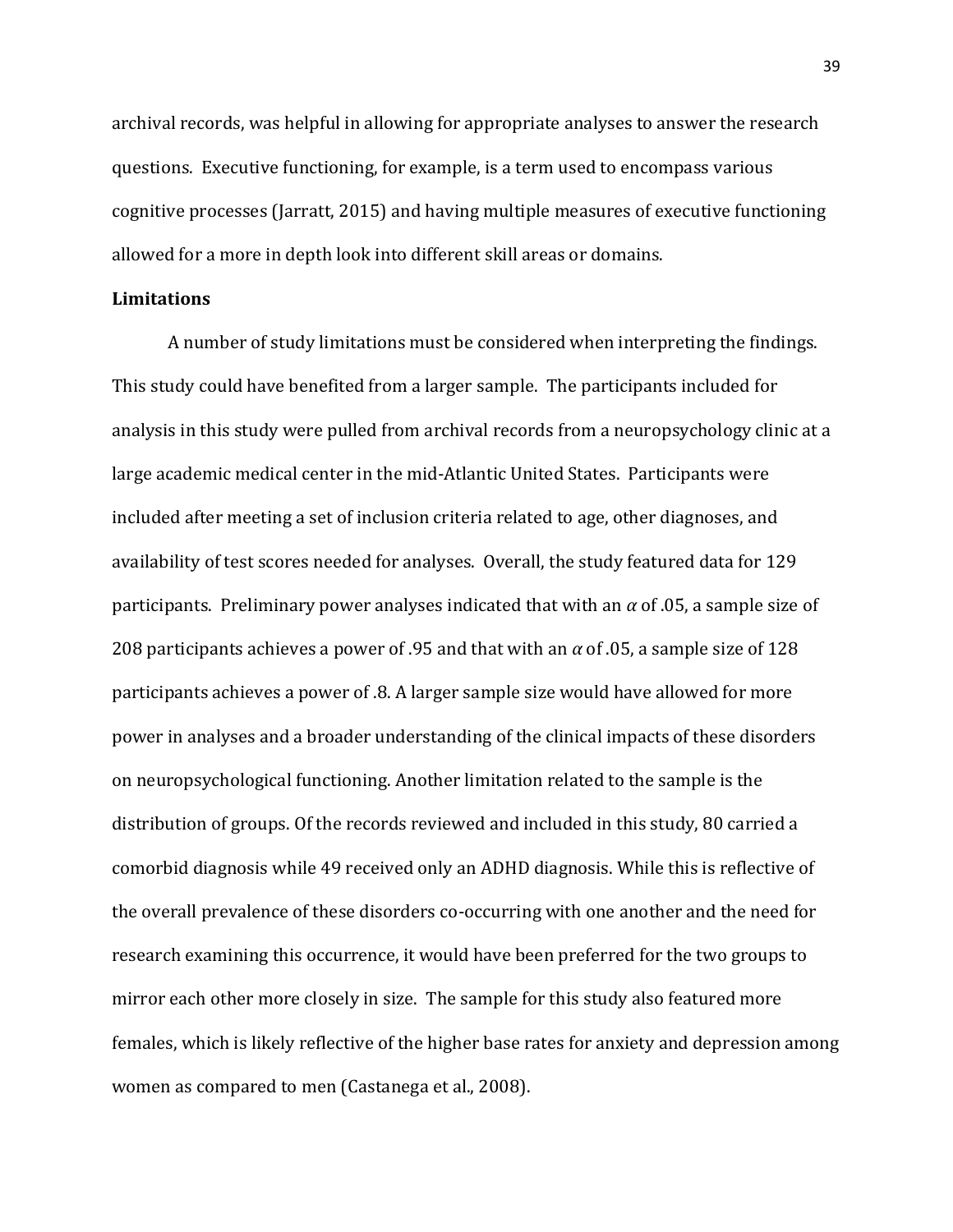The current study could also have benefited from more detail surrounding specific symptoms of anxiety and depression that each participant experienced. Group membership was based on diagnoses following neuropsychological assessment. This assessment consisted of a clinical interview, review of patient history, behavioral observations, and test scores. Utilizing these components, diagnoses were made in the clinician's best judgement. Several measures were used to assess ADHD, anxiety, and depressive symptoms, including the Wender Utah Rating Scales (WURS; (Ward, Wender, & Reimherr, 1993), Conners Adult ADHD Rating Scale-Self Report: Long Version (CAARS-S:L; Conners, Erhardt, & Sparrow, 1999), the Beck Anxiety Inventory (BAI; Beck & Steer, 1993), and the Beck Depression Inventory Second Edition (BDI-II; Beck, Brown, & Steer, 1996). While the components of the evaluation were sufficient in providing the clinician enough information to make informed diagnoses, from a research perspective it would have been beneficial to have more detail regarding types of symptoms experienced and the individual's perception of the impact of those symptoms. This would have allowed for further analyses exploring questions related to the impact of certain types of symptoms over others (i.e. externalizing vs internalizing). Another useful piece of information would be the age of diagnosis for ADHD, any anxiety, and/or depressive disorder. This information would have allowed for further consideration of the longevity and chronicity of symptoms and impact on neuropsychological functioning.

### **Implications for Assessment and Intervention**

Consistent with other studies of the neuropsychological impact of anxiety, depression, and ADHD (Jarrett, 2015), the current study found deficits present in those with ADHD and a co-occurring anxiety or depression disorder. Differences were found in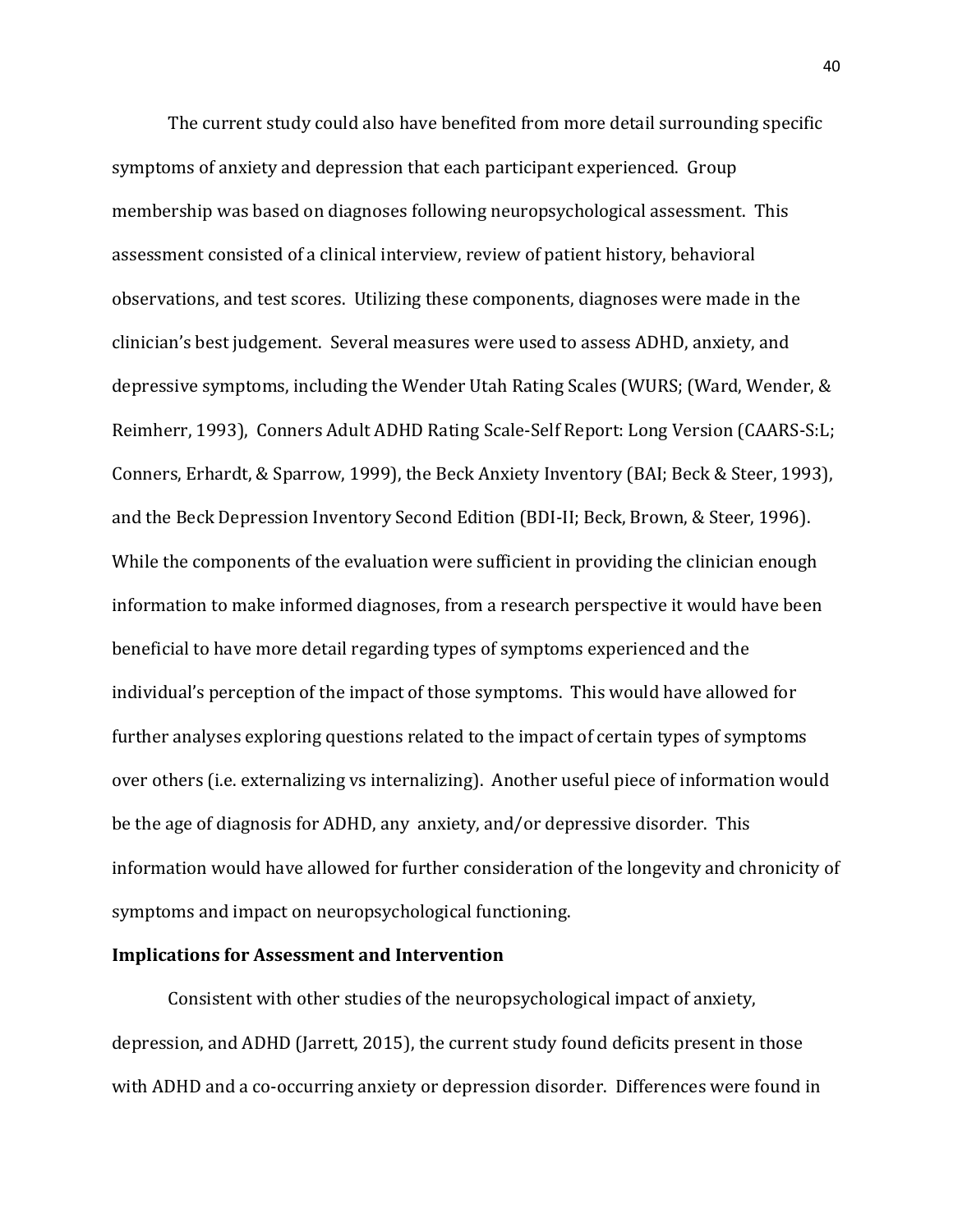areas of functioning depending on the presence of comorbid disorders or the presence of only ADHD. For assessment purposes, clinicians conducting testing on those with a diagnosis of ADHD should, as previous research has indicated, expect lower cognitive processing scores. In addition, clinicians assessing those with a co-occurring anxiety or depressive disorder should assess for more pronounced deficits in working memory and measures of visual scanning, sequencing, and psychomotor speed. The current research findings indicate that the combined impact of these commonly co-occurring groups of disorders impacts these areas specifically.

In terms of intervention, clinicians can work with their patients to address the more pronounced deficits that likely exist with the presence of ADHD and an anxiety or depressive disorder. By further understanding the impact of these disorders on working memory, clinicians can target this deficit by working with patients on specific strategies. This may include using visual prompts or reminders, encouraging "chunking" of information, utilizing visual memory, or making information that they would like to remember multisensory. Clinicians can help individuals cope with the impact of these disorders on their daily functioning.

## **Future Directions**

This study highlights the importance of considering the combined impact of dual diagnosis, specifically when it comes to ADHD and anxiety or depressive disorders. Working memory is a complex function that plays an integral role in comprehension, learning, and reasoning (Theiling & Petermann, 2014). Given the important and complex role of working memory, the deficits found in those with ADHD and a comorbid anxiety or depression disorder can impact the individuals' daily functioning, experience of mental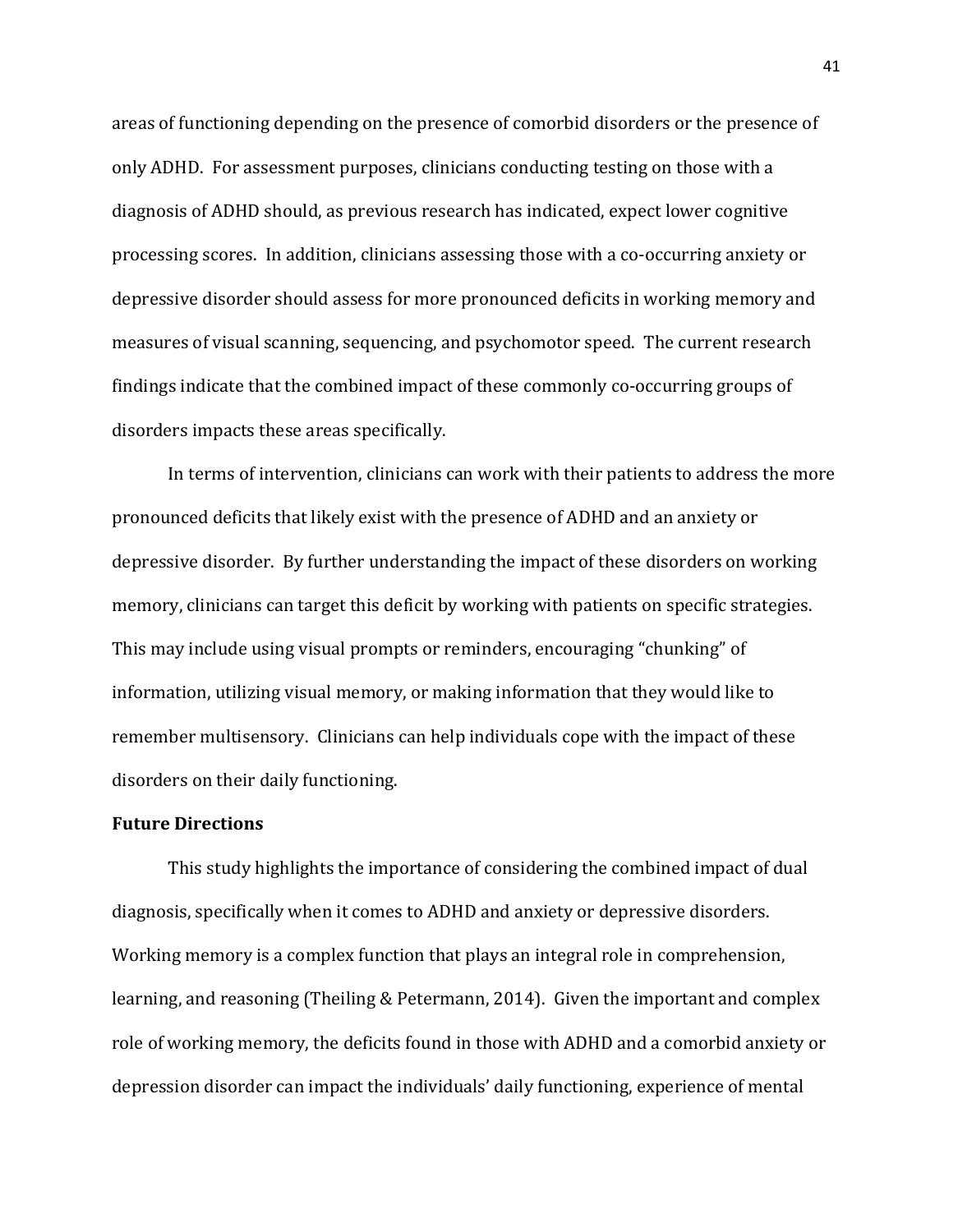health symptoms, and treatment efficacy. More research is needed to evaluate the impact of the deficits found in this study that exist in those with these co-occurring disorders. Further studies can explore if and how these deficits impact treatment, and how clinicians can take these deficits into account to alter treatments to be more efficacious.

This study was limited by the smaller sample size and the use of archival data. Due to the nature of the data, analyses were limited to those utilizing existing test measures. Future research that uses non-archival data would benefit from more thorough assessment of symptoms and also from gathering qualitative data from participants about their experience of their disorders and related deficits. This additional information would allow for a more in depth look at how these co-occurring disorders present and also how they impact functioning.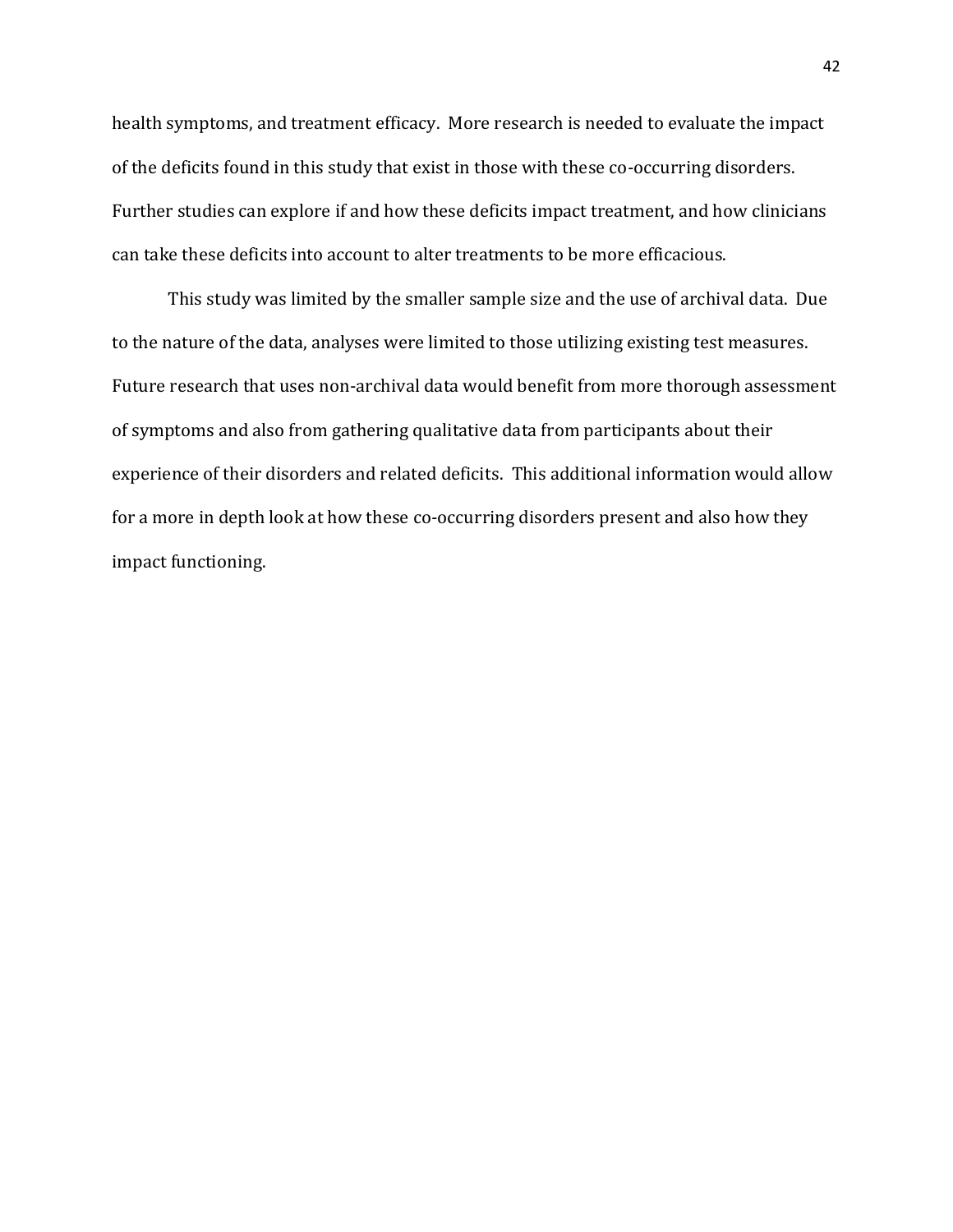#### **CHAPTER V**

### **CONCLUSION**

The present study examined differences in several areas of neuropsychological test scores between those diagnosed with ADHD only and those diagnosed with ADHD and a comorbid anxiety or depressive disorder. With regards to intellectual ability, this study examined scores for full scale intelligence, general ability, and cognitive proficiency. Working memory, processing speed, executive functioning, and inattention/impulsivity scores were also examined. This study examined whether the relationship between ADHD and the scores in these domains was differentiated by the presence of a comorbid anxiety or depressive disorder. There were no significant differences between the two groups for full scale intelligence or general ability. Across both groups, participants had lower cognitive processing scores when compared to general ability scores. With regards to the predictive ability of a comorbid diagnosis, only two of the analyses were significant. The presence of an anxiety or depressive disorder predicted the relationship between ADHD and working memory and a measure of visual scanning, sequencing, and psychomotor speed (Trailmaking A). In other words, scores on these two outcome variables differentiated participants who had a co-occurring anxiety or depression diagnosis from those with only ADHD. Future research would benefit from a larger sample size and, if utilizing non-archival data, more specific measures that would assess specific symptoms experienced, severity, and gather qualitative data about the individuals' experience of these co-occurring disorders.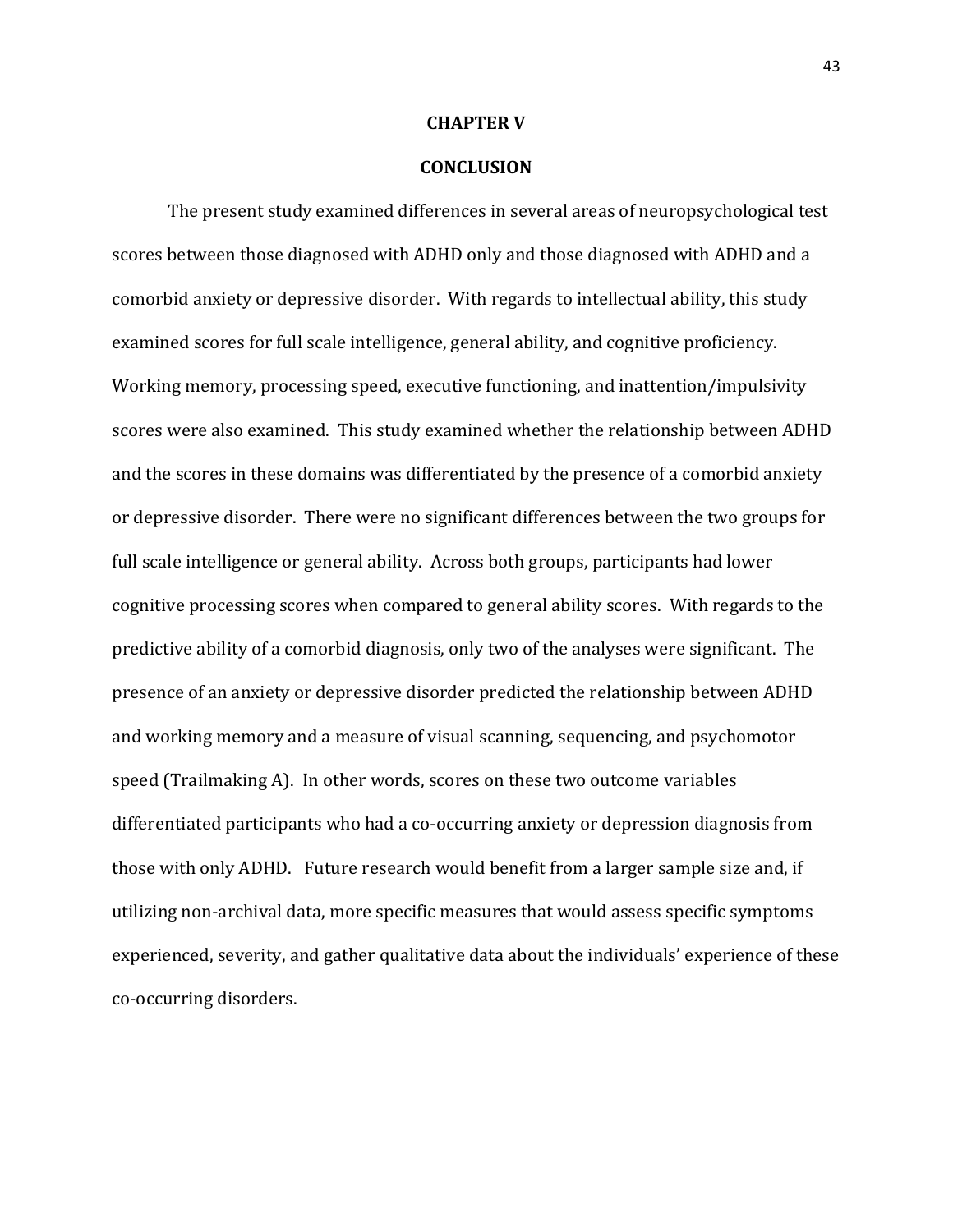- Airaksinen, E., Larsson, M., Lundberg, I., & Forsell, Y. (2004). Cognitive functions in depressive disorders: evidence from a population-based study. *Psychological Medicine*, *34*, 83-91. doi:10.1017/S0033291703008559
- Airaksinen, E., Larsson, M., & Forsell, Y. (2005). Neuropsychological functions in anxiety disorders in population based samples: evidence of episodic memory dysfunction. *Journal of Psychiatric Research*, *39*, 207-214. doi:10.1016/j.jpsychires.2004.06.001
- American Psychiatric Association. (2000). *Diagnostic and statistical manual of mental disorders* (4th ed., text rev.). Washington, DC: American Psychiatric Publishing.
- American Psychiatric Association. (2013). *Diagnostic and statistical manual of mental disorders* (5th ed). Arlington, VA: American Psychiatric Publishing.
- Arble, E., Kuentzel, J., & Barnett, D. (2014). Convergent validity of the Integrated Visual and Auditory Continuous Performance Test (IVA+Plus): Associations with working memory, processing speed, and behavioral ratings. *Archives of Clinical Neuropsychology*, *29*, 300-312.
- Army Individual Test Battery. (1944). *Manual of directions and scoring*. Washington, DC: War Department, Adjutant General's Office.
- Ballard, J. C. (2001). Assessing attention: Comparison of response-inhibition and traditional continuous performance tests. *Journal of Clinical and Experimental Neuropsychology, 23* (3), 331-350.

Barkley, R. A. (1998). *Attention Deficit Hyperactivity Disorder.* New York: Guilford Press.

Barkely, R. A., Fischer, M., Smallish, L., & Fletcher, K. (2002). The persistence of Attention-Deficit/Hyperactivity Disorder into young adulthood as a function of reporting source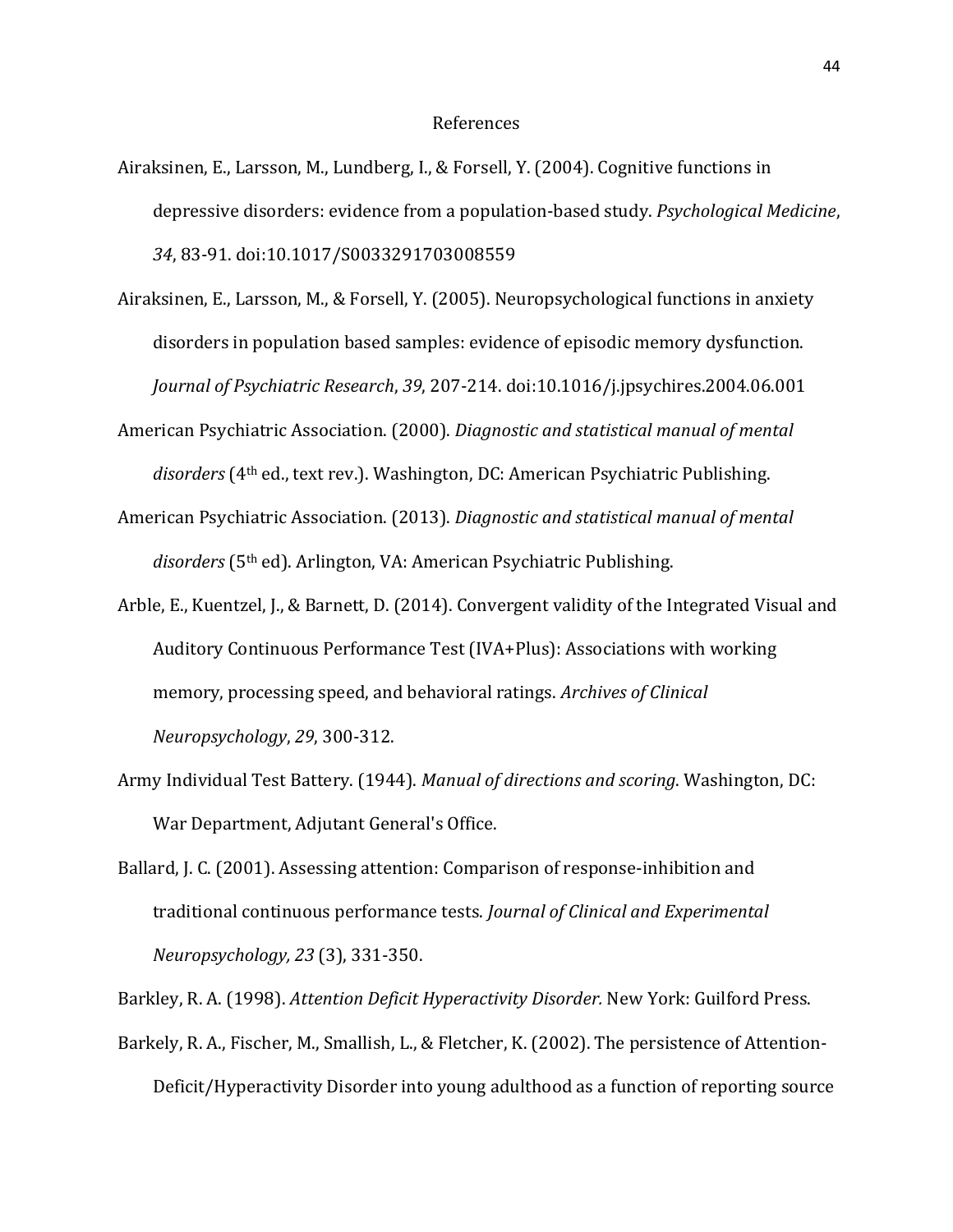and definition of disorder. *Journal of Abnormal Psychology*, *111*(2), 279-289. doi:10.1037//0021-843X.111.2.279

- Barkley, R. A., Grodzinsky, G., & DuPaul, G. J. (1992). Frontal lobe functions in attention deficit disorder with and without hyperactivity: A review and research report. *Journal of Abnormal Child Psychology*, *20*(2), 163-188.
- Beck A. T., Brown, G., & Steer, R. A. (1996). *Beck Depression Inventory II manual*. San Antionio, TX: Psychological Corporation.
- Beck, A. T. & Steer, R. A. (1993). *Beck anxiety inventory manual*. San Antonio, TX: Psychological Corporation.
- Benton, A. L. (1969). Development of a multilingual aphasia battery: Progress and problems. *Journal of the Neurological Sciences, 9,* 39-48.
- Biederman, J., Faraone, S. V., Spencer, T., Wilens, T., Mick, E. & Lapey, K. A. (1994). Gender differences in a sample of adults with attention deficit hyperactivity disorder. *Psychiatry Research, 53*, 13-29.
- Blackman, G. L., Ostrander, R., & Herman, K. C. (2005). Children with ADHD and depression: a multisource, multimethod assessment of clinical, social, and academic functioning. *Journal of Attention Disorders*, *8*(4), 195-207. doi: 10.1177/1087054705278777
- Boldrini, M., Del Pace, L., Placidi, P. A., Keilp, J., Ellis, Sp. P., Signori, S. Placidi, G., F., & Cappa, S. F. (2005). Selective cognitive deficits in obsessive-compulsive disorder compared to panic disorder with agoraphobia. *Acta Psychiatrica Scandinavica, 111,* 150-158.
- Box, G. E. P., & Tidwell, P. W. (1962). Transformation of the independent variables. *Technometrics*, *4*, 531-550.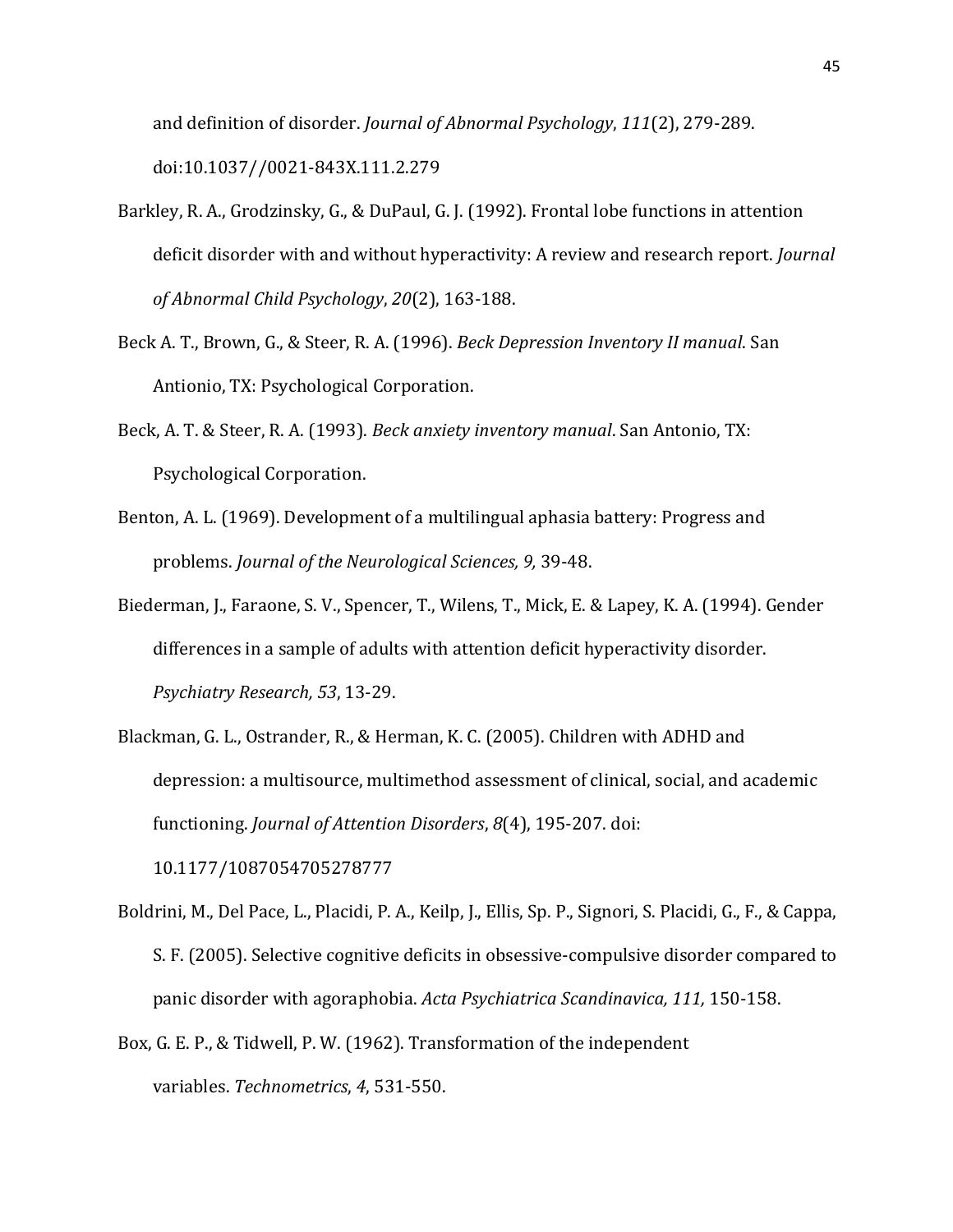- Bridgett, D. J., & Walker, M. E. (2006). Intellectual functioning in adults with ADHD: A meta-analytic examination of full scale IQ differences between adults with and without ADHD. *Psychological Assessment, 18,* 1-14.
- Brown, T. E. (2000). *Attention-deficit disorders and comorbidities in children, adolescents, and adults.* Washington, DC: American Psychiatric Press.
- Butters, M. A., Bhalla, R. K., Andreescu, C., Wetherell, J. L., Mantella, R., Begley, A. E., & Lenze, E. J. (2011). Changes in neuropsychological functioning following treatment for late-life generalized anxiety disorder. *The British Journal of Psychiatry*, *199*(3), 211- 218. doi:10.1192/bjp.bp.110.090217
- Burke, A., & Vorster, A. (2015). Prevalence rates of comorbid disorders in attention deficit hyperactivity disorder adults. *South African Journal of Psychology*, *46*(2), 244-253. doi: 10.1177/0081246315602429
- Castaneda, A. E., Tuulo-Henriksson, A., Marttunen, M., Suvisaari, J., & Lonnqvist, J. (2008). A review on cognitive impairments in depressive and anxiety disorders with a focus on young adults. *Journal of Affective Disorders*, *106*, 1-27. doi:10.1016/j.jad.2007.06.006
- Chhabildas, N., Pennington, B. F., & Willcutt, E. G. (2001). A comparison on the neuropsychological profiles of the DSM-IV subtypes of ADHD. *Journal of Abnormal Child Psychology*, *29*(6), 529-540.
- Conners, K. C., Erhardt, D., & Sparrow, E. (1999). *CAARS Adult ADHD Rating Scales technical manual.* Toronto, Canada: Multi-Health Systems.
- Den Hartog, H. M., Derix, M. M., Van Bemmel, A. L., Kremer, B., & Jolles, J. (2003). Cognitive functioning in young and middle-aged unmedicated out-patients with major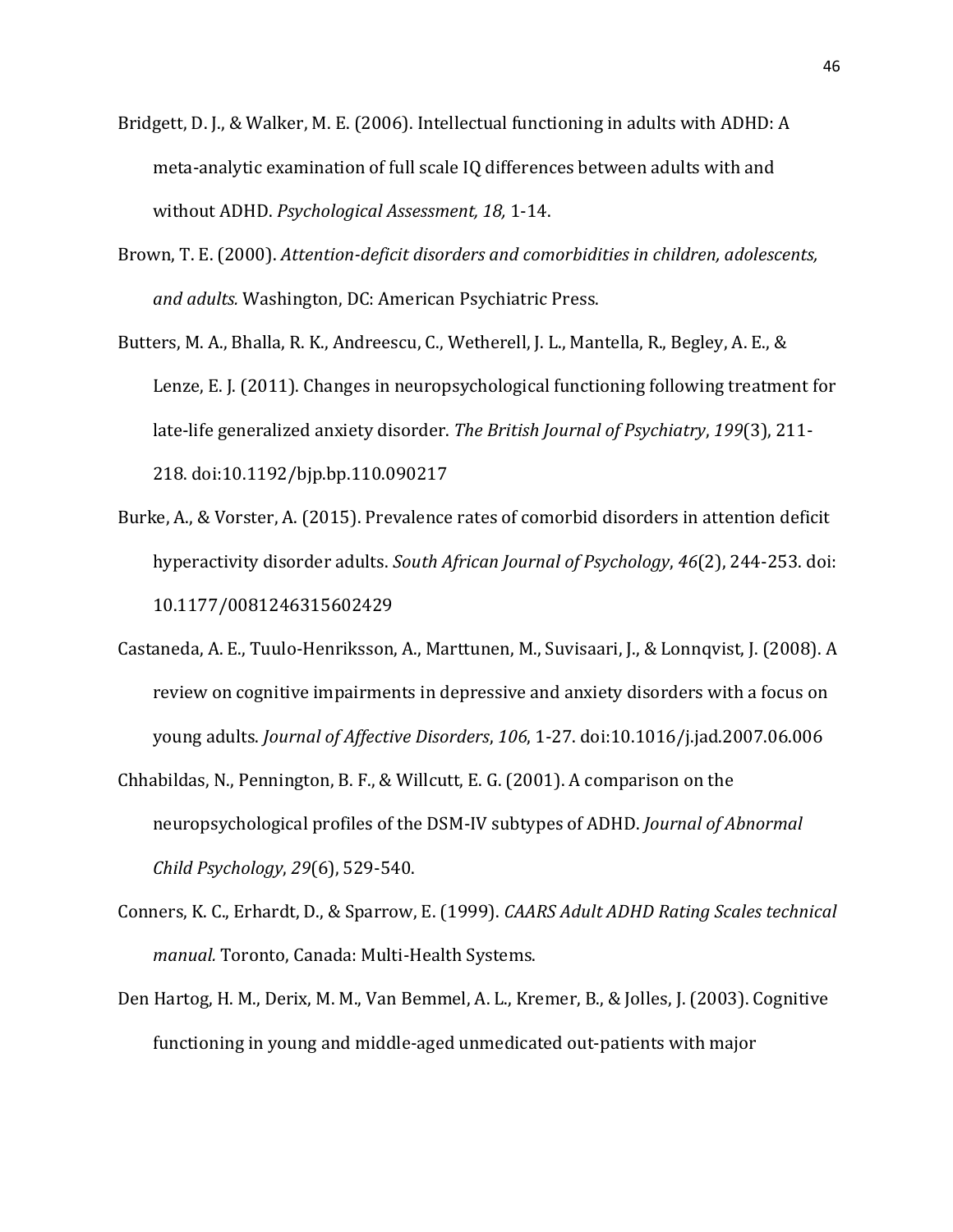depression: testing the effort and cognitive speed hypotheses. *Psychological Medicine*, *33*, 1443-1451. doi:10.1017/S0033291170300833X

- Elliot, R. (2003). Executive functions and their disorders: Imaging in clinical neuroscience. *British Medical Journal*, *65*(1), 49-59. doi:10.1093/bmb/65.1.49
- Epstein, J. N., Erkanli, A., Conners, C. K., Klaric, J., Costello, J. E., & Angold, A. (2003). Relations between continuous performance test performance measures and ADHD behaviors. *Journal of Abnormal Child Psychology*, *31*(5), 543-544.
- Epstein, J. N., Goldberg, N. A., Conners, C. K., & March, J. S. (1997) The effects of anxiety on continuous performance test functioning in a child sample. *Journal of Attention Disorders, 2*(1), 45-52.
- Eysenck, M. W., Derakshan, N., Santos, R., & Calvo, M. G. (2007). Anxiety and cognitive performance: Attentional control theory. *Emotion, 7*, 336–353. <http://dx.doi.org/10.1037/1528-3542.7.2.336>
- Fals-Stewart, W. (1992). An interrater reliability study of the Trail Making Test (parts A and B). *Perceptual Motor Skills, 74*, 39-42).
- Faul, F., Erdfelder, E., Buchner, A., & Lang, A.-G. (2009). Statistical power analyses using G\*Power 3.1: Tests for correlation and regression analyses. *Behavior Research Methods*, *41*, 1149-1160.
- File, A. A., (2013). The association of gender, rumination, and depression on the WAIS-IV Working Memory Index. Master's Thesis, University of Tennessee.
- Funashi, D. (2001). Neuronal mechanisms of executive control by the prefrontal cortex. *Neuroscience Research, 39*, 147-165.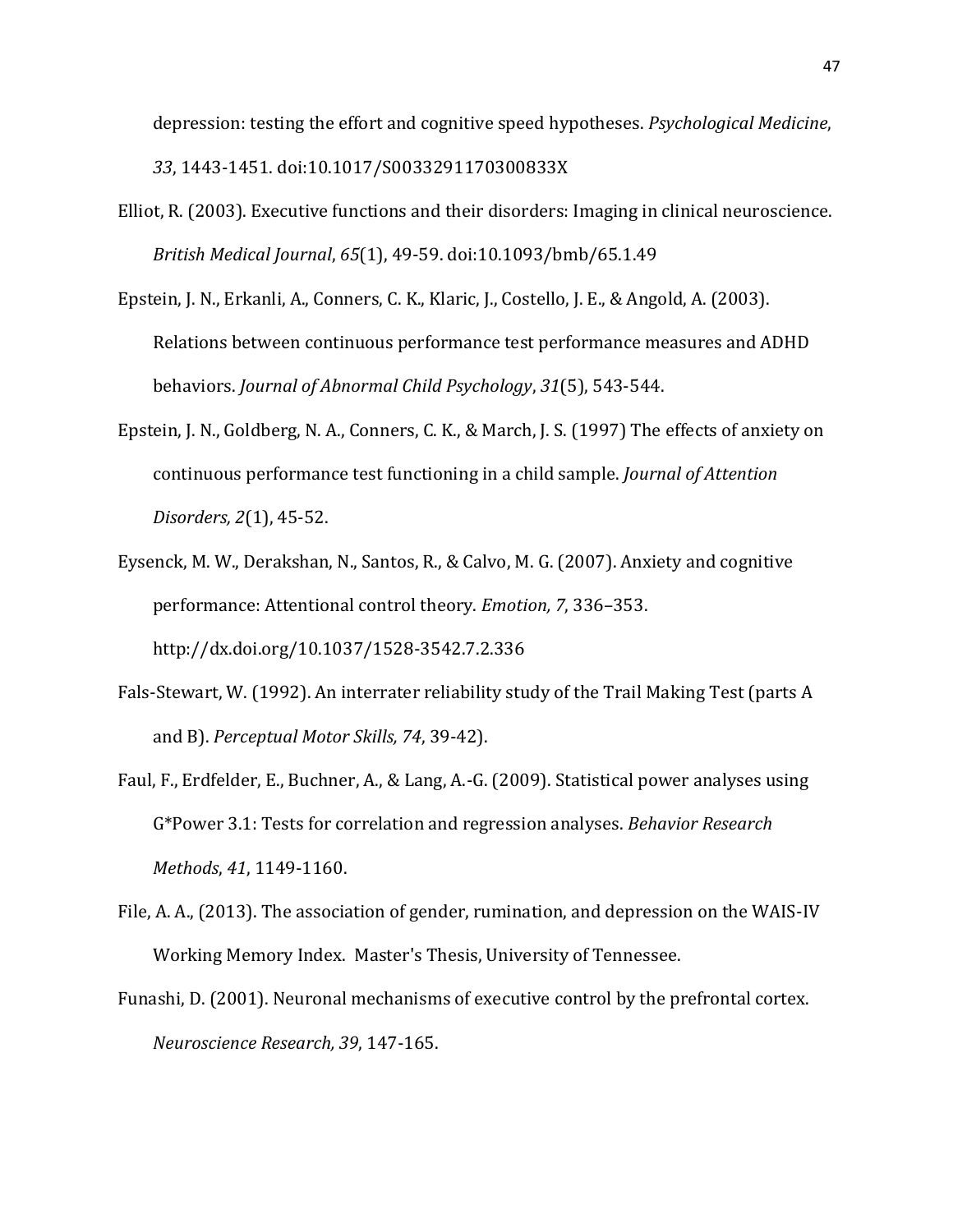- Geller, D. A., Biederman, J., Faraone, S., Spencer, T., Doyle, R., &Mullin, B. (2004). Reexamining comorbidity of obsessive compulsive and attention-deficit hyperactivity disorder using an empirically derived taxonomy. *European Child and Adolescent Psychiatry, 24*, 427-433.
- Harrison, A. G., DeLisle, M. M., & Parker, K. C. (2008). An investigation of the General Abilities Index in a group of diagnostically mixed patients. *Journal of Psychoeducational Assessment, 26,* 247-259.
- Hervey, A. S., Epstein, J. N., & Curry, J. F. (2004). Neuropsychology of adults with attention deficit/ hyperactivity disorder: A meta-analytic review. *Neuropsychology*, *18*(3), 485-503. doi:10.1037/0894-4105.18.3.485.
- Hill, B. D., Smitherman, T. A., Pella, R. D., O'Jile, J. R., & Gouvier, W. D. (2008). The relation of depression and anxiety to measures of attention in young adults seeking psychoeducational evaluation. *Archives of Clinical Neuropsychology*, *23*, 823-830.
- Jarrett, M. A. (2015, June). Attention-deficit/hyperactivity disorder (ADHD) symptoms, anxiety symptoms, and executive functioning in emerging adults. *Psychological Assessment*. doi:10.1037/pas0000190
- Jarrett, M. A., & Ollendick, T. H. (2008). A conceptual review of the comorbidity of attention-deficit/hyperactivity disorder and anxiety: Implications for future research and practice. *Clinical Psychology Review*, *28*, 1266-1280.

doi:10.1016/j.cpr.2008.05.004

Kessler R. C., Adler L., Barkley R., Biederman, J., Conners, C. K., & Demler, O. (2006) The prevalence and correlates of adult ADHD in the United States: Results from the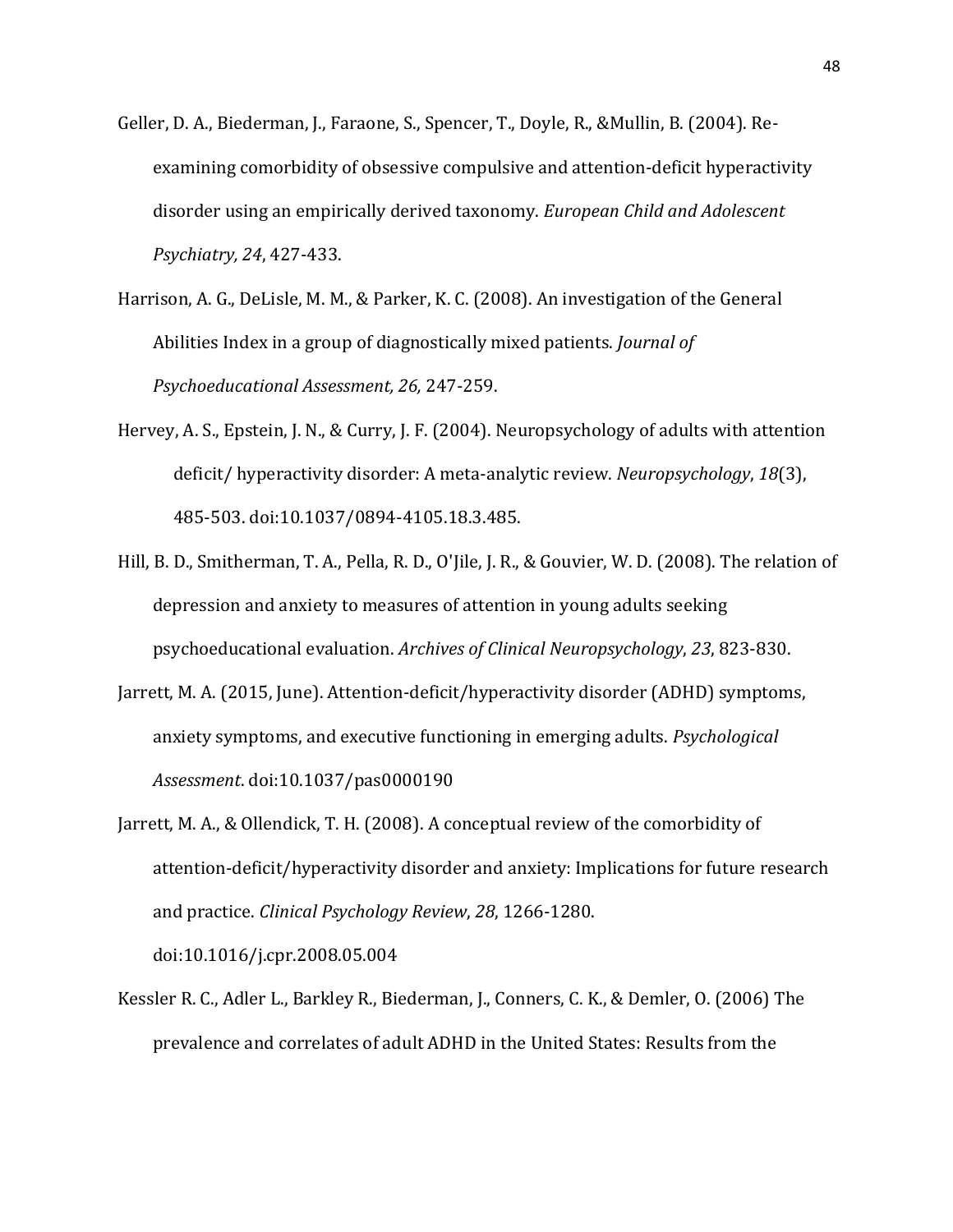National Comorbidity Survey Replication. *American Journal of Psychiatry, 163,* 716– 723.

- Kessler, R. C., Berglund, P., Demier, O., Jin, R., Merikangas, K. R., & Walters, E. E. (July). Lifetime prevalence and age-of-onset distributions of DSM-IV disorders in the National Comorbidity Durvey Replication. *Archives of General Psychiatry*, *62*(7).
- King, S., Waschbusch, D. A., Frankland, B. W., Andrade, B. F., Thurston, C. M., & McNutt, L. (2005). Taxonomic examinations of ADHD and conduct problem comorbidity in elementary school children using cluster analysis. *Journal of Psychopathology and Behavioral Assessment, 27,* 77-88.
- Lee, S. I., Schachar, R. J., Chen, S. X., Ornstein, T. J., Charach, A., Barr, C. & Ickowicz, A. (2008). Predictive validity of DSM-IV and ICD-10 criteria for ADHD and hyperkinetic disorder. *Journal of Child Psychology and Psychiatry, 49*, 70-78.
- Managing ADHD in Children, Adolescents, and Adults With Comorbid Anxiety in Primary Care. (2007). *Primary Care Companion to The Journal of Clinical Psychiatry*, *9*(2), 129– 138.
- Marazziti, D., Consoli, G., Picchetti, M., Carlini, M., & Faravelli, L. (2010). Cognitive impairment in major depression. *European Journal of Pharmacology, 626*(1), 83-86. doi: 10.1016/j.ejphar.2009.08.046
- Mayes, S. D., & Calhoun, S. L. (2006). WISC-IV and WISC-III profiles in children with ADHD. *Journal of Attention Disorders, 9*, 486-493.
- Mayes, S. D., Calhoun, S. L., Chase, G. A., Mink, D. M., & Stagg, R. E. (2009, May). ADHD subtypes and co-occurring anxiety, depression, and oppositional-defiant disorder. *Journal Of Attention Disorders*, *12*(6), 540-550. doi:10.1177/1087054708320402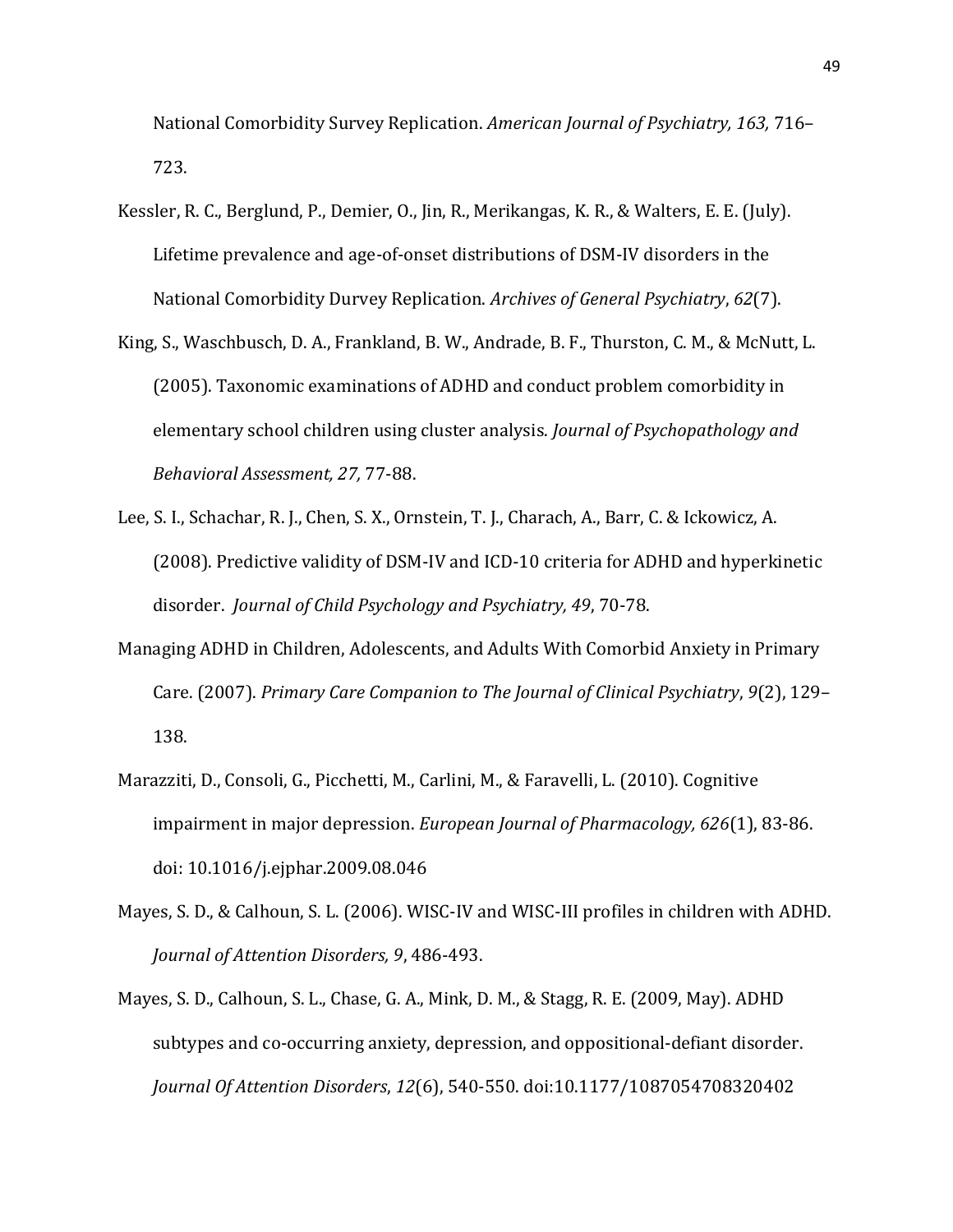- McGough, J. J., Smalley, S. L., McCracken, J. T., Yang, M., Del'Homme, M., Lynn, D. E., & Loo, S. Psychiatric comorbidity in adult attention deficit hyperactivity disorder: Findings from multiplex families. *American Journal of Psychiatry*, *162*, 1621-1627. doi:10.1176/aapo.ajp.162.9.1621
- McIntosh, D., Kutcher, S., Binder, C., Levitt, A., Fallu, A., & Rosenbluth, M. (2009). Adult ADHD and comorbid depression: A consensus-derived diagnostic algorithm for ADHD. *Neuropsychiatric Disease and Treatment*, *5*, 137–150.
- Mitchell, J. T., Nelson-Gray, R. O., & Anastopoulos, A. D. (2008, October). Adapting an emerging empirically supported cognitive behavioral therapy for adults with ADHD and comorbid complications. *Clinical Case Studies*, *7*(5), 423-448. doi:10.1177/1534650108316934
- Mohn, C., & Rund, B. R. (2016). Neurocognitive profile in major depressive disorders: Relationship to symptom level and subjective memory complaints. *BMC Psychiatry, 16*(108). doi: 10.1186/s12888-016-0815-8
- Pritchard, A. E., Nigro, C. A., Jacobson, L. A., & Mahone, E. M. (2012). The role of neuropsychological assessment in the functional outcomes of children with ADHD. *Neuropsychology Review, 22*(1), 54-68. doi: 10.1007/s11065-011-9185-7
- Psychological Corporation (2009). *Advanced clinical solutions: Clinical and interpretive manual*. San Antonio: Pearson.
- Reitan, R. M. (1992). *Trail Making Test: Manual for administration and scoring*. Tuscon, AZ: Reitan Neuropsychological Laboratory.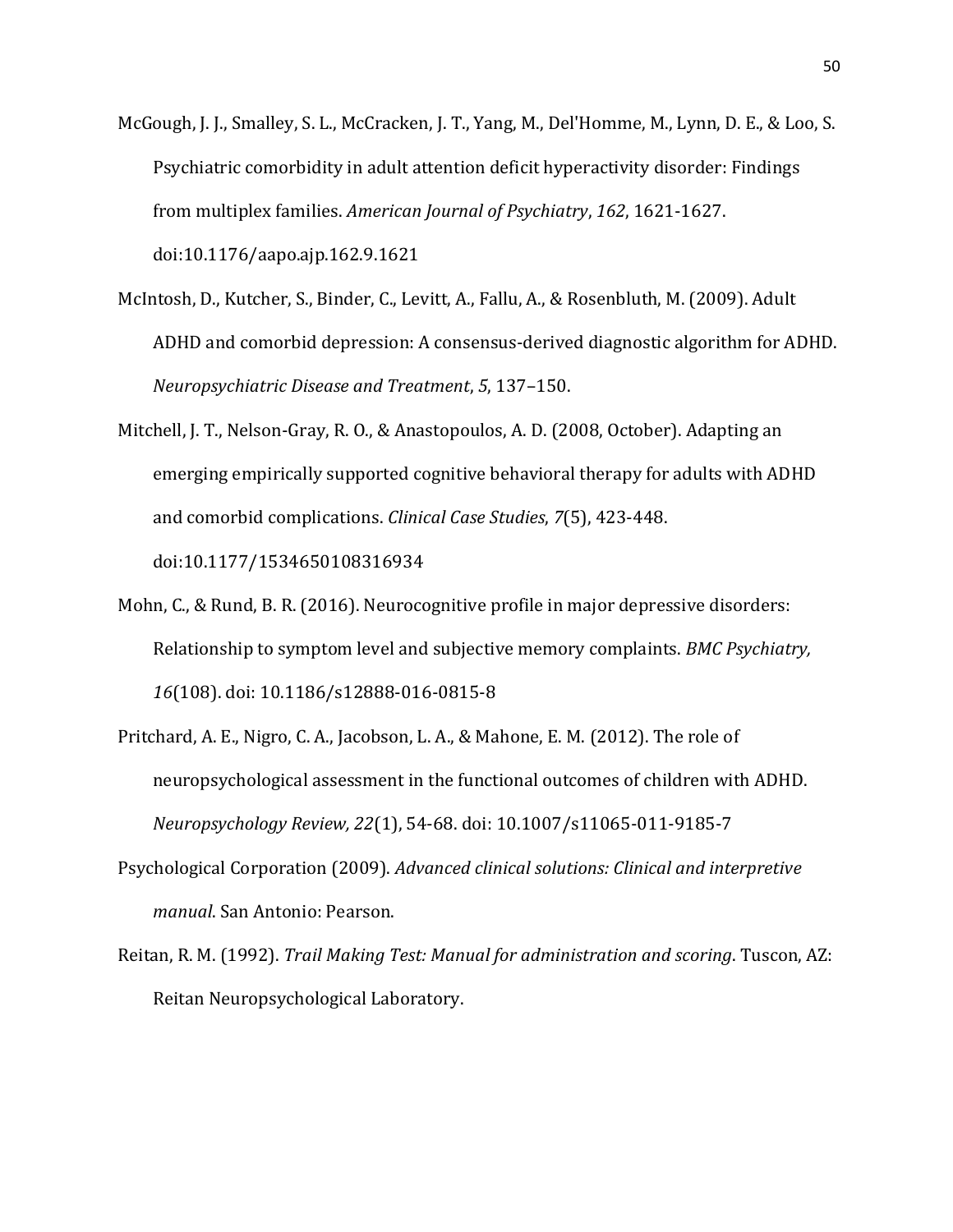- Ruff, R. M., Light, R. H., Parker, S. B., & Levin, H. S. (1996) Benton controlled oral word association test: Reliability and updated norms. *Archives of Clinical Neuropsychology, 11(4),* 329-338.
- Sanford, J. A., & Turner, A. (2004). *IVA + Plus: Integrated visual and auditory continuous performance test administration manual.* Richmond, VA: Brain Train.
- Schatz, D. B., & Rostain, A. L. (2006, November). ADHD with comorbid anxiety. *Journal of Attention Disorder*, *10*(2), 141-149. doi:10.1177/1087054706286698
- Schmidt, S., & Petermann, F. (2009). Developmental psychopathology: Attention deficit hyperactivity disorder. *BMC Psychiatry*, *9*(58). doi: 10.1186/1471-244x-9-58
- Siedman, L. J. (2006). Neuropsychological functioning in people with ADHD across the lifespan. *Clinical Psychology Review, 26*, 466-485.
- Spreen, O., & Strauss, E. (1998). *A compendium of neuropsychological tests: Administration, norms, and commentary* (2nd ed.). New York: Oxford University Press.
- Stuss, D. T., & Levine, B. (2002). Adult clinical neuropsychology: lessons from studies of the frontal lobes. *Annual Review of Psychology 53*, 401-433. doi: 10.1146/annurev.psych.53.100901.135220.
- Tabachnick, B. G., & Fidell, L. S. (2014). *Using multivariate statistics* (6th ed.). Essex, UK: Pearson.
- Tannock, R., Ickowicz, A., & Schachar, R. (1995). Differential effects of methylphenidate on working memory in ADHD children with and without comorbid anxiety. *Journal of the American Academy of Child and Adolescent Psychiatry*, *34*(7), 886-896. doi:10.1097/00004583-199507000-00012.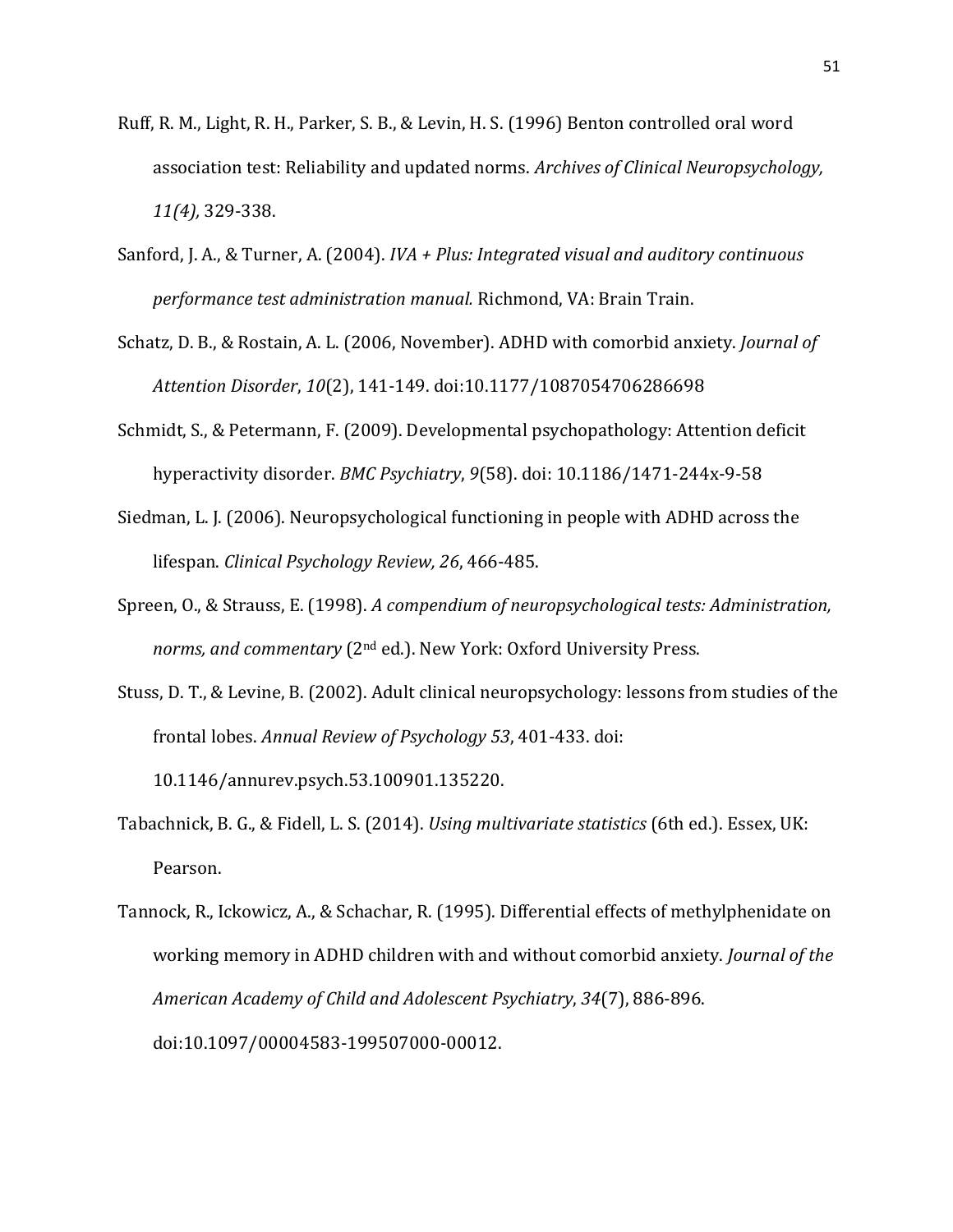- Thaler, N. S., Bello, D. T., & Etcoff, L. M. (2013). WISC-IV profiles are associated with differences in symptomology and outcome in children with ADHD. *Journal of Attention Disorders, 17,* 291-301.
- Theiling, J., & Petermann, F. (2014). Neuropsychological profiles on the WAIS-IV of ADHD adults. *Journal of Attention Disorders*, 1-12. doi: 10.1177/1087054713518241
- Tinius, T P. (2003). The intermediate visual and auditory continuous performance test as a neuropsychological measure. *Archives of Clinical Neuropsychology, 18(2),* 199-214.
- Trennery, M. R., Crosson, B., DeBoe, J., & Leber, W. R. (1988). *Stroop Neuropsychological Screening Test manual.* Odessa, FL: Psychological Assessment Resources.
- Ward, M. F., Wender, P. H., & Reimherr, F. W. (1993). The Wender Utah Rating Scale: An aid in the retrospective diagnosis of childhood attention deficit hyperactivity disorder. *American Journal of Psychiatry*, *150*(8), 885-890.
- Weschler, D. Wechsler Test of Adult Reading. San Antonio, TX: The Psychological Corporation; 2001).
- Wechsler, D. (2008). *Wechsler Adult Intelligence Scale* (4th ed.). San Antonio: Pearson.
- Wechsler, D. Test of Premorbid Functioning. San Antonio, TX: The Psychological Corporation; 2009.
- Wechsler, D. (2014). Wechsler intelligence scale for children-fifth edition. Bloomington, MN: Pearson.
- Wender, P. H., Ward, M. F., Reimherr, F. W., & Marchant, B. K. (2000). ADHD in adults. *Journal of the American Academy of Child and Adolescent Psychiatry, 39*, 543-550.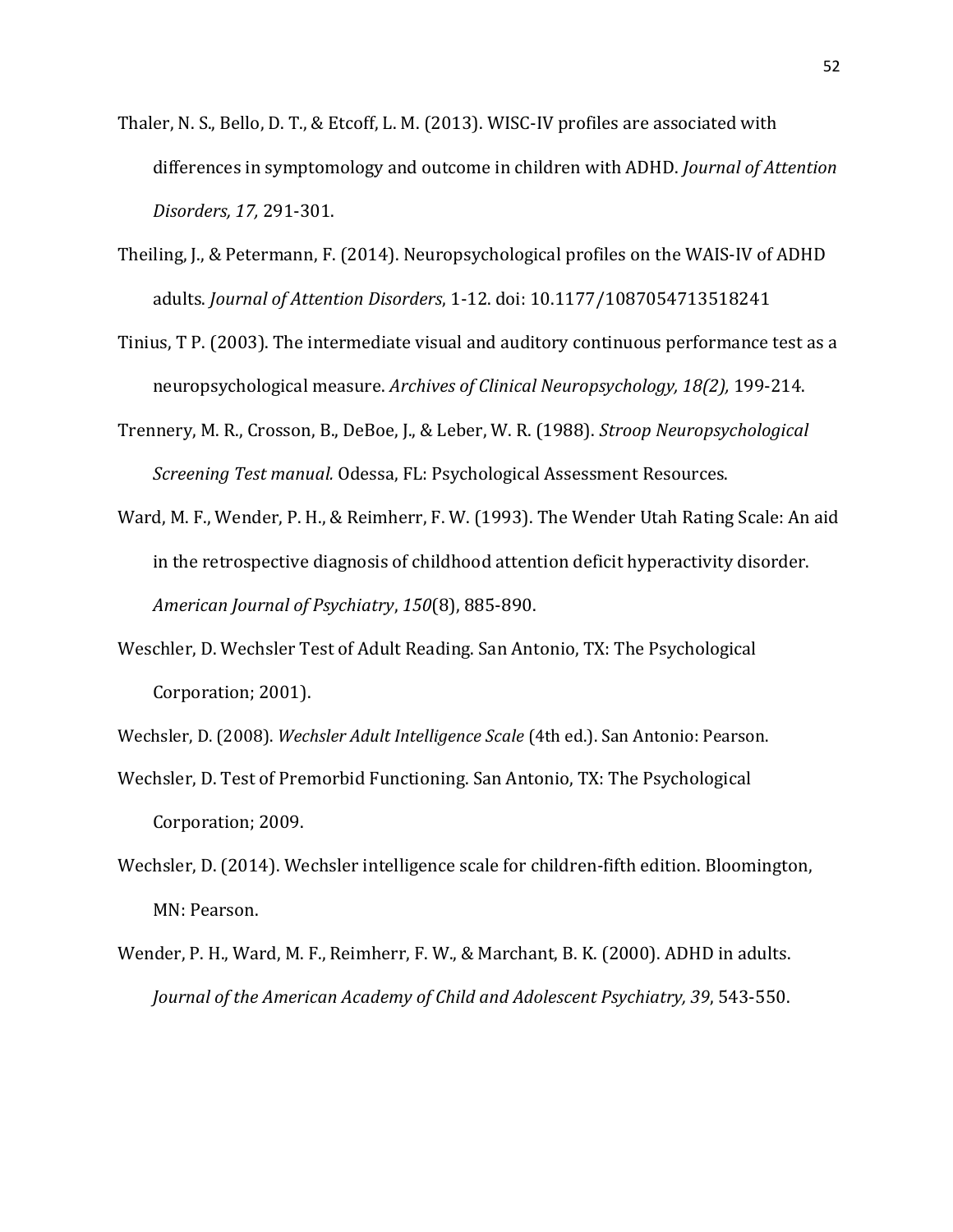- White, J. N., Hutchens, T. A., & Lubar, J. F. (2005) Quantitative EEG assessment during neuropsychological task performance in adults with attention deficit hyperactivity disorder. *Journal of Adult Development, 12(2),* 113-121.
- Wilcox, r. R. (2005). Winsorized Robust Measures. In B. Everett & D. Howell (Eds), *Encyclopedia of Statistics in Behavioral Science* (pp.2121-2122).
- Wilens, T. E., Biederman, J., & Spencer, T. J. (2002). Attention deficit/hyperactivity disorder across the lifespan. *Annual Review of Medicine, 53,* 113-131.
- Woods, S. P., Lovejoy, D. W., & Ball, J. D. (2002). Neuropsychological characteristics of adults with ADHD: A comprehensive review of initial studies. *The Clinical Neuropsychologist, 16,* 12-34.